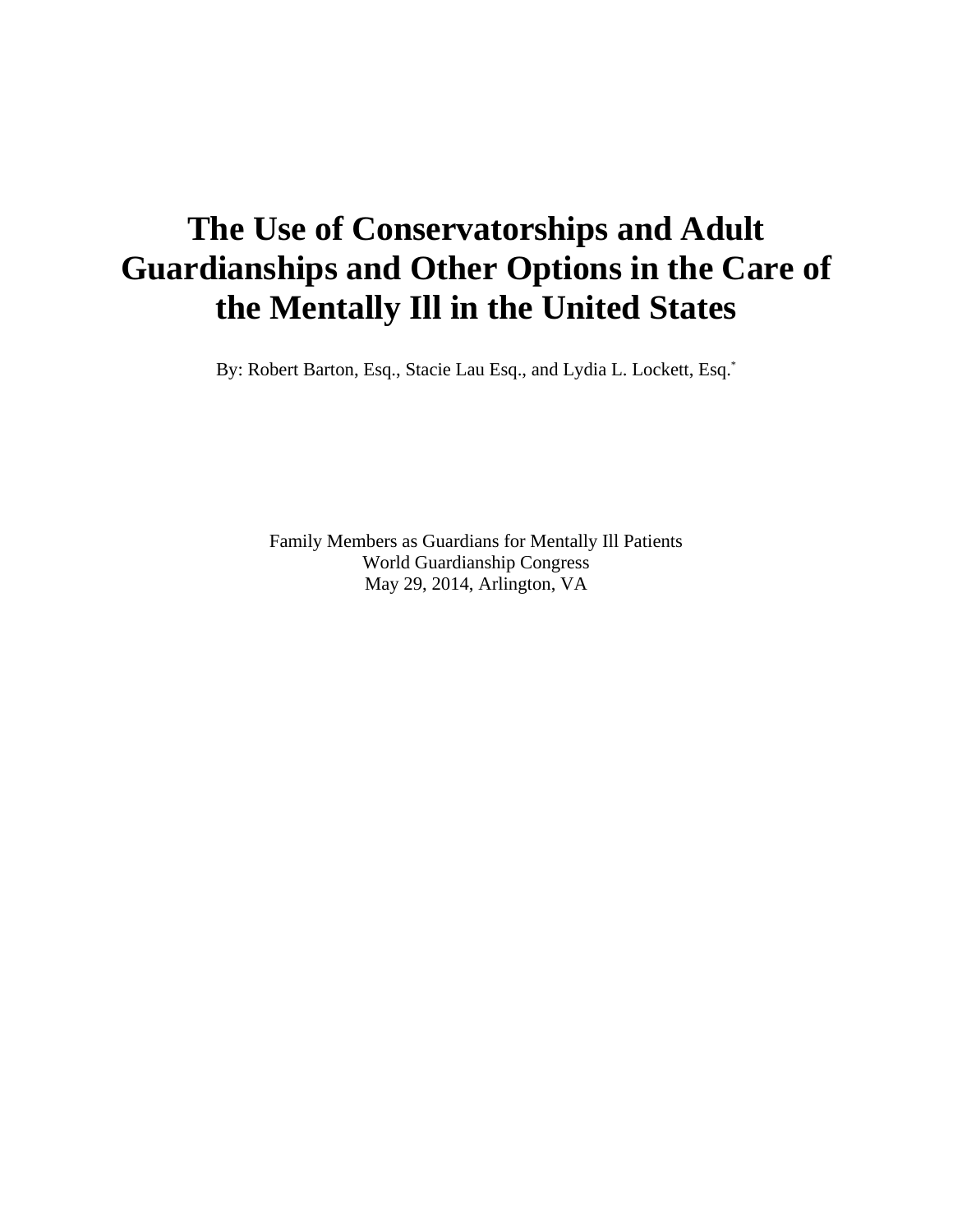# **TABLE OF CONTENTS**

| $\mathbf{I}$ . |                                                                     |                  |  |  |  |
|----------------|---------------------------------------------------------------------|------------------|--|--|--|
| II.            | PREVALENCE OF MENTAL ILLNESS IN THE UNITED STATES 1                 |                  |  |  |  |
|                | A.                                                                  |                  |  |  |  |
|                |                                                                     | 1.               |  |  |  |
|                |                                                                     | 2.               |  |  |  |
|                |                                                                     | 3.               |  |  |  |
|                |                                                                     | 4.               |  |  |  |
|                |                                                                     | 5.               |  |  |  |
|                | <b>B.</b>                                                           |                  |  |  |  |
|                |                                                                     | 1.               |  |  |  |
|                |                                                                     | 2.               |  |  |  |
|                |                                                                     | 3.               |  |  |  |
|                |                                                                     | $\overline{4}$ . |  |  |  |
|                |                                                                     | 5.               |  |  |  |
| III.           | ISSUES IN GETTING THE MENTALLY ILL ADEQUATE CARE AND                |                  |  |  |  |
|                | A.                                                                  |                  |  |  |  |
|                | <b>B.</b>                                                           |                  |  |  |  |
|                |                                                                     | 1.               |  |  |  |
|                |                                                                     | 2.               |  |  |  |
|                |                                                                     |                  |  |  |  |
|                |                                                                     | 3.               |  |  |  |
|                |                                                                     | 4.               |  |  |  |
|                | C.                                                                  |                  |  |  |  |
|                | D.                                                                  |                  |  |  |  |
|                | Е.                                                                  |                  |  |  |  |
|                | F.                                                                  |                  |  |  |  |
|                |                                                                     | 1.               |  |  |  |
|                |                                                                     | 2.               |  |  |  |
| IV.            | OPTIONS FOR ATTORNEYS WITH CASES INVOLVING MENTALLY ILL<br>PATIENTS |                  |  |  |  |
|                | A.                                                                  |                  |  |  |  |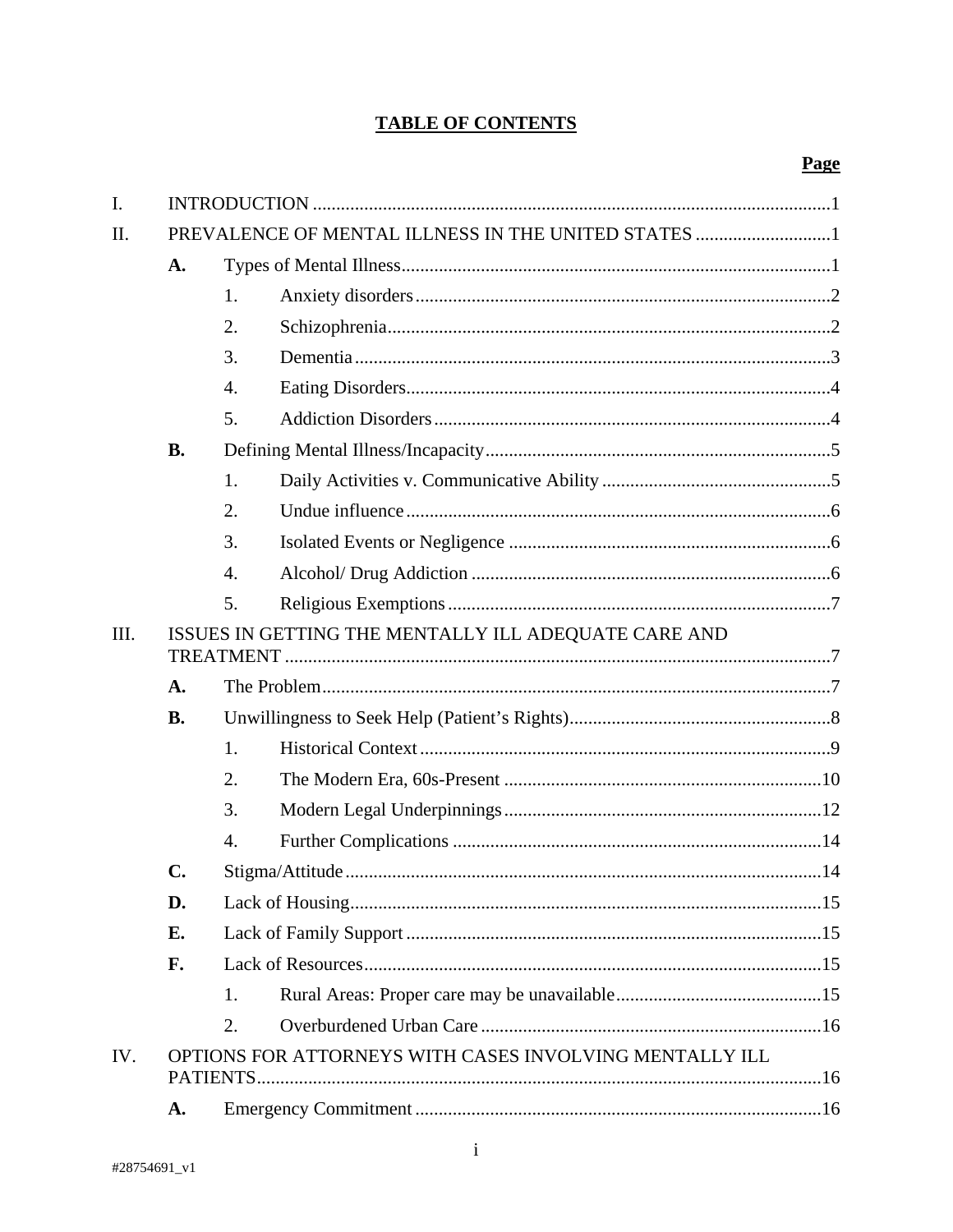|                | 1.               |                                                                       |  |  |  |  |
|----------------|------------------|-----------------------------------------------------------------------|--|--|--|--|
|                | 2.               | The Relief Available with Emergency Commitment18                      |  |  |  |  |
|                | 3.               |                                                                       |  |  |  |  |
|                | 4.               |                                                                       |  |  |  |  |
| <b>B.</b>      |                  |                                                                       |  |  |  |  |
|                | 1.               |                                                                       |  |  |  |  |
|                | 2.               |                                                                       |  |  |  |  |
|                | 3.               |                                                                       |  |  |  |  |
|                | 4.               |                                                                       |  |  |  |  |
| $\mathbf{C}$ . |                  |                                                                       |  |  |  |  |
|                | 1.               | The Purposes of Adult Guardianship/Conservatorship24                  |  |  |  |  |
|                | 2.               | The Relief Available with Adult Guardianships and Conservatorships 27 |  |  |  |  |
|                | 3.               | Those Who Can Initiate Adult Guardianship/Conservatorships30          |  |  |  |  |
|                | $\overline{4}$ . | The Procedures for Seeking an Adult Guardianship/Conservatorship30    |  |  |  |  |
| D.             |                  |                                                                       |  |  |  |  |
| E.             |                  |                                                                       |  |  |  |  |
| F.             |                  |                                                                       |  |  |  |  |
| G.             |                  |                                                                       |  |  |  |  |
| H.             |                  |                                                                       |  |  |  |  |
| I.             |                  |                                                                       |  |  |  |  |
| J.             |                  |                                                                       |  |  |  |  |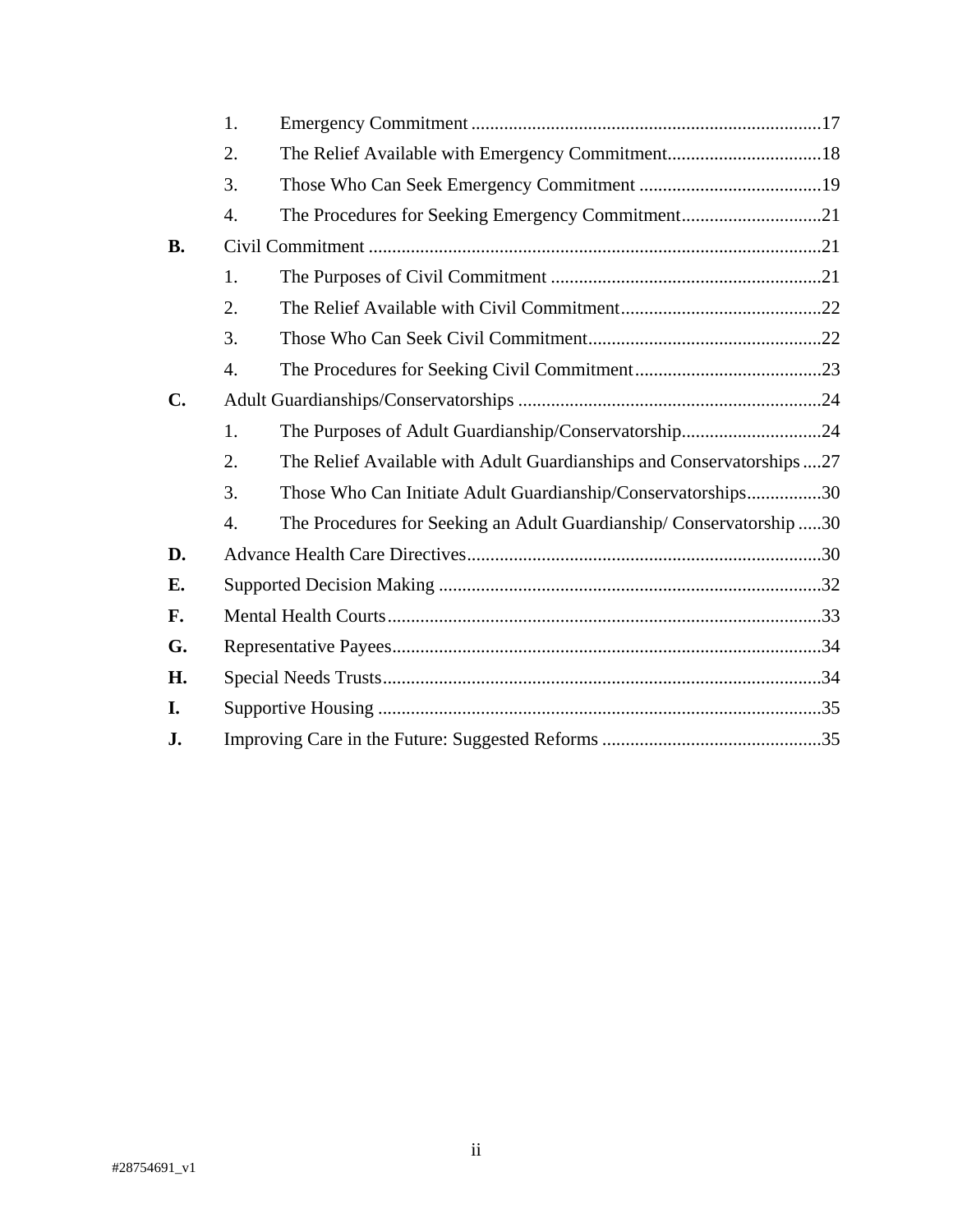# **I. INTRODUCTION1**

Mental illness is a serious problem, with some studies estimating nearly a quarter of all adults in the United States suffered from mental illness in the past year.<sup>2</sup> Despite the prevalence of mental illness, many of those afflicted are unable to get the help they need, bouncing from hospital, prison, the street, or some combination of all three.<sup>3</sup> Calls for fixing America's broken mental health system have grown louder in recent years.<sup>4</sup> Unfortunately, not nearly enough has been done to address a problem of massive and growing proportions.

It is likely that at some point you will encounter a client, or a family member of a client, who is suffering from mental illness. However, this is an emotionally charged area of the law, and fraught with complexity and challenges. This article and the accompanying presentation are intended to help attorneys navigate some of the common issues that are of concern to clients dealing with mental illness.<sup>5</sup>

To that end, below, we will overview common types of mental illness and prevalence; examine common obstacles mentally ill patients have in obtaining treatment and survey the law surrounding civil commitment and guardianships, including why family members have difficulty using Conservatorships and Adult Guardianships<sup>6</sup> to obtain care for the mentally ill. We will conclude by presenting some alternatives to commitment and/or guardianships and suggest some reforms which might improve care for the mentally ill.

# **II. PREVALENCE OF MENTAL ILLNESS IN THE UNITED STATES**

# **A. Types of Mental Illness**

The term "mental illness" is extremely broad and can encompass a wide and varied range of diseases. Among these are:

a-system-that-doesnt-heal-milwaukee-county-mental-health-system-210480011.html#!/emergency-detentions/ 4 *See* WORLD HEALTH ORGANIZATION, WHO MiNDbank, http://www.who.int/mental\_health/mindbank/en/

<sup>\*</sup> Holland & Knight LLP, Los Angeles, California

<sup>&</sup>lt;sup>1</sup> A version of this article was originally presented as part of a panel on contested guardianships at the 2014 American Bar Association Real Property Trust and Estate Spring Symposium.

<sup>2</sup> *The Numbers Count: Mental Disorders in America*, National Institute of Mental Health,

http://www.nimh.nih.gov/health/publications/the-numbers-count-mental-disorders-in-america/index.shtml (last visited February 1, 2014).

<sup>3</sup> *See July 2009 ECOSOC Meeting Discussion Paper: Mental Health, poverty and development*, World Health Organization, *available at* http://www.who.int/nmh/publications/discussion\_paper\_en.pdf; Kissinger, Meg. *Chronic Crisis, A System That Doesn't Heal*, Available at http://www.jsonline.com/news/milwaukee/chronic-crisis-

<sup>(</sup>providing access to national mental health policies, strategies and laws); MENTAL ILLNESS POLICY ORGANIZATION, http://mentalillnesspolicy.org/ (noting the serious issues surrounding mental illness and providing access to informational resources regarding the treatment and protection of the mentally ill). 5

 $<sup>5</sup>$  The law, quality of available care and circumstances will differ substantially in each individual case. If you have a</sup> case involving someone affected by mental illness, please immediately consult with a knowledgeable doctor or mental health professional.

<sup>&</sup>lt;sup>6</sup> Terminology will differ depending on the jurisdiction. For instance, Conservator is the operative term in California, while in many other states, the term is "Guardianship". Both terms are meant to refer to protective proceedings initiated for the protection of a third person. As "Guardian" is the more common term, it will be primarily used throughout the paper for convenience and clarity.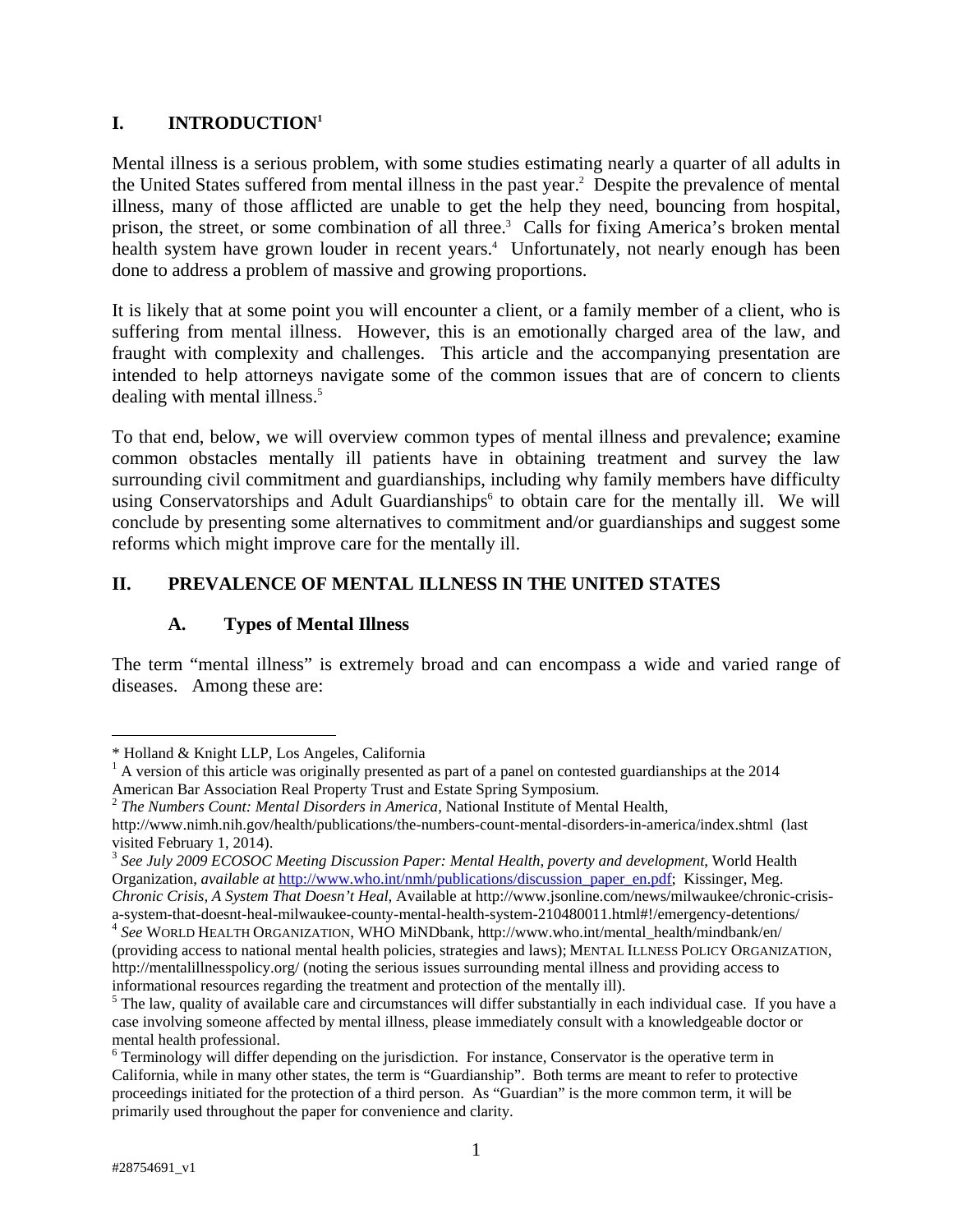#### 1. Anxiety disorders

Anxiety disorders are one of the most common mental illnesses in America, affecting around twenty percent of the population.<sup>7</sup> An estimated forty million American adults suffer from anxiety disorders. Most people with anxiety disorder go untreated. Only about one-third of those suffering from an anxiety disorder receive treatment, even though the disorders are highly treatable.<sup>8</sup>

Anxiety disorders describe a group of mental illness that cause people to feel excessively frightened, distressed, or uneasy during situations in which most other people would not experience these same feelings. They can also cause physical changes like increased blood pressure.<sup>9</sup> The most common type of anxiety disorders are panic disorder, obsessive compulsive disorder, posttraumatic stress disorder, phobias generalized anxiety disorder, and social anxiety disorder. People with other mental illnesses such as schizophrenia and depression may have symptoms of severe anxiety such as panic attacks or compulsions.<sup>10</sup>

If not properly treated, anxiety disorders can be severely impairing and negatively affect a person's daily activities including interaction with people, or the ability to study or work. In severe cases, anxiety disorders can make regular activities such as shopping, cooking or running errands incredibly difficult.<sup>11</sup> Further, people who suffer from anxiety disorders are more likely to abuse alcohol or other drugs, otherwise known as "self medication." There are many effective treatments for anxiety disorders. However, most people do not seek treatment because they are too ashamed to ask for help, or do not realize how severe their symptoms are.<sup>12</sup>

The cause of anxiety disorders can be biological or environmental. Some anxiety disorders, such as obsessive compulsive disorder have a very clear genetic link.<sup>13</sup> Psychotherapy, aerobic exercise and medications can be very effective in treating anxiety disorders.<sup>14</sup>

# 2. Schizophrenia

Schizophrenia is a serious mental illness that affects 2.4 million American adults over the age of 18. Schizophrenia most often affects men in their late teens or early twenties, and women in their late twenties and early thirties.15 Schizophrenia interferes with a person's ability to think clearly, manage emotions, make decisions, and relate to others. However, the cause of schizophrenia is hard to determine.

<sup>7</sup> *Mental Illnesses: Anxiety Disorders*, National Alliance on Mental Illness,

http://www.nami.org/Template.cfm?Section=By\_Illness&Template=/ContentManagement/ContentDisplay.cfm&Co ntentID=142543 (last updated April 2012).

<sup>8</sup> *Understanding the Facts*, Anxiety and Depression Association of America, http://www.adaa.org/understandinganxiety (last visted February 1, 2014).

<sup>9</sup> *Anxiety*, American Psychological Association, http://www.apa.org/topics/anxiety/index.aspx (last visited February 1, 2014).<br><sup>10</sup> Mental Illnesses: Anxiety Disorders, supra note 7.

<sup>11</sup> *Id.* 12 *Id.* 13 *Id.* 13 *Id.* 13 *Id.* 14 *Id.* 14 *Id.* 15 *What is Schizophrenia?*, National Alliance of Mental Illness,

http://www.nami.org/Template.cfm?Section=schizophrenia9 (last visited February 1, 2014).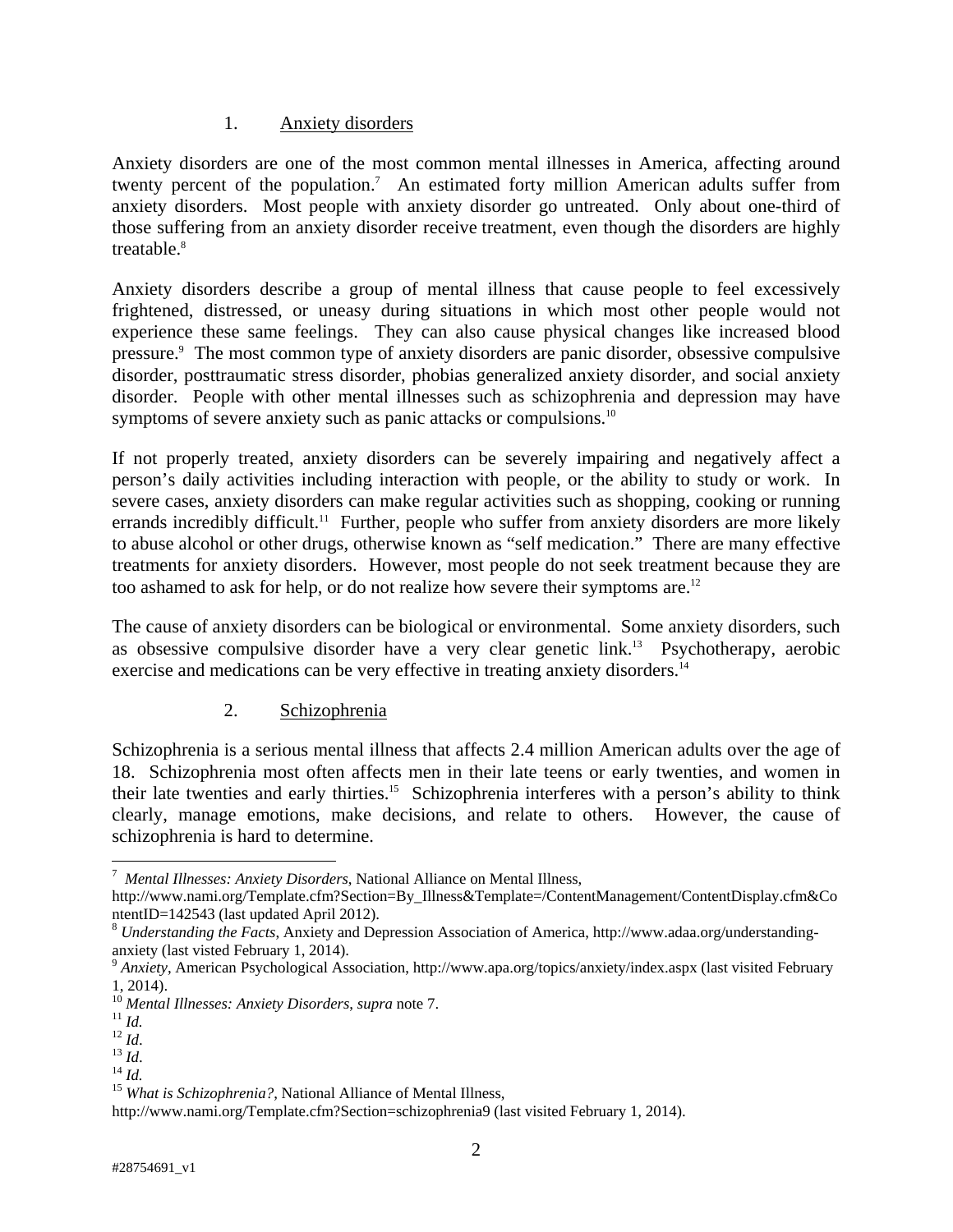There are many possible causes including brain chemistry and structure, as well as environmental causes.<sup>16</sup> At the very least, there is a clear genetic link for people with schizophrenia. The illness affects about one percent of the general population, but occurs in ten percent of the people who have a first degree relative with this disorder.17

Schizophrenia is often mischaracterized as a disease associated with violent behavior. However, most people with schizophrenia are not violent. When treated, schizophrenia is a manageable disease. As high as fifty percent of people with schizophrenia have positive outcomes when they receive appropriate treatment.<sup>18</sup> Suicide occurs at a much higher rate among people with schizophrenia, but the risk can be greatly reduced with the use of medication.<sup>19</sup> It can be difficult treating a person for schizophrenia, because the person often does not believe they are sick as a result of a condition called anosognosia.20

# 3. Dementia

Dementia is a term that describes a group of symptoms, caused by permanent damage or death of the brain's nerve cells or neurons. These symptoms, usually associated with old age, include loss of memory, judgment, language, complex motor skills, and other intellectual functions.21

Alzheimer's disease is the most common cause of dementia in persons over the age of sixty-five, and represents about sixty percent of all people with dementia.<sup>22</sup> There are different causes for dementia, including Alzheimer's disease, vascular dementia, Lewy body dementia (a form of dementia that impairs cognition, movement and emotions such as Parkinson's disease),<sup>23</sup> alcohol induced dementia, and others.<sup>24</sup>

Dementia is often a special ground for imposing a conservatorship or guardianship. With other mental illnesses, the court is unsure whether the person will get better and may be more inclined to impose a periodic review of the need for the conservatorship. However, dementia is a

 $\overline{a}$ <sup>16</sup> *What Is Schizophrenia?*, National Institute of Mental Health,

http://www.nimh.nih.gov/health/topics/schizophrenia/index.shtml?utm\_source=publish2&utm\_medium=referral&ut m\_campaign=www.kpbs.org (last visited February 1, 2014).

<sup>&</sup>lt;sup>17</sup> *What is Schizophrenia?*, National Alliance of Mental Illness, *supra*, note 15.<br>http://www.nami.org/Template.cfm?Section=schizophrenia9<br><sup>18</sup> *Id.* 

next<sub>19</sub> *Id.*<br><sup>20</sup> *See* discussion of Anosognosia, *infra*, Part III, Section B, 4.a.; *The Anatomical Basis of Anosognosia (Lack of Awareness of Illness)*, Treatment Advocacy Center, *available at*

http://www.treatmentadvocacycenter.org/storage/documents/Research/anosognosia\_backgrounder\_may\_2013.pdf (last updated May 2013). See also Section B4, *infra*.

<sup>&</sup>lt;sup>21</sup> *About Alzheimer's*, Alzheimer's Foundation of America, http://www.alzfdn.org/AboutAlzheimers/definition.html (last visited February 1, 2014).<br> $^{22}$  *Id.* 

<sup>&</sup>lt;sup>23</sup> *Lean About LBD*, Lewy Body Dementia Association, Inc., http://www.lbda.org/content/learn-about-lbd (last visited February 1, 2014).

<sup>24</sup> *Facts About Dementia: Overview*, Dementia Care Central,

http://www.dementiacarecentral.com/aboutdementia/facts (last visited February 1, 2014).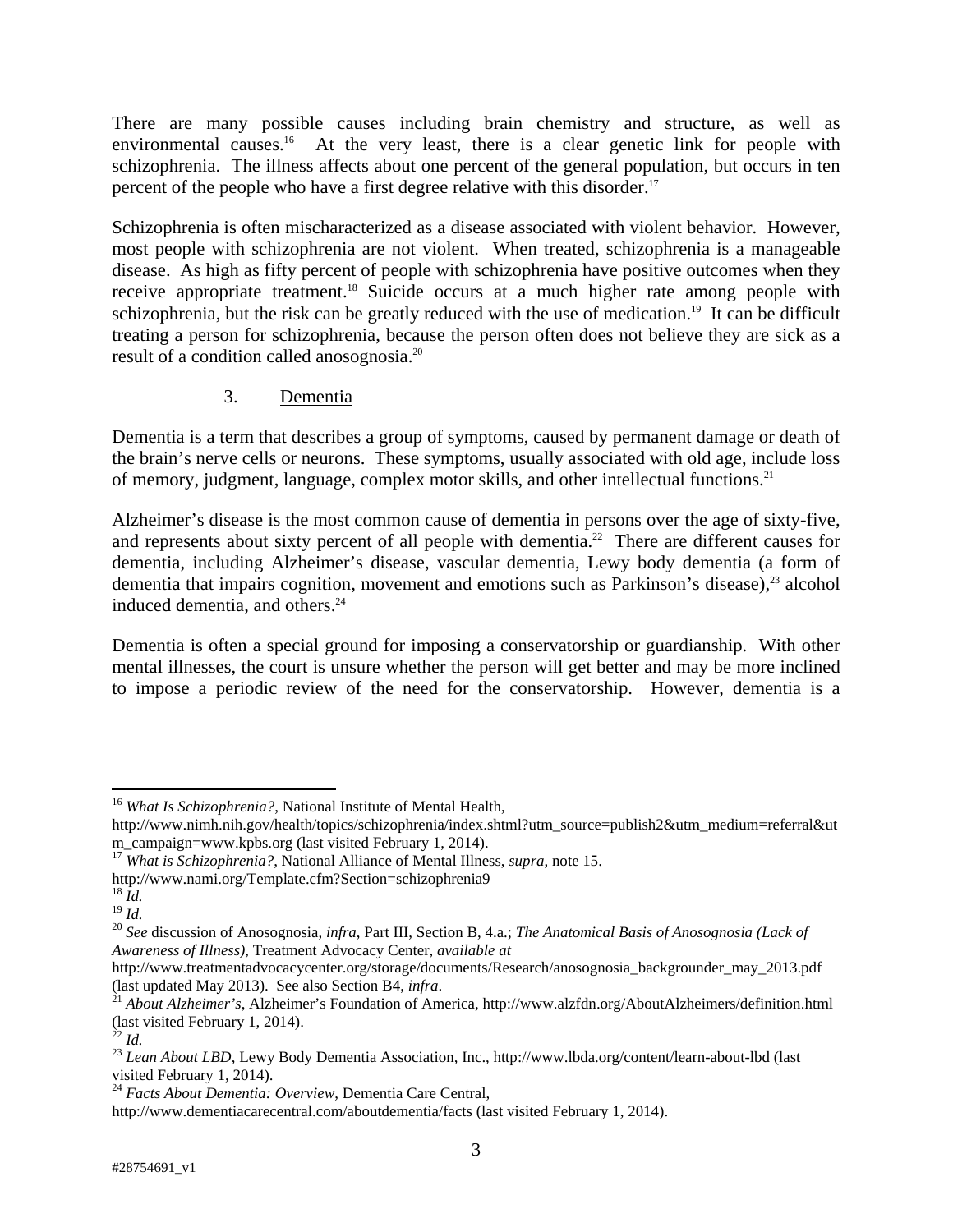progressive disease, which means that it gets worse over time. Therefore, the court is often certain that the person will not get better.<sup>25</sup>

# 4. Eating Disorders

Eating disorders are one of the most challenging mental illnesses to deal with and treat. Almost one in twenty people will experience symptoms of an eating disorder.<sup>26</sup> If left untreated, eating disorders can result in severe medical complications and even death. There are no specific tests that can diagnosis an eating disorder, therefore it is often underdiagnosed.<sup>27</sup> In most cases, psychopharmacological medications are not effective treatments for people struggling with eating disorders.<sup>28</sup>

Females are often the victims of eating disorders, but there has been growing numbers of males diagnosed with eating disorders.<sup>29</sup> Different forms of eating disorders include anorexia nervosa and bulimia nervosa.<sup>30</sup> Eating disorders often occur in people with other mental illnesses such as depression, anxiety disorders and substance abuse issues.<sup>31</sup>

# 5. Addiction Disorders

Experts have long debated whether addiction is a "disease" or a true mental illness.**<sup>32</sup>** Addiction is a condition where the body requires a drug to avoid physical and psychological withdrawal symptoms.<sup>33</sup> Drug use has been increasing in the United States. It is estimated that 22.5 million Americans age 12 or older (8.7 percent of the population) have used an illicit drug or abused a psychotherapeutic medication such as a pain reliever, stimulant or tranquilizer.**<sup>34</sup>**

Addiction results when a person ingests a substance such as alcohol, cocaine or nicotine, and the need for the substance is compulsive and interferes with ordinary life and activities. The first stage of addiction is dependence, during which the search for a drug dominates the individual's life. The second stage of addiction is the addict's development of tolerance, which forces the person to consume larger and larger doses of the drug to achieve the same effect.**<sup>35</sup>**

 $^{25}$   $\mathit{Id}.$ 

<sup>&</sup>lt;sup>26</sup> *Mental Illnesses: Eating Disorders*, National Alliance on Mental Illness,

http://www.nami.org/Template.cfm?Section=By\_Illness&Template=/ContentManagement/ContentDisplay.cfm&Co ntentID=65851 (last visited February 1, 2014).<br>
<sup>27</sup> Id. <sup>28</sup> Id.

<sup>&</sup>lt;sup>29</sup> *Id.*<br><sup>30</sup> *Id. Id.* 2016.<br><sup>31</sup> *Eating Disorders*, National Institute of Mental Health, http://www.nimh.nih.gov/health/publications/eatingdisorders/index.shtml (last visited February 1, 2014).<br> $^{32}$  *M*.

<sup>&</sup>lt;sup>33</sup> *Addictions*, American Psychological Association, http://www.apa.org/topics/addiction/index.aspx (last visited February 1, 2014).

<sup>&</sup>lt;sup>34</sup> *DrugFacts: Nationwide Trends*, National Institute on Drug Abuse,<br>http://www.drugabuse.gov/publications/drugfacts/nationwide-trends (last revised January 2014).

<sup>&</sup>lt;sup>35</sup> *Id.*; *Addiction*, Psychology Today, http://www.psychologytoday.com/basics/addiction (last visited February 1, 2014).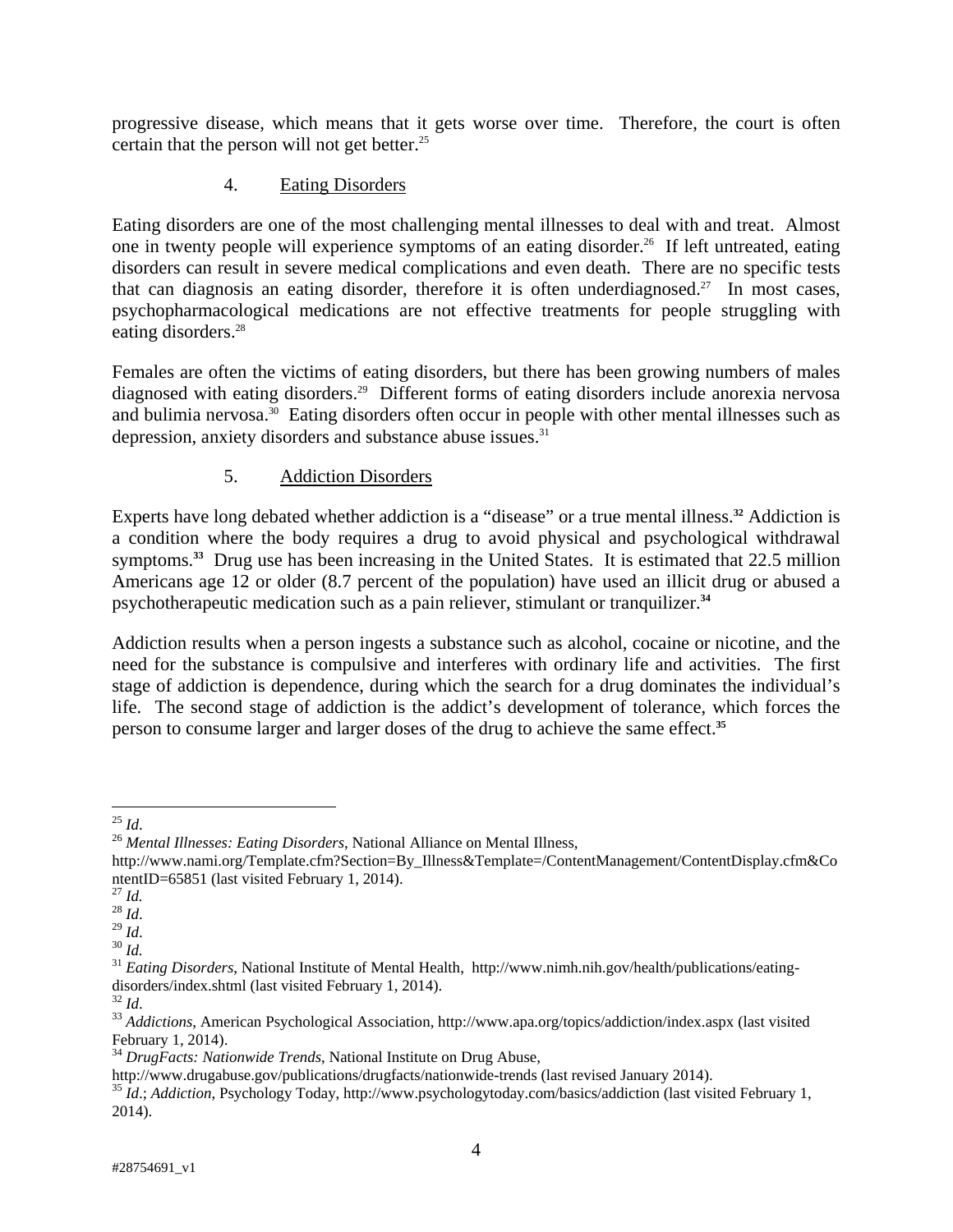People with addiction disorders are often diagnosed with other mental disorders. Compared to the general population, people addicted to drugs are twice as likely to suffer from mood and anxiety disorders.**<sup>36</sup>** People who suffer from anxiety disorders often "self medicate" and rely on alcohol, tobacco and other drugs which may become an addiction.**<sup>37</sup>**

# **B. Defining Mental Illness/Incapacity**

# 1. Daily Activities v. Communicative Ability

Definitions of incompetency and incapacity differ among states. Some states focus on the person's ability to understand or communicate, while other states focus on the person's ability to communicate, as well as the ability to carry out activities of daily living.<sup>38</sup>

For example, the Uniform Guardianship and Protective Proceedings Act (UGPPA, 1997) examines both communicative ability and the ability to carry out daily tasks, and considers an incapacitated adult as one who "is unable to receive and evaluate information or make or communicate decisions to such an extent that the individual lacks the ability to meet essential requirements for physical health, safety, or self-care, even with appropriate technological assistance…."39

On the other hand, the National Guardianship Association (2007) takes into account only communicative ability, and defines an incapacitated individual as someone who "lacks sufficient understanding or capacity to make or communicate responsible decisions concerning the care of his person or financial affairs."<sup>40</sup>

Over half of states require impairments in activities of daily living and/or communication/ decision-making skills to define the person as incompetent or incapacitated. These states are: Arizona, Alaska, Arkansas, Colorado, Connecticut, Delaware, Georgia, Hawaii, Idaho, Illinois, Iowa, Kansas, Massachusetts, Minnesota, Mississippi, Missouri, New York, North Carolina, North Dakota Oklahoma, Oregon, Pennsylvania, Rhode Island, Vermont, Virginia, West Virginia and Wisconsin.<sup>41</sup>

 $\overline{a}$ 

<sup>&</sup>lt;sup>36</sup> *DrugFacts*, *supra* note 34.<br><sup>37</sup> *Id.*<br><sup>38</sup> G.J. Demakis, *State Statutory Definitions of Civil Incompetency/Incapacity: Issues for Psychologists, 19 Psych.* Pub. Pol'y & L. 331, 331 (August 2013); *see also North Carolina Guardianship Manual*, North Carolina Indigent Defense Manual Series, John Rubin, Editor, (2008), Chapter 6, *available at*

http://www.ncids.org/other%20manuals/Guardianship%20Manual/Chapter%206.pdf.

<sup>&</sup>lt;sup>39</sup> UNIFORM GUARDIANSHIP AND PROTECTIVE PROCEEDINGS ACT ("UGPPA") § 560:5-102 (1997).<br><sup>40</sup>*Guardianship Terminology*, National Guardianship Association, *available at*<br>http://www.guardianship.org/pdf/Terminology.pdf (last

<sup>&</sup>lt;sup>41</sup> Demakis, *supra*, note 38, at 337; Ariz. Rev. Stat. Ann. § 14-12102 (7); Alaska Stat. § 13.26.005; Ark. Code Ann. § 28-65-101 5(A); Colo. Rev. Stat. § 15-14-102 (5); Conn. Gen. Stat. § 45a-644 (c-d); Del. Code Annual § 3901; Ga. Code. Ann. § 29-4-1 (a); Haw. Rev. Stat. Ann. § 560:5-102; Idaho Code § 15-5-101; Ill. Comp. Stat. Ann. § 755 11a-11; Iowa Code Ann. § 633.3 23; Kan. Stat. Ann. § 59-3051; Mass. Gen. Laws Ann. § 5-101 (9); Miss. Code SEC § 93-13-125; Mo. Ann. Stat. § 475.010; New York Code § 81.02 2b; N.C. Gen. Stat. § 35A-1101 (7); N.D. Cent. Code § 30 1-26-01 5-101; Okla. Stat. Ann. § 30-1-111 12; Or. Rev. Stat. § 12.005; Pa. Cons. Stat. § 5512.1 (a); R.I. Gen. Laws §§ 34-15-4 to 11; Vt. Stat. Ann. 14 § 3061 (1); Va. Code Ann. § 37.2-1000; W. Va. Code § 44A-1-1 (13); Wise. Stat. Ann. § 54.103(a)).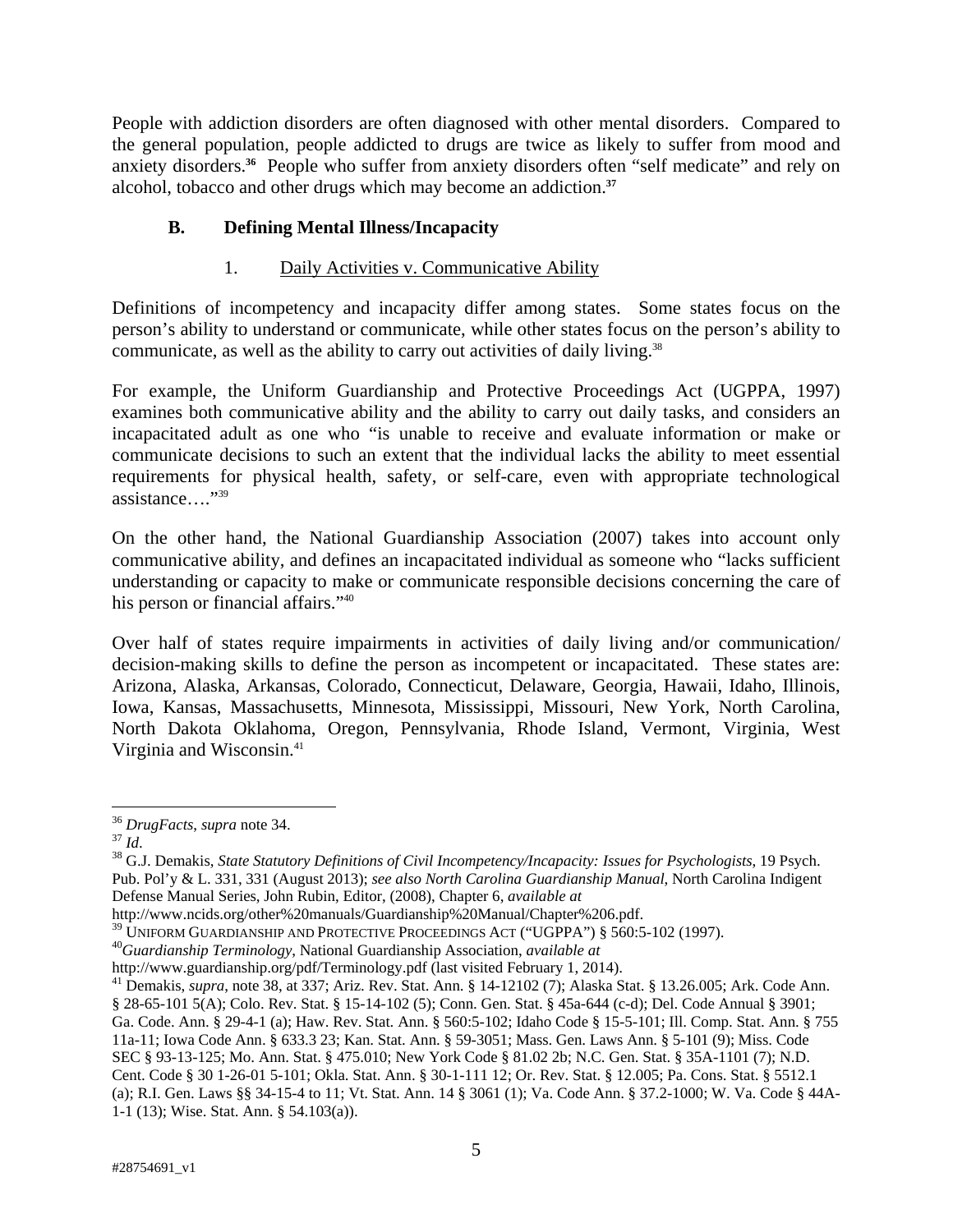Statutes from the following states focus only on impairments in daily activities: California, Florida, Indiana, Kentucky, Louisiana, Maryland, Nevada, New Hampshire, New Jersey, New Mexico and Ohio.<sup>42</sup>

Statutes in seven states focus solely on communication and/or decision making ability: Alabama, Maine, Michigan, Montana, Nebraska, South Carolina and Utah.<sup>43</sup>

It is preferred that both standards be used because there are numerous ways people can have difficulty meeting their daily needs safely and these statutes have to apply to people with different cognitive, physical and psychological problems.<sup>44</sup>

## 2. Undue influence

Although undue influence is traditionally considered in testamentary challenges, some states have also looked at it to define incompetency or incapacity.

Statutes from seven states specifically look at possible exploitation or undue influence: California, Delaware, Indiana, Kentucky, Louisiana, Vermont and Wisconsin.<sup>45</sup> For example, Wisconsin's statute states that a guardian of the estate would be necessary if the individual is "unable to prevent financial exploitation."46 Louisiana's statute looks at whether the individual is "unable to manage his own resources, carry out activities of daily living, or protect himself from abuse, neglect or exploitation."47

## 3. Isolated Events or Negligence

In California, Idaho and New Hampshire, isolated events or negligence are insufficient to determine whether a person is incompetent/incapacitated. For example, California's statute states "Substantial inability may not be proved solely by isolated incidents or negligence or improvidence."48

#### 4. Alcohol/ Drug Addiction

States also differ on whether drug and/or alcohol addiction or abuse is a form of incompetency or incapacity. Seventeen states consider drug/alcohol addiction as a form of

<sup>42</sup> Demakis, *supra*, note 38, at 337.; Cal. Prob. Code § 1801 (a-b)); Fla. Stat. Ann. § 731.201 (21); Ind. Code § 29-3- 1-7.5; Ky. Rev. Stat. § 209.020; Louisiana Rev. Stat. § 15: 1503; Md. Code Ann. § 13-201 (c); Nev. Rev. Stat. §

<sup>159.019;</sup> N.H. Rev. Stat. Ann. § 464-A: 2 XI; N.J. Permanent Stat. § 3B: 1-2; N.M. Stat. Ann. § 45-5-101 F-H; Ohio Rev. Code Ann. § 2111.01 (D).

<sup>43</sup> Demakis, *supra*, note 38, at 337; Ala. Code 1975 § 26-2A-20 (8); Me. Rev. Stat. § 5-101-1 (1); Mich. Stat. § 700.1105 (a); Mont. Code Ann. § 72-5-101 (1); Neb. Rev. Stat. § 30-2601 (1); S.C. Code Ann. § 62-5-101 (1); Utah Code Ann. § 75-1-201 (22).<br><sup>44</sup> Demakis, *supra*, note 38, at 337.

<sup>&</sup>lt;sup>45</sup> Demakis, *supra*, note 38, at 338; Cal. Prob. Code § 1801 (a-b); Del. Code Annual § 3901; Ind. Code § 29-3-1-7.5; Ky. Rev. Stat. § 209.020; Louisiana Rev. Stat. § 15: 1503; Vt. Stat. Ann. 14 § 3061 (1); Wise. Stat. Ann. §

<sup>54.103(</sup>a).<br><sup>46</sup> Demakis, *supra*, note 38, at 338; Wis. Stat. Ann. § 54.103(a).

<sup>&</sup>lt;sup>47</sup> Demakis, *supra*, note 38, at 338; LA Rec. Stat. § 15:1503.<br><sup>48</sup> Demakis, *supra*, note 38, at 339; Cal. Prob. Code § 1801 (a-b); Idaho Code § 15-5-101; N.H. Rev. Stat. Ann. § 464-A: 2 XI.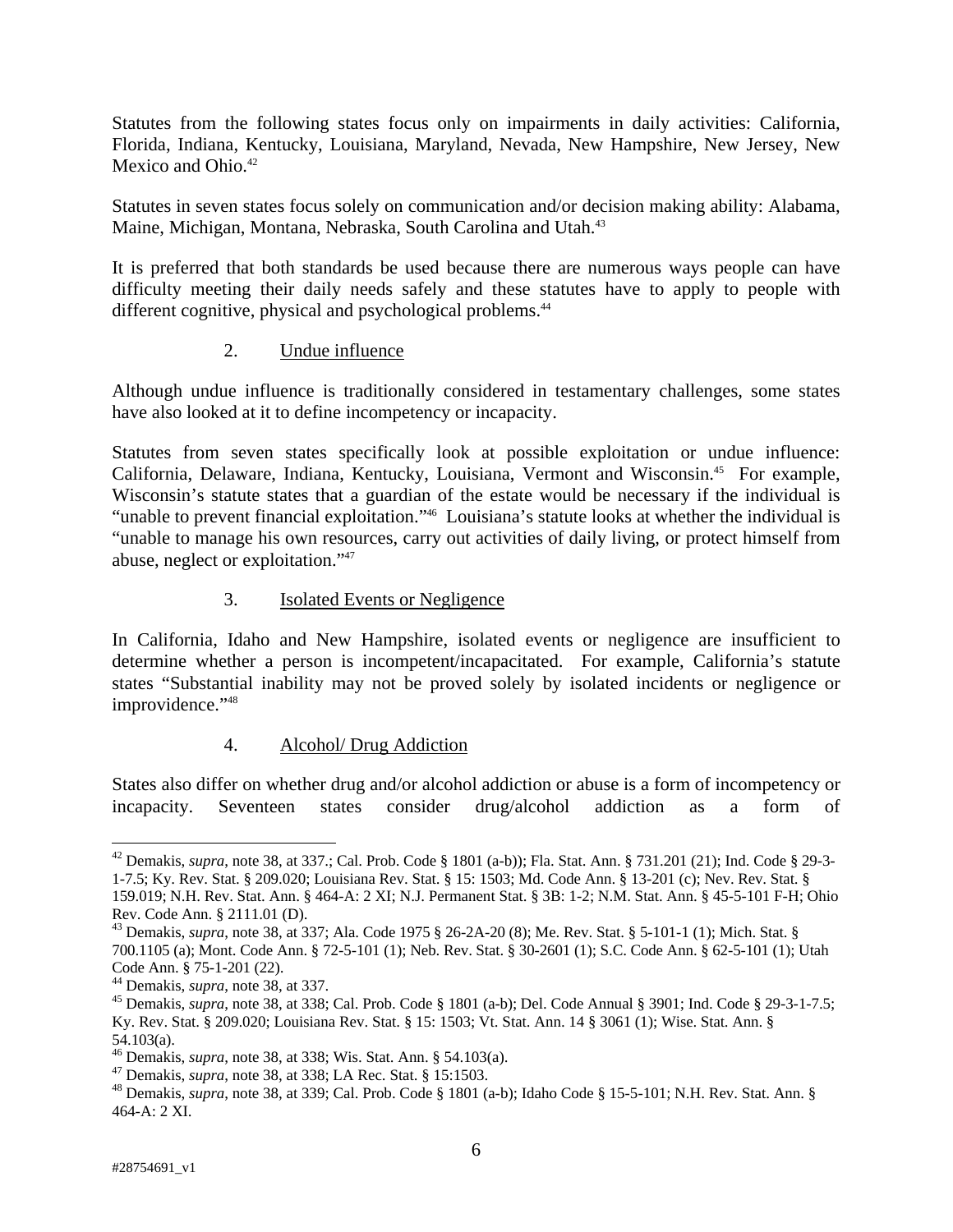incompetence/incapacity: Alabama, Arkansas, Indiana, Maine, Maryland, Michigan, Montana, Nebraska, New Jersey, New Mexico, New York, Ohio, Oklahoma, South Carolina, Utah, Washington and Wyoming.<sup>49</sup>

#### 5. Religious Exemptions

Kansas and Missouri have statutes which include a "religious exemption." These statutes note that reliance on prayer for healing and/or the concomitant refusal of medical treatments cannot be used as evidence that the person is incompetent or lacks capacity.<sup>50</sup>

# **III. ISSUES IN GETTING THE MENTALLY ILL ADEQUATE CARE AND TREATMENT**

# **A. The Problem**

The inability to get the mentally ill the treatment and care they need has resulted in a severe health crisis for a significant subset of the population. For instance:

- Nearly a quarter of all adults in the United States suffered from some sort of mental illness in the past year. $51$
- Approximately sixty percent of adults, and almost one-half of youths ages eight to fifteen with a mental illness received no mental health services in the previous year.<sup>52</sup>
- Approximately twenty-five percent of the homeless population suffers from severe mental illness and over sixty percent of people who are chronically homeless have experienced lifetime mental health problems.<sup>53</sup>
- Individuals with mental illness die on average fourteen to thirty-two years earlier than the general population.<sup>54</sup>

<sup>49</sup> *See* Demakis, *supra*, note 38, at 338-39, Table 1; Ala. Code 1975 § 26-2A-20 (8); Ark. Code Ann. § 28-65- 101 5(A); Ind. Code § 29-3-1-7.5; Me. Rev. Stat. § 5-101-1 (1); Md. Code Ann. § 13-201 (c); Mich. Stat. § 700.1105 (a); Mont. Code Ann. § 72-5-101 (1); Neb. Rev. Stat. § 30-2601 (1); N.J. Permanent Stat. § 3B: 1-2; N.M. Stat. Ann. § 45-5-101 F-H; New York Code § 81.02 2b; Ohio Rev. Code Ann. § 2111.01 (D); Okla. Stat. Ann.

<sup>§ 30-1-111 12;</sup> S.C. Code Ann. § 62-5-101 (1); Utah Code Ann. § 75-1-201 (22); Wash. Rev. Code Ann. § 11.88.010(a); Wy. Stat. § 3-1-101 (ix).<br><sup>50</sup> Demakis, *supra*, note 38, at 339; Kan. Stat. Ann. § 59-3051; Mo. Ann. Stat. § 475.010.

<sup>&</sup>lt;sup>51</sup> The Numbers Count: Mental Disorders in America, supra, note 2.<br><sup>52</sup> See Anxiety, supra note 9 [citing Results from the 2010 National Survey on Drug Use and Health: Mental Health *Findings*, Substance Abuse and Mental Health Services Administration. NSDUH Series H-42, HHS Publication No. (SMA) 11-4667 (2012)]; *Use of Mental Health Services and Treatment Among Children*, National Institute of Mental Health, http://www.nimh.nih.gov/statistics/1NHANES.shtml (last accessed March 4, 2014.) 53 Kristen Paquette, *Current Statistics on the Prevalence and Characteristics of People Experiencing Homelessness* 

*in the United States*, Homelessness Resource Center, (July 2011), http://homeless.samhsa.gov/Resource/Current-Statistics-on-the-Prevalence-and-Characteristics-of-People-Experiencing-Homelessness-in-the-United-States-48841.aspx

<sup>54</sup> Craig W. Colton, et al., *Congruencies in Increased Mortality Rates, Years of Potential Life Lost, and Causes of Death Among Public Mental Health Clients in Eight States*, Preventing Chronic Disease, (April 2006) *available at* http://www.cdc.gov/pcd/issues/2006/apr/05\_0180.htm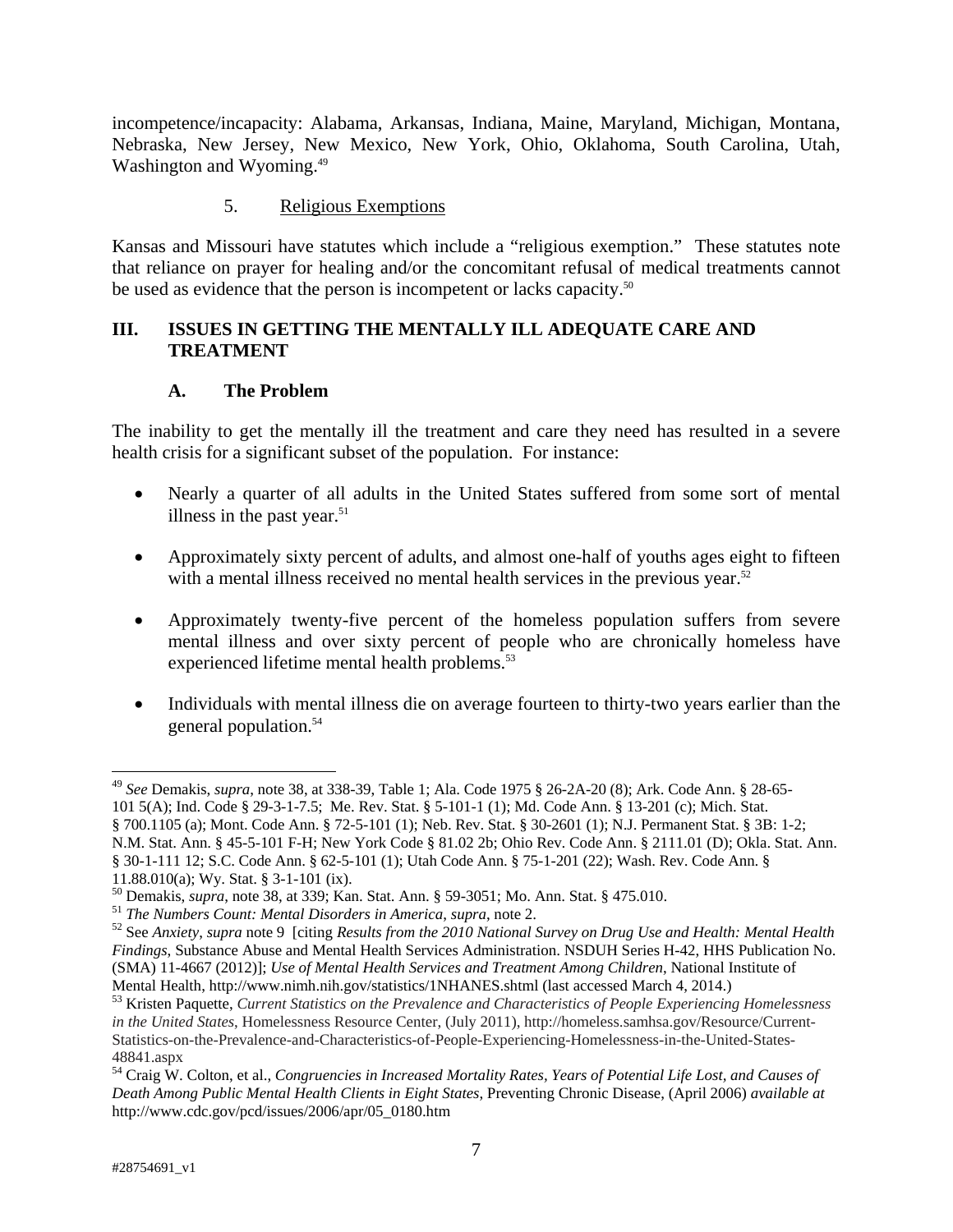- More than ninety percent of those who die by suicide had one or more mental disorders.<sup>55</sup>
- Nearly two-thirds of all prisoners in the United States have a mental health problem.<sup>56</sup>

A recent study examining why the mentally ill fail to obtain proper care and treatment set forth the problem this way: "A substantial proportion of adults with common mental disorders fail to receive any treatment even when these conditions are quite severe and disabling. Furthermore, many who do receive treatment drop out before completing treatment. Because individuals with psychiatric disorders would often benefit from a full course of treatment, the gap between the prevalence and treatment of disorders contributes to unmet need for care."57

Yet, treatment for mental illness, including medication, is available. Medication, when administered as part of a course of treatment, is usually effective. "Antipsychotic medications are not only an accepted but often essential, irreplaceable treatment for psychotic illnesses, as most firmly established for schizophrenia, because the benefits of antipsychotic medications for patients with psychoses, compared to any other available means of treatment, are so palpably great compared with their generally manageable side effects."58 For instance, the National Advisory Mental Health Council has estimated treatment success rates of forty-five percent for schizophrenia, sixty-five percent for major depression and eighty percent for bipolar disorder.<sup>59</sup>

So why are the mentally ill not getting the treatment they need? As explained in further detail below, the reasons are complex and varied. The patient may be unwilling to seek help, or due to societal, economic or other factors, simply unable to get help. In addition, for important historical reasons, recent jurisprudence on the issue has afforded extreme deference to a patient's right to refuse treatment. Unfortunately, it has also resulted in a significant portion of the mentally ill population not getting the treatment they need.

# **B. Unwillingness to Seek Help (Patient's Rights)**

The biggest issue in getting mentally ill patients the treatment and care they need is often the patients themselves.<sup>60</sup> In a recent study, over one-quarter of respondents with severe mental illness did not perceive a need for treatment and one in four of those who did perceive a need reported that they thought the problem was not severe or that it would get better on its own.<sup>61</sup>

1

<sup>55</sup> *Anxiety*, *supra*, note 9 [citing *Suicide in the USA Based on 2010 Data,* American Association of Suicidology (2012)].

<sup>56</sup> *Inmate Mental Health*, National Institute of Mental Health, http://www.nimh.nih.gov/statistics/1DOJ.shtml (last visited February 1, 2014).

<sup>57</sup> Ramin Mojtabai, et al., *Barriers to Mental Health Treatment: Results from the National Comorbidity Survey Replication* (NCS-R) [citing Kessler et al., 2005; President's New Freedom Commission on Mental Health, 2005; Sareen et al., 2007; Wang et al., 2007; Wang et al., 2005; Wang et al., 2005), Psychol Med. 2011 August; 41(8): 1751–1761] *available at* http://www.ncbi.nlm.nih.gov/pmc/articles/PMC3128692/

<sup>&</sup>lt;sup>58</sup> Brief for the American Psychiatric Association and American Academy of Psychiatry and the Law as Amici Curiae Supporting Respondent, Sell v. U.S. (Jan. 22, 2003) (No. 02-5664) 2003 WL 176630, at \*13-14.

<sup>59</sup> National Mental Health Advisory Council. 1993. *Health Care Reform for Americans with Severe Mental Illnesses,* Am. J. of Psychiatry 150 (10) 1450-1452.

<sup>60</sup> Kissinger, *supra*, note 3, for several stories chronicling this issue. 61 Mojtabai, *supra*, note 57.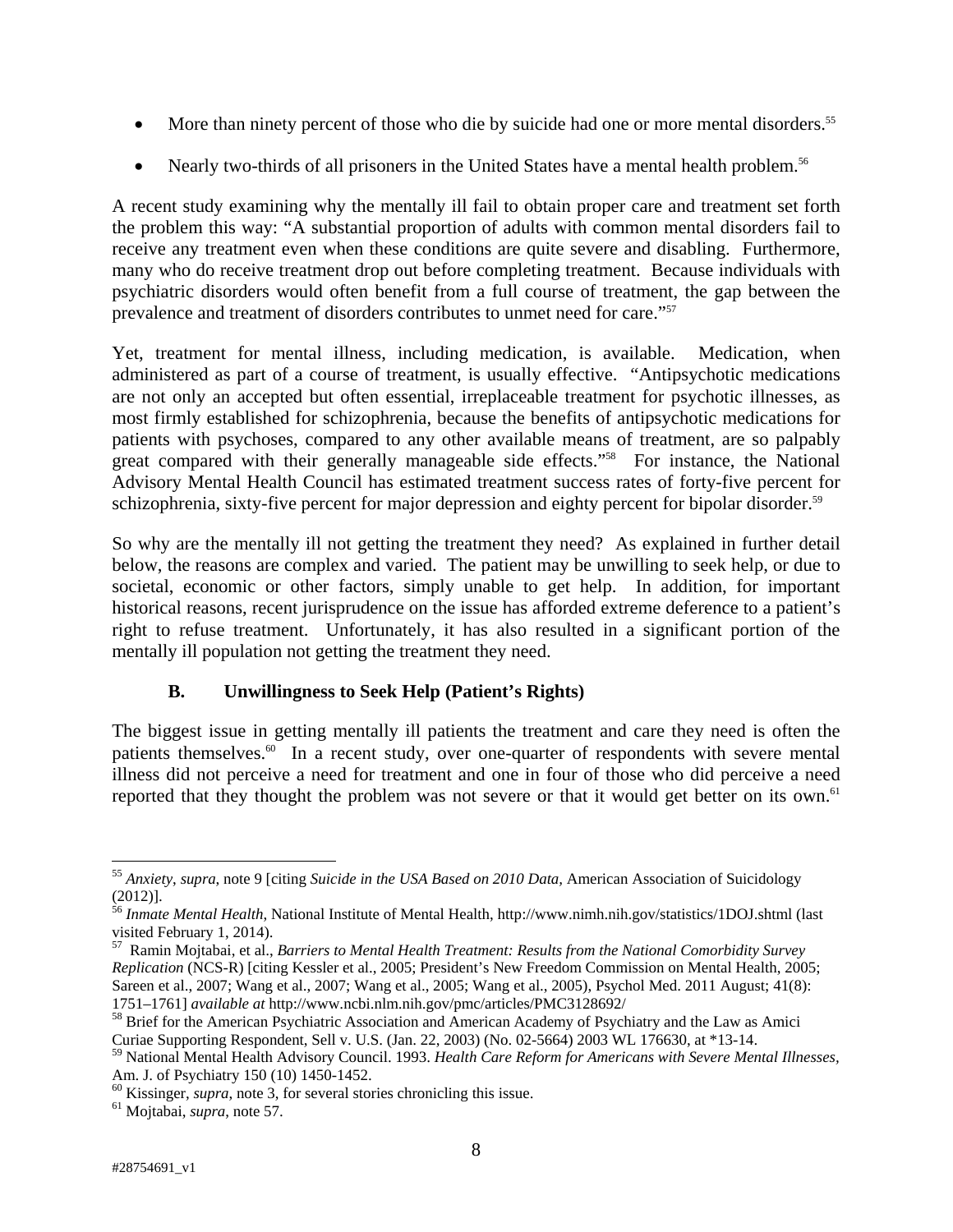While the kneejerk response may very well be, "just force them to get help," the historical context demonstrates the problems and limitations of this approach.

1. Historical Context

400 B.C.: Hippocrates treats mental disorders as diseases rather than reflection of the displeasure of gods or evidence of demonic possession.<sup>62</sup>

Middle Ages: Treatment of the mentally ill varies, with some adopting a scientific approach while other cultures labeling the mentally ill as witches or inhabited by demons.<sup>63</sup>

1600s: The mentally ill who are dangerous are placed in prisons, chained to stocks or beaten, while the non-violent were escorted out of town and left to fend for themselves.<sup>64</sup>

1773: First Institution Devoted Exclusively to Treatment of Mental Illness.65

1840s: In the United States, psychiatric hospitals spring up to care for the mentally ill, in an attempt to replace jails. $66$ 

1883: Mental disorders are scientifically distinguished for the first time.

Early 1900s: Drugs, electro-convulsive therapy, and surgery are used to treat people with schizophrenia and others with persistent mental illnesses. Some are purposely infected with malaria; others are treated with repeated insulin-induced comas. Others have parts of their brain removed surgically (a lobotomy), or are sterilized involuntarily.<sup>67</sup>

1952: Thorazine, the first drug to treat psychosis is discovered, with studies showing 70% of patients improve with its use.

1955: Peak for the number of mentally ill who are institutionalized (560,000 in the United States)

 $62$  Timeline: Treatments for Mental Illness, PBS, http://www.pbs.org/wgbh/amex/nash/timeline/index.html (last visited February 1, 2014).<br> $^{63}$  *Id.* 

<sup>63</sup> *Id.* 64 Joseph T. Carney, *America's Mentally Ill: Tormented Without Treatment*, 3 Geo. Mason U. C.R.. L.J. 181, 184

<sup>(1992);</sup> Valerie J. Wilkinson, *1986 Amendments in Georgia's Mental Health Statutes: The Latest Attempt to Provide* 

*A Solution to the Problem of the Chronically Mentally Il*l, 36 Emory L.J. 1313, 1316 (1987) 65 *Id*. 66 Deanna Pan, *Deinstitutionalization and Its Consequences*, (April 29, 2013), *available at*

http://www.motherjones.com/politics/2013/04/timeline-mental-health-america

<sup>67</sup> *Id*.; *Timeline: Treatments for Mental Illness*, *supra* note 62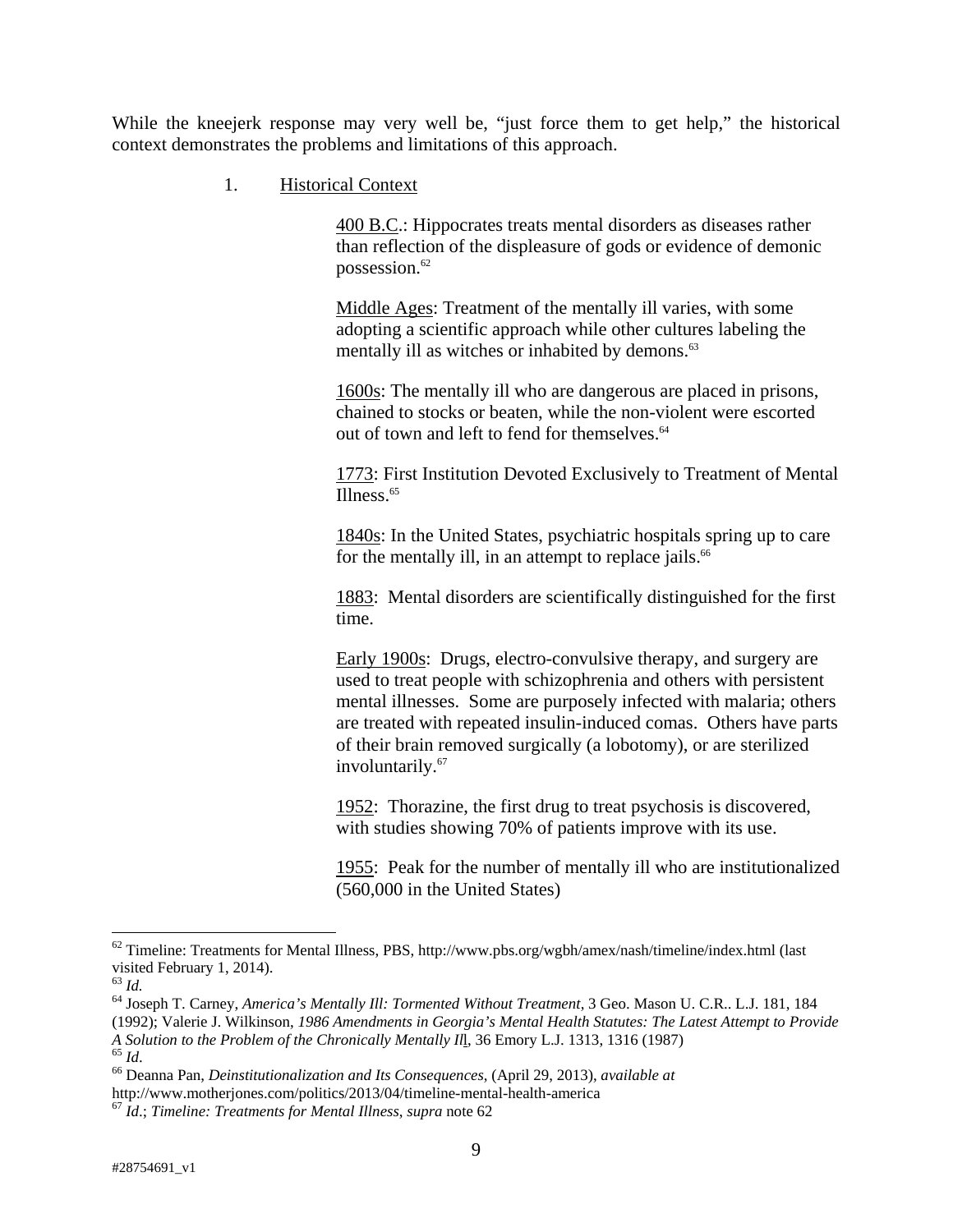## 2. The Modern Era, 60s-Present

a. Deinstitutionalization and the Reform Movement

Deinstitutionalization refers to the mass release of patients with mental illness from hospitals to the street beginning after World War II, and continuing to accelerate through the 1960s and 70s.

The roots of deinstitutionalization are often attributed to World War II conscientious objectors who worked in mental institutions as an alternative to armed service.<sup>68</sup> Those who served at the institutions were horrified to find facilities where patients lie about in their own urine and feces, terrible overcrowding, and remarkable understaffing, often with patients outnumbering staff several hundred to one. The conditions were described as hellish. In one account, a former staffer described what he saw to NPR:

> "The "incontinent ward" was what the men called A Building. It was a large open room with a concrete slab for a floor. There were no chairs. There were no activities, no therapy, not even a radio to listen to. So hundreds of men — most of them naked — walked about aimlessly or hunched on the floor and huddled against the filthy bare walls.

> Nearby was B Building; it was called the "violent ward" or the "death house," because angry men sometimes violently attacked one another. In one room, rows and rows of men were strapped and shackled to their bed frames."

In his book, *American Psychosis*, E. Fuller Torrey sets forth another account:

"He opened the door to another room. I stood frozen at what I saw. Here were two hundred and fifty men-- all of them completely naked--standing about the walls of the most dismal room I have ever seen. There was no furniture of any kind. Patients squatted on the damp floor or perched on the window seats. Some of them huddled together in corners like wild animals. Others wandered about the room picking up bits of filth and playing with it."69

As the war ended, many of those who had served in the institutions felt changes had to be made and enlisted the help of several well-known reformers and politicians, including Dorothy Dix and Eleanor Roosevelt to bring attention to the matter.<sup>70</sup>

1

<sup>68</sup> Joseph Shapiro. WWII Pacifists Exposed Mental Ward Horrors. December 30, 2009. http://www.npr.org/templates/story/story.php?storyId=122017757; E. Fuller Torrey, *American Psychosis*, p. 19 (2014).

<sup>69</sup> Torrey, *supra*, at p. 22-23. 70 Shapiro*, supra.*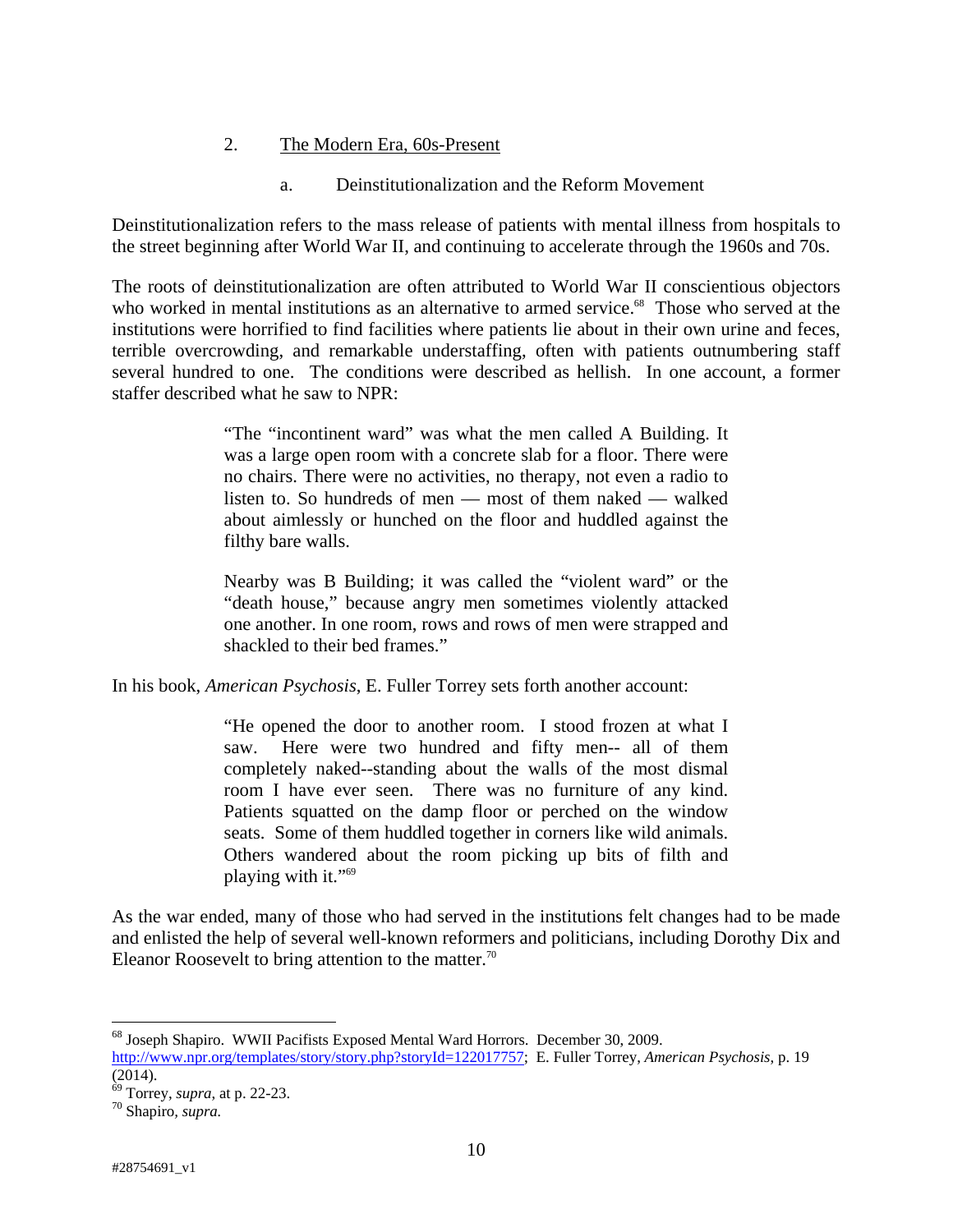From there, the movement continued to gain steam. Although there were many other significant developments which are unfortunately beyond the scope of this article, two worth mentioning are the novel and film "One Flew Over the Cuckoo's Nest," and Robert Plotkin's influential article, "*Limiting the Therapeutic Orgy: Mental Patients' Right to Refuse Treatment*, 72 NW. U. L. REV. 461 (1978)."

One Flew Over the Cuckoo's Nest features the story's protagonist faking insanity to avoid prison. In the mental institution, he was subjected to cruel and inhumane treatment at the hands of Nurse Ratched. But the story "portrayed mental patients as fundamentally sane and implied that if they were simply allowed to leave the hospital, they would live happily ever after."71 "The book's publication contributed to a backlash against the entire psychiatric treatment system in the US in the 1960s."72

Robert Plotkin's article also had a considerable amount of influence, particularly in the legal community. In his article, Mr. Plotkin argued strenuously against the use of forced treatments against psychiatric patients and advocated for stringent legal standards for the treatment of patients:

> "Yet the fact remains that the Constitution has been ignored in state mental institutions. The void created by the judges and the legislators has been filled by the psychiatrists, and issues which are primarily social judgments have become matters of medical prerogatives, insulated from outside review or control by the legislature, the courts, or independent administrative agencies. This is especially true in psychiatrists' selection of individual treatment methods for the patient."

Other scholars latched onto Mr. Plotkin's view, forming the bedrock of what scholars have called "doctrinal constitutional law scholarship."73 "The various constitutional bases for different rights were explored, and courts indeed closely followed the scholarship in this area."<sup>74</sup>

One of the earliest decisions was out of the D.C. Circuit in the case *Lake v. Cameron*, 364 F.2d 657, 660 (D.C. Cir. 1966). In *Lake*, the Court established the now-familiar standard of the "Least Restrictive Alternative." The Court noted that "deprivations of liberty solely because of dangers to the ill persons themselves should not go beyond what is necessary for their protection."75

At the same time, other Court decisions were making it harder to get patients into treatment. The previous standard for institutionalization, a "need for treatment" had been done away with in favor of a standard which only allowed institutionalization where the patient was a "danger to

 $71$  Torrey, *supra*, at p. 45.

<sup>&</sup>lt;sup>72</sup> Jon Swaine. How One Flew Over the Cuckoo's Nest Changed Psychiatry. February 1, 2011.

http://www.telegraph.co.uk/news/worldnews/northamerica/usa/8296954/How-One-Flew-Over-the-Cuckoos-Nestchanged-psychiatry.html

<sup>73</sup> Elyn R. Sazks, *Mental Health Law: Three Scholarly Traditions*, 74 U.S.C. L.Rev. 295 (2000). 74 *Id*. at p. 297 75 *Lake*, *supra*, at p. 660; see also Torrey, *supra* at pp. 71-72.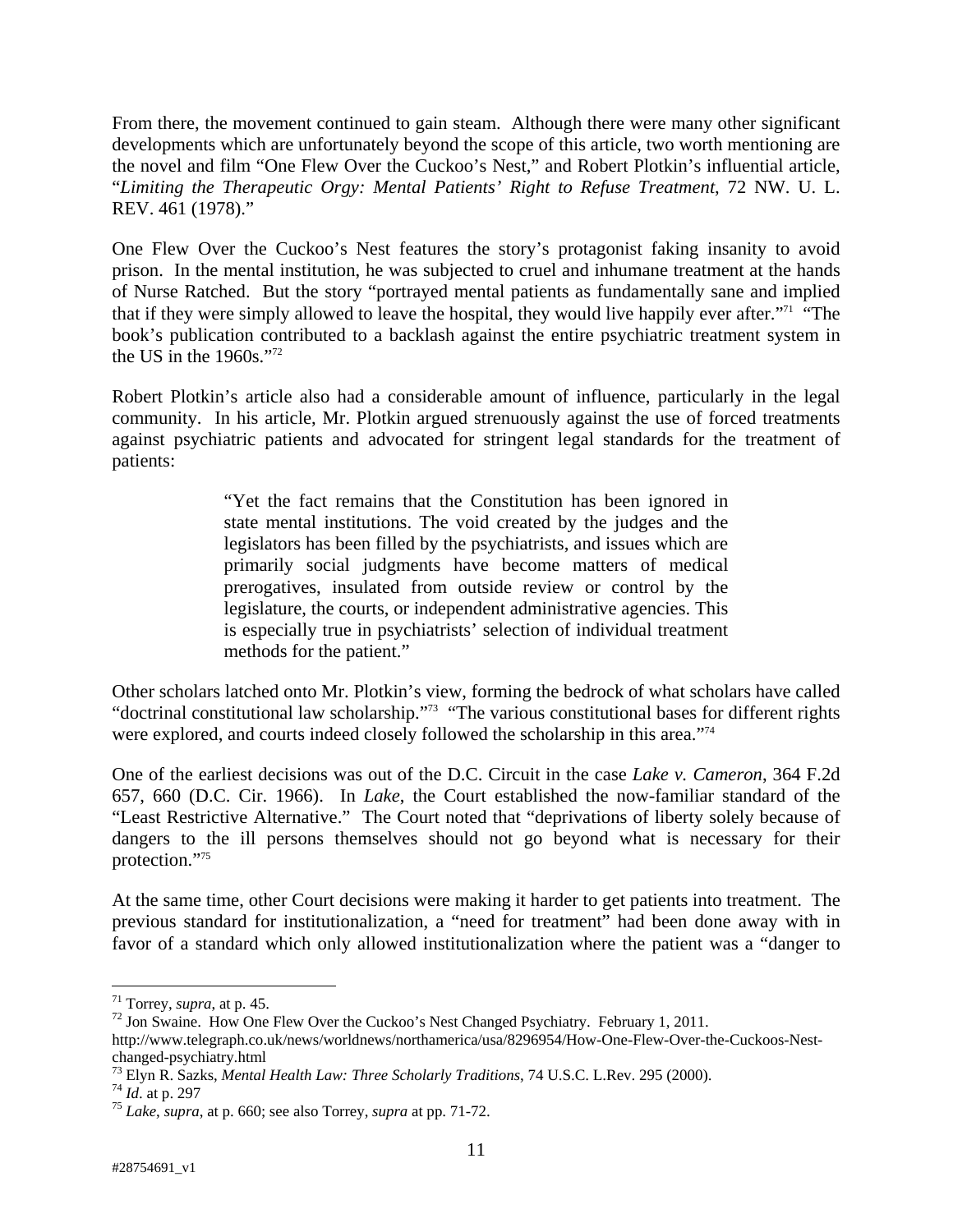self or others" and raised the evidentiary standard in commitment proceedings to "clear and convincing" from the previous standard of "preponderance of the evidence.<sup>76</sup>

#### b. The Prison Boom 1980s- Present

Unfortunately, while the intentions behind the deinstitutionalization movement were good, there was little to no coordination for continuing the treatment and rehabilitation of those patients who were released.<sup>77</sup> And, these decisions had a big impact. Hundreds of thousands of mental health treatment beds were lost.78 Unsurprisingly, there was an explosion in prisoners with mental illness.79 "These days, the largest single provider of housing for people with severe mental illness is the criminal justice system." and police and prison officials have become "armed social workers"<sup>80</sup>

## c. Other Developments

- (i) 1990s: Second Generation of Anti-psychotic drugs introduced with fewer side-effects for patients.<sup>81</sup>
- (ii) The Funding Crisis

Our recent recession has hit mental health funding hard, making it even more difficult to get resources and treatment to those who need it. As of 2009, an estimated \$4.35 billion in mental health spending cuts were made across the country. And today, there is the same ratio for psychiatric beds as in  $1850.^{82}$ 

# 3. Modern Legal Underpinnings

# a. Sources of State Power to Care for Mentally Ill

The source of state power to care for the mentally ill can be traced back primarily to two sources. First, the police power, which accords the states "a plenary power to make laws and regulations for the protection of the public health, safety, welfare and morals" and "bestows upon states the responsibility to involuntarily commit mentally disordered persons whose behaviors demonstrate that they are a danger to self or others."83

And second, the *parens patriae* power under which, "…states are entrusted with civilly confining persons against their will when they are unable to care for themselves. This is

<sup>&</sup>lt;sup>76</sup> See *Addington v. Texas*, 441 U.S. 418, 99 S. Ct. 1804 (1979).<br>
<sup>77</sup> Id.<br>
<sup>78</sup> Torrey, *supra*, at p. 117.<br>
<sup>79</sup> Id. at pp. 117-123.<br>
<sup>80</sup> Id.<br>
<sup>81</sup> Second Generation Antispychotic Medications, National Alliance on M

https://www.nami.org/Content/NavigationMenu/Hearts\_and\_Minds/Second\_Generation\_Antispychotic\_Medication s.htm (last visited March 4, 2014).<br><sup>82</sup> Pan, *supra*.

<sup>83</sup> Bruce A. Arrigo, Paternalism, Civil Commitment and Illness Politics: Assessing the Current Debate and *Outlining A Future Direction*, 7 J.L. & Health 131, 136 (1993).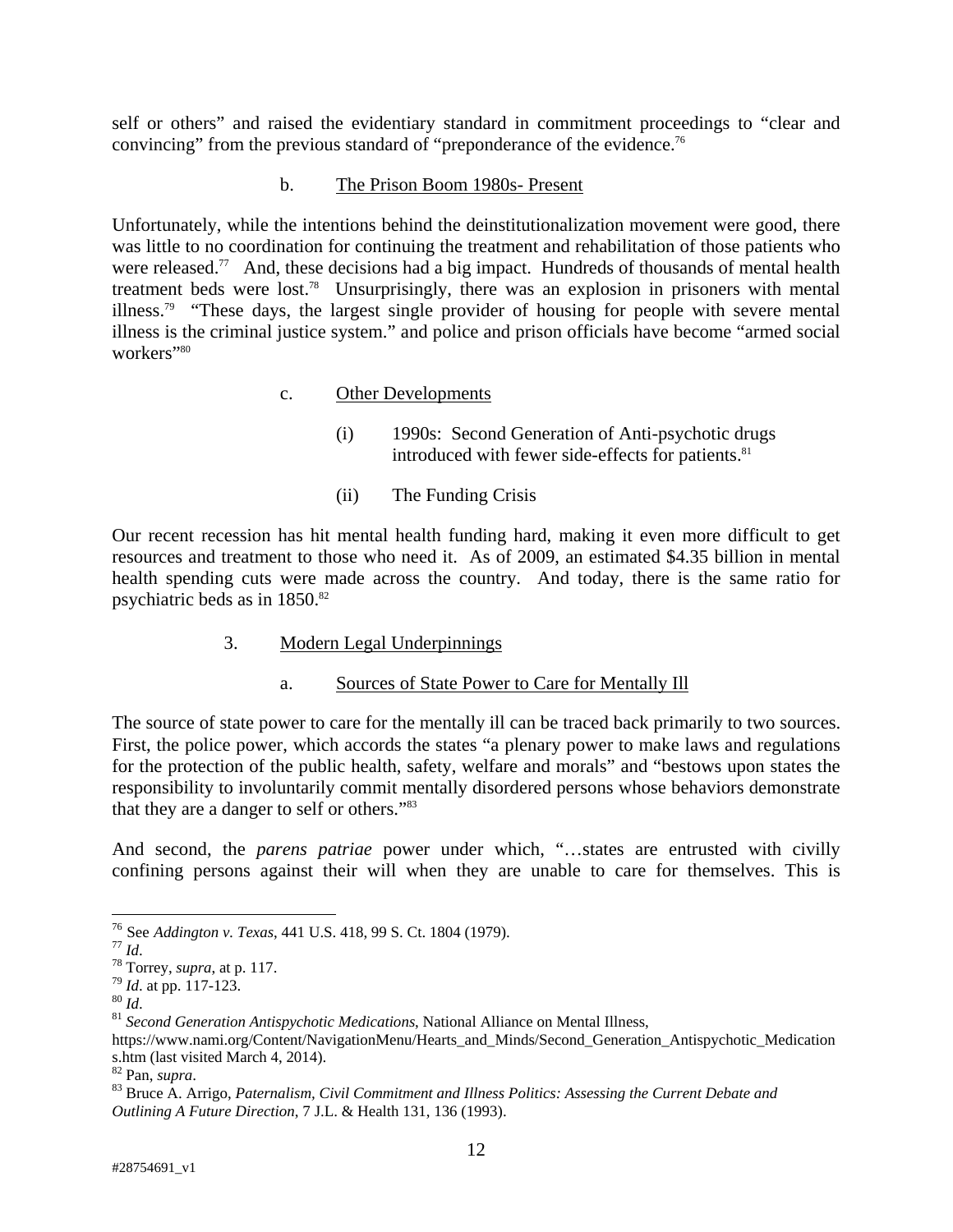generally understood to include an inability to provide for one's basic needs; e.g., food, clothing, safety and shelter."<sup>84</sup>

- b. Backlash
	- Every human being of adult years and sound mind has a right to determine what shall be done with his own body. Justice Cardozo, *Schloendorff v. Soc'y of New York Hosp.* (1914) 211 N.Y. 125, 129, *abrogated by Bing v. Thunig* (1957) 2 N.Y.2d 656, 143 N.E.2d 3 (1957).<sup>85</sup>
	- A finding of 'mental illness' alone cannot justify a state's locking a person up against his will and keeping him indefinitely in simple custodial confinement. Assuming that the term "mental illness" can be given a reasonably precise content and that the 'mentally ill' can be identified with reasonable accuracy, there is still no constitutional basis for confining such persons involuntarily if they are dangerous to no one and can live safely in freedom. (*O'Connor v. Donaldson* (1975) 422 U.S. 563, 575.)
	- Patients have a right to refuse medication. (See e.g. *Washington v. Harper* (1990) 494 U.S. 210, 222-23, 229 (1990); *Mills v. Rogers* (1982) 457 U.S. 291, 299.)
	- Similar or Stronger Protections of Patient Rights at State  $Level<sup>86</sup>$
- c. Counterpoint- "The Right to Rot" and "Dying with Their Rights On"
	- "Under this law, a 49-year-old anorexic woman starved herself to death; a 70-year-old man died a self-perpetuating metabolic, toxic death; and a 19-year-old student, while unable to qualify for commitment under the new guidelines, was able to hang herself. Each of these patients needed commitment; none qualified. Each outcome was entirely predictable. Each of these patients went to his or her grave with his rights entirely intact…."87

 $^{84}$   $\mathit{Id}.$ 

<sup>&</sup>lt;sup>85</sup> Mary C. McCarron, *The Right to Refuse Antipsychotic Drugs: Safeguarding the Mentally Incompetent Patient's Right to Procedural Due Process, 73 Marq. L. Rev. 477, 478 (1990).*<br><sup>86</sup> *See e.g.*, Catherine E. Blackburn, *The "Therapeutic Orgy"' and the "Right to Rot"' Collide: The Right to Refuse* 

*Antipsychotic Drugs Under State Law*, 27 Hous. L. Rev. 447, 513, n. 8 (1990)<br><sup>87</sup> "Dying with Their Rights On" DAROLD A. TREFFERT. Am J Psychiatry 1973;130:1041-1041.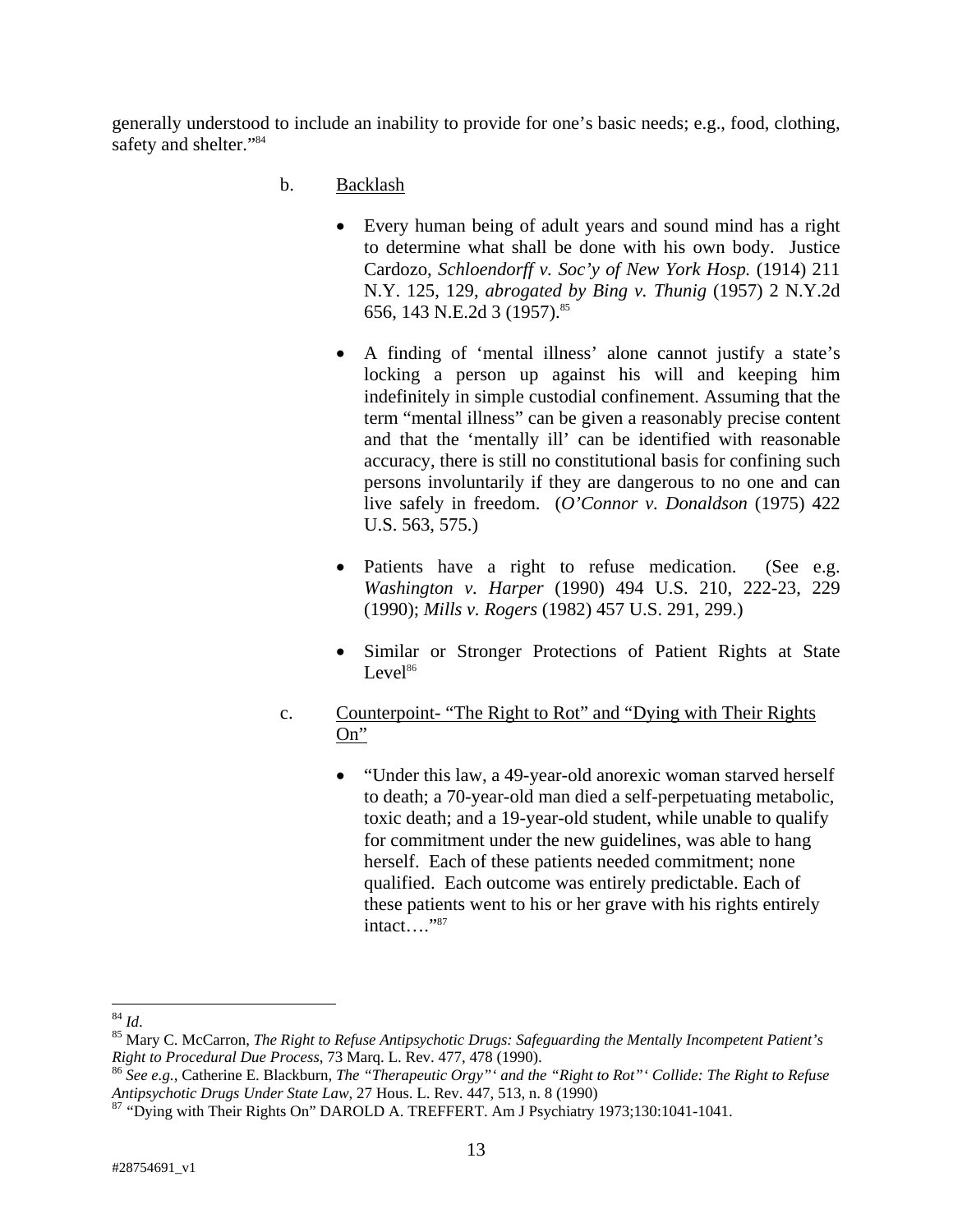# 4. Further Complications

# Anosognosia (Lack of Insight)

 Anosognosia is a condition in which the patient lacks awareness of his or her illness and is caused by damage to the brain by the disease process.<sup>88</sup> Psychological denial is not the cause of anosognosia.**<sup>89</sup>**

Although it has only relatively recently been the subject of study, the existence of the condition has been confirmed by numerous studies and is reported to affect approximately fifty percent of individuals with schizophrenia and forty percent of individuals with bipolar disorder.<sup>90</sup>

The condition is also common among people with Dementia/Alzheimer's, and stroke victims.<sup>91</sup>

In some situations, a person's lack of insight can be dangerous. In such cases, it often requires intervention, through commitment or outpatient treatment. Unfortunately, historic legal doctrines have not adapted their approach for this medical reality and continue to rely on the patient's "choice" for determining treatment outcomes.

# a. Medicine Side Effects

Patients often complain about the adverse side effects of anti-psychotic medications. Common side effects include cognitive dulling ("lifelessness"), restlessness, tremors, twitching, and weight gain. Such adverse side effects can make it more difficult to get patients to take their medications.

# **C. Stigma/Attitude**

The portrayal of mental illness in mass media has been less than flattering, to say the least.<sup>92</sup> "These depictions seem to contain two main fallacies that can taint reputability and reinforce negative stigma: (1) inaccurate representations of the mental illness and (2) frequent depiction of mainly negative symptomology of the mental illness.<sup>93</sup> "People who commit a violent crime are

<sup>89</sup> *Anosognosia*, National Alliance on Mental Illness,

<sup>88</sup> The Anatomical Basis of Anosognosia (Lack of Awareness of Illness), *supra* at note 20.

http://www.nami.org/Template.cfm?Section=By\_Illness&Template=/ContentManagement/ContentDisplay.cfm&Co ntentID=149098 (last visited February 1, 2014).

<sup>90</sup> *Anosognosia*- Frequently Asked Questions. http://treatmentadvocacycenter.org/component/content/article/1790 <sup>91</sup> PATRIK VUILLEUMIER, ANOSOGNOSIA: THE NEUROLOGY OF BELIEF AND UNCERTAINTIES, 40, 9-17, (Cortex)

<sup>(2004);</sup> George P. Prigatano, *Anosognosia: Clinical and Ethical Considerations*, Current Opinion In Neurology 2009, 22:606-611; *Anosognosia*, *supra* note 89; *see also Impaired awareness of illness: Anosognosia*, Mental Illness Policy Organization, http://mentalillnesspolicy.org/medical/anosognosia-studies.html (last visited February 1, 2014); Archives of General Psychiatry 1994 (51): 826-836 Amador XF, Flaum M, Andreasen NC, Strauss DH, Yale SA, Clark CC, & Gorman JM.

<sup>92</sup>M. Tartakovsky, *Media's Damaging Depictions of Mental Illness*,.*Psych Central*,(2009),

http://psychcentral.com/lib/medias-damaging-depictions-of-mental-illness/0002220 (last accessed March 4, 2014). <sup>93</sup> R. Holliday, *Changing Media Depictions of Mental Illness*, *Psych Central*, (2011),

http://psychcentral.com/lib/changing-media-depictions-of-mental-illness/0008213 (last accessed March 4, 2014) [citing O. Wahl, *Media madness: Public images of mental illness*, (2009), New Jersey: Rutgers University Press].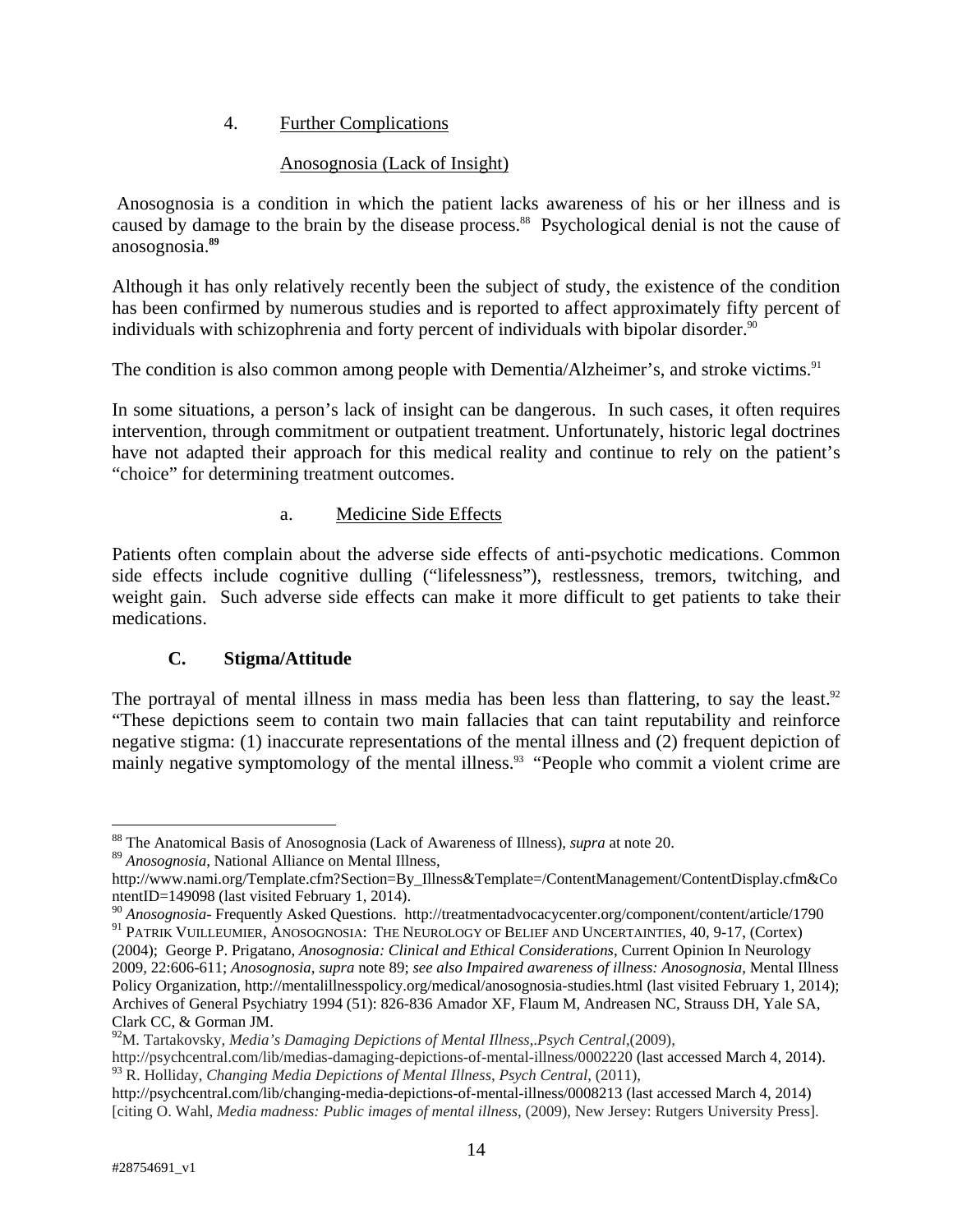frequently labeled 'psychos,' or "'maniacs'…inaccurately linking violence and mental illness in the public mind."94

Not surprisingly, these attitudes have had a less than positive effect on those suffering from mental illness.<sup>95</sup> "Citizens are less likely to hire persons with mental illness, less likely to rent them apartments, and more likely to falsely press charges for violent crime."96 "Some people with mental illness may accept the common prejudices about mental illness, turn them against themselves, and lose self-confidence...referred to as 'self-stigma'".<sup>97</sup>

# **D. Lack of Housing**

A lack of stable housing can be a frequent impediment to getting the mentally ill treatment they need.<sup>98</sup> "People with mental illness leave acute or chronic care facilities without adequate provisions for their housing or support, and end up sliding into homeless shelters or the criminal justice system."99

# **E. Lack of Family Support**

Individuals with undiagnosed mental illnesses can frequently become estranged from their families. "Family members, including those who might otherwise provide help, may reject or "disown" them due to overall family strain, a perceived history of untrustworthiness, or failure to attend critical social events."100 This isolation or "social punishment can cause an individual with a mental illness to withdraw, delay treatment and even develop other mental health issues such as depression."101

# **F. Lack of Resources**

# 1. Rural Areas: Proper care may be unavailable

In many rural areas the "only option for mental health care is through [a] local primary care provider[]—family physicians, nurse practitioners and physicians' assistants. Primary care providers often face the challenge of being asked to treat mental health conditions without

 $\overline{a}$ 

98 Reed Karaim, *People with Mental Illness*, NPR, <sup>99</sup> *Id.*<br><sup>100</sup> PIRE. "EVERYTHING THAT I THOUGHT THAT THEY WOULD BE, THEY

<sup>94</sup> Aaron Levin, *Media Cling to Stigmatizing Portrayals of Mental Illness*, (December 16, 2011), Psychiatric News, http://psychnews.psychiatryonline.org/newsarticle.aspx?articleid=181080

<sup>&</sup>lt;sup>95</sup> Nicolas Rüsch, Matthias C. Angermeyer, Patrick W. Corrigan. Mental illness stigma: Concepts, consequences, and initiatives to reduce stigma; (2005) 20 EERPSY 8 529-539.<br><sup>96</sup> *Id.* at 2.

 $^{97}$  *Id.* at 1.

WEREN'T:" FAMILY SYSTEMS AS SUPPORT AND IMPEDIMENT TO RECOVERY; (2011) 73 ESSSMD 8 1222-1229

<sup>&</sup>lt;sup>101</sup> Hope Gillette, *Mental Illness Stigma: Cause of Isolation and Treatment Delay*, Saludify, (April 22, 2013), http://voxxi.com/2013/04/22/mental-illness-stigma-treatment/ (last accessed March 4, 2014).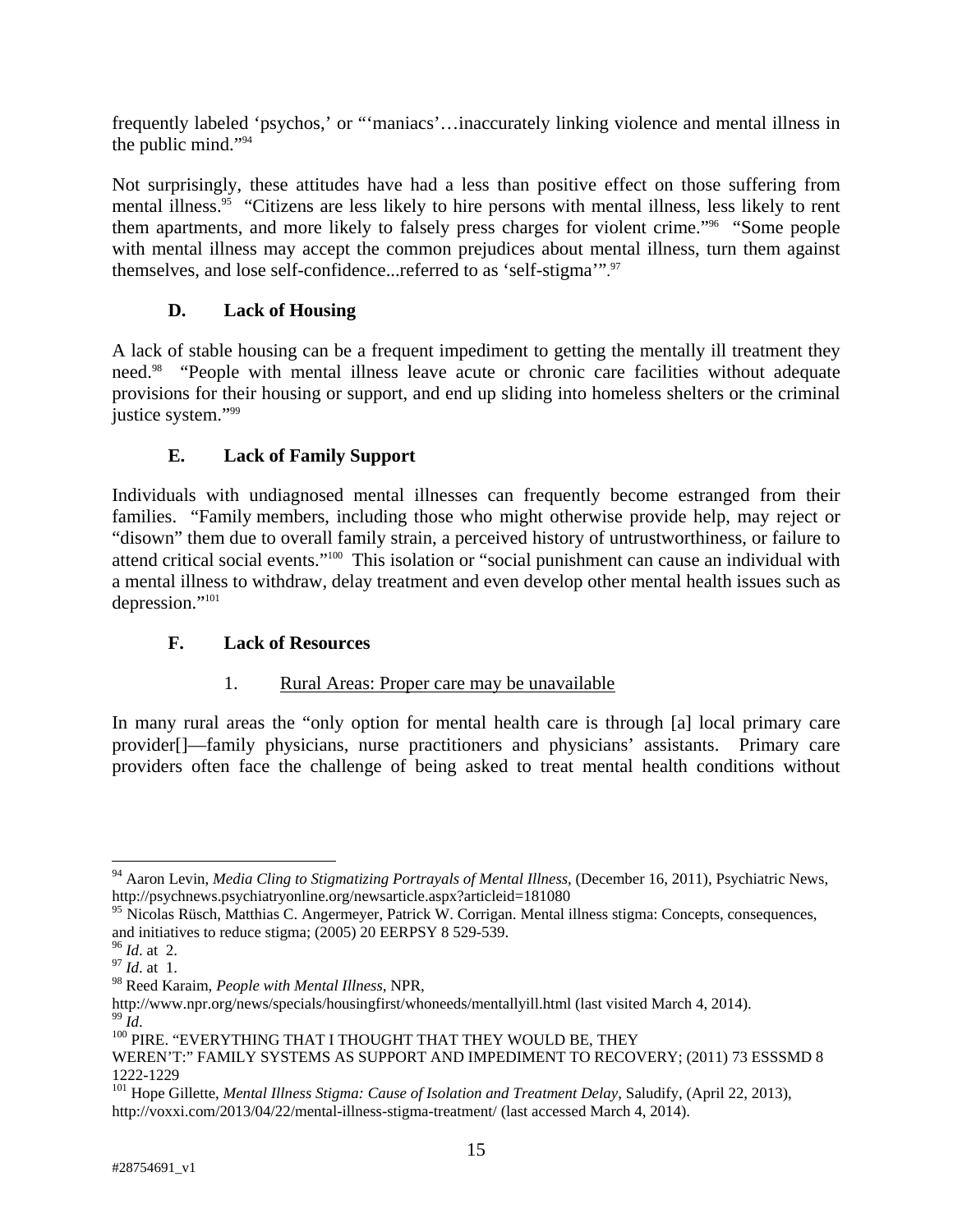adequate training or support."<sup>102</sup> In a recent survey, among "1253 rural counties with populations of 2,500 to 20,000, nearly three-fourths of these rural counties lack a psychiatrist…."103

# 2. Overburdened Urban Care

Meanwhile, in urban areas, service providers are bursting at the seams with patients and cannot reasonably be expected to keep up with demand, to the detriment of the mentally ill and the community alike, often resulting in prisons becoming the main mental health service providers.<sup>104</sup>

# **IV. OPTIONS FOR ATTORNEYS WITH CASES INVOLVING MENTALLY ILL PATIENTS**

# **A. Emergency Commitment**

In general, the procedures for involuntary treatment of individuals<sup>105</sup> suspected to be suffering from mental illness can be divided into two categories:

- (1) **emergency commitment procedures**, which allow a person to be held for a limited time for treatment for and/or evaluation of a suspected mental illness; and
- (2) **civil commitment procedures**, which may result in the institutionalization (inpatient commitment), or involuntary treatment (medical treatment undertaken without consent) outside of an institution (outpatient commitment) of a person suspected of suffering from mental illness.

Emergency commitment and civil commitment address different problems associated with mental illness. Accordingly, depending on whether emergency or civil commitment is sought, the relief afforded by these different procedures can vary greatly, as can the requirements for who can initiate commitment proceedings. Therefore, in determining whether emergency or civil commitment is appropriate, it is important to keep the following questions in mind:

- (1) What is the situation to be addressed by/the purpose of commitment? (Diagnosis, prevention of harm to self or others, treatment?)
- (2) What type of relief is available?

 $\overline{a}$ 

<sup>&</sup>lt;sup>102</sup> Mike Mulder, Rhonda Wiering http://www.health.state.mn.us/divs/orhpc/pubs/mentalhealth.pdf<br><sup>103</sup> Larry Gamm, et al., *Mental Health and Mental Disorders–A Rural Challenge: A Literature Review, <i>available at*<br>http://s

<sup>&</sup>lt;sup>104</sup> Emily DePrang. Barred Care: Want Treatment for Mental Illness in Houston? Go to Jail, TEXAS OBSERVER, Jan. 13, 2014, available at http://www.texasobserver.org/want-treatment-mental-illness-go-to-jail/.

<sup>&</sup>lt;sup>105</sup> The following discussion is limited to commitment procedures in place for adults. In many jurisdictions, commitment procedures for juveniles are governed by different rules, as courts have held that the constitutional rights of juveniles are not equivalent to those of adults. *See e.g.*, Calif. Welf. & Inst. Code §§ 5585 et seq., 6250 et seq. (distinguishing between juvenile wards and persons with intellectual disabilities for civil commitment). For a general discussion of commitment proceedings for juveniles, please see Bruce J. Winick, Ginger Lerner-Wren, *Do Juveniles Facing Civil Commitment Have a Right to Counsel?: A Therapeutic Jurisprudence Brief*, 71 U. Cin. L. Rev. 115 (2002).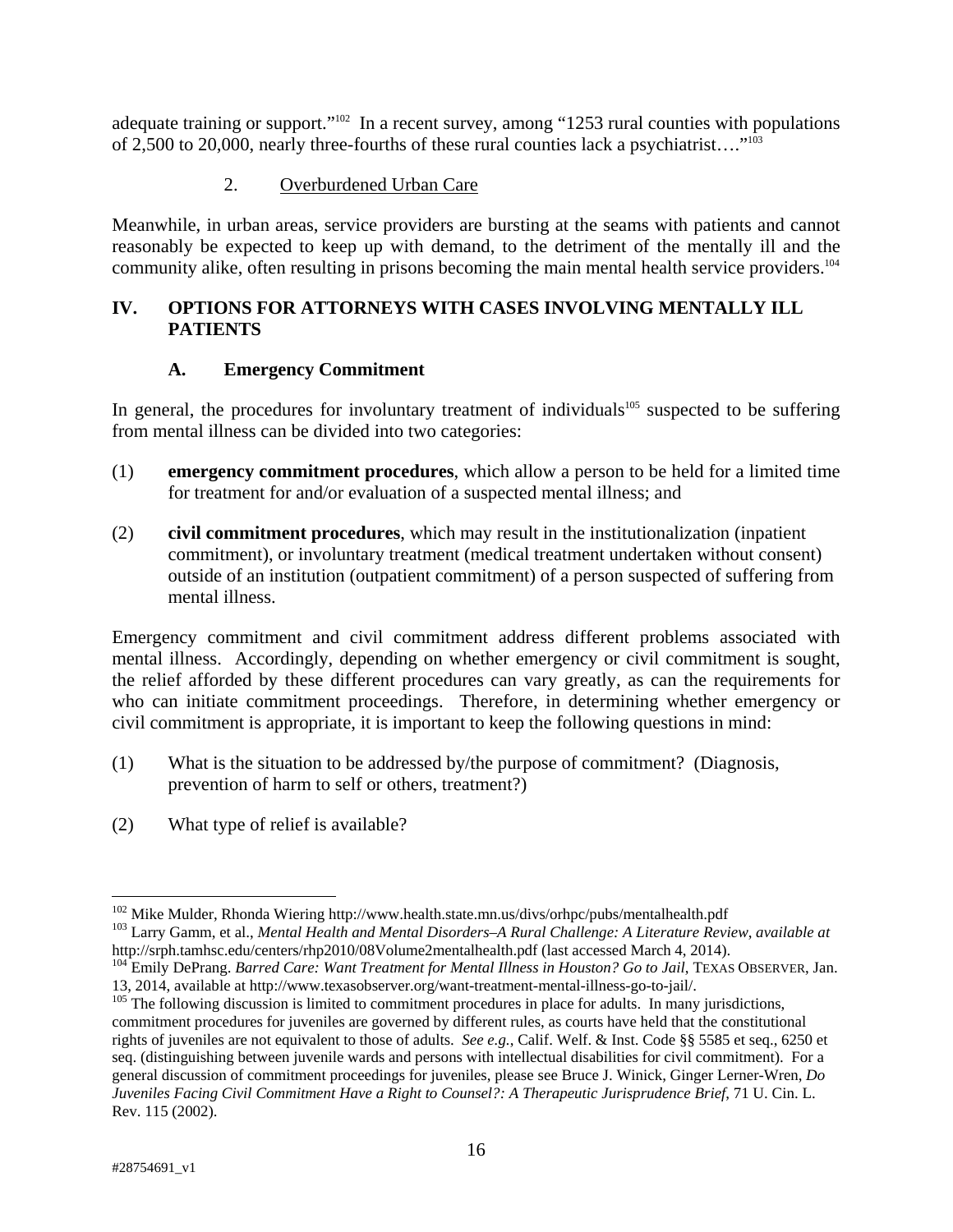- (3) Who is seeking court-ordered intervention? (Family members, friends, law enforcement, social workers?)
- (4) What type of procedures must be followed in order for involuntary treatment to be ordered?
	- 1. Emergency Commitment
		- a. The Purposes of Emergency Commitment

Emergency commitment is generally appropriate where there is an immediate need for psychiatric intervention to address what is currently, or soon to become, an emergency situation.<sup>106</sup>

#### b. Threat of Imminent Harm Required

What constitutes an "emergency situation" varies slightly from state to state, but almost all jurisdictions require a showing that imminent or immediate harm is likely to occur such that temporary confinement is necessary.<sup>107</sup> This may come in the form of a threat of immediate harm to the individual who is suspected to suffer from a mental illness (e.g., suicide or selfendangerment), or a threat of immediate harm to others.<sup>108</sup>

#### c. Mental Illness and/or Grave Disability Required

While in almost all states the threat of imminent harm must appear to be the result of a "mental illness,"109 there are some states that also allow the appearance of "grave disability" to provide the basis for emergency commitment.<sup>110</sup> As discussed *infra*, the definition of "mental illness" varies from state to state, and can range from psychiatric disorders such as schizophrenia and

 $\overline{a}$ 106 John A. Menninger, M.D., *Involuntary Treatment: Hospitalization and Medications*, available at www.brown.edu/Courses/BI\_278/Other/Clerkship/Didactics/Readings/INVOLUNTARY%20TREATMENT.pdf (last accessed Jan. 26, 2014).

<sup>107</sup> *See e.g.*, Ala. Code § 22-52-91(a); Alaska Stat. §47.30.705(a); Ark. Code. Ann. § 20-47-210(a); CA Welf. & Inst. Code § 5150; Colo. Rev. Stat. § 27-65-105(1); Del. Code. Ann. Tit. 16 §§ 5003, 5122; D.C. Code Ann. § 21-521; Fla. Stat. § 394.463(1); Haw. Rev. Stat. § 334-59(a)(1)-(2); Idaho Code § 66-326(1)-(2); 405 Ill. Comp. State. 5/3- 600; Ind. Code Ann. § 12-26-5-1(b); Iowa Code §§ 229.11(1), 229.22(1)-(2a); Kan. Stat. Ann. §§ 59-2952(a), 59- 2952(c)(3); KY Rev. State. Ann. §§ 202A.041(1), 202A.028(1); LA. Rev. Stat. Ann. §§ 28.53, 28.54(D)(3); ME Rev. Stat. Ann. Tit. 34B §§ 3862, 3863, 10-622(a); Minn. Stat. § 253B.05(1)(a)-(2); Miss. Code Ann. §§ 41-21- 65(2), 41-21-67(5); Mont. Code Ann. § 53-21-29(2); Neb. Rev. Stat. § 71-919(1); NH Rev. Stat. Ann. §§ 135-C:27- 28; N.M. Stat. Ann. § 43-1-10 (A), (C); N.C. Gen. Stat. §§ 122C-261(a), 122C-262(a); N.D. Cent. Code §§ 25.03.1- 25.1-2; Ohio Rev. Code Ann. § 5122.10; 43A Okl. St. §5-207; Or. Rev. Stat. § 426.228(1); 50 PA Cons. Stat. Ann. § 7301; R.I. Gen. Laws § 40.1-5-7(a) (1); S.C. Code Ann §§ 44-17-430, 44-17-410; S.D. Codified Laws § 27A-10-1; Tenn. Code Ann. §§ 33-6-401, 33-6-403; Tex. Health & Safety Code §§ 573.001(a), 573.011; Utah Code Ann. § 62A-15-629; VT. Stat. Ann. Tit. 18 § 7505(a); VA Code Ann. §§ 37.2-808(A), 37.2-809(B); Rev. Code Wash. § 71.05.153; W. Va. Code § 27-5-2.(a).

 $\stackrel{108}{\scriptstyle .} \stackrel{Id.}{\scriptstyle .}$   $\stackrel{109}{\scriptstyle .} \stackrel{Id.}{\scriptstyle .}$ 

<sup>109</sup> *Id*. 110 *See e.g.*, Alaska Stat. §47.30.705(a), CA Welf. & Inst. Code § 5150, Colo. Rev. Stat. § 27-65-105(1), Fla. Stat. § 394.463(1), Haw. Rev. Stat. § 334-59(a)(1)-(2), Idaho Code § 66-326(1)-(2), Ind. Code Ann. § 12-26-5-1(b), Miss. Code Ann. §§ 41-21-65(2), 41-21-67(5), 50 PA Cons. Stat. Ann. § 7301, Rev. Code Wash. § 71.05.153.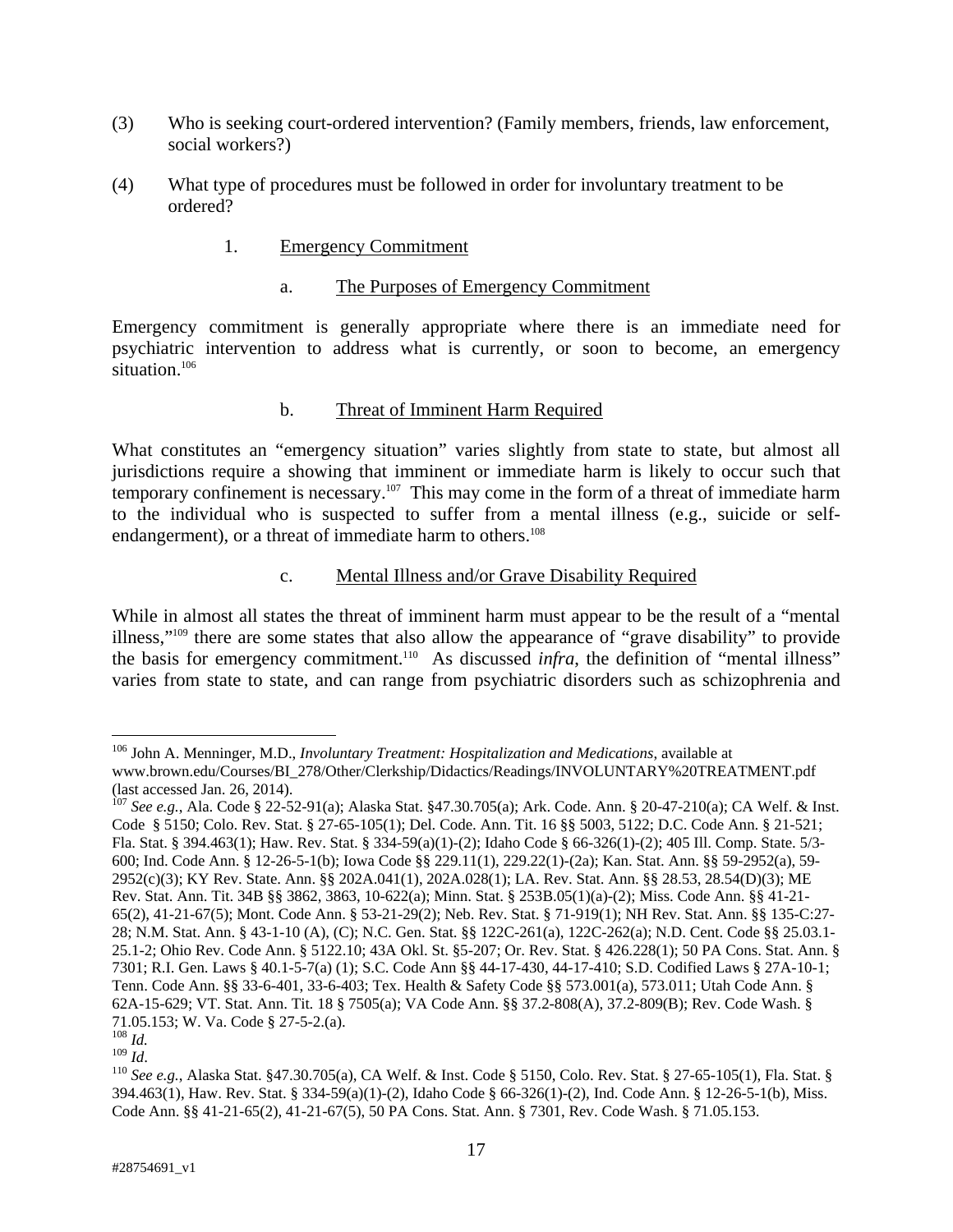dementia, to psychological disorders, such as eating disorders, and even substance abuse.<sup>111</sup> In contrast to "mental illness," which can be defined by specific, diagnosable psychiatric or psychological conditions, "grave disability" is defined as the general inability to care for oneself without the assistance of others. $112$ 

Finally, in contrast to civil commitment, discussed in further detail below, the need for treatment alone is rarely a sufficient basis for emergency commitment.<sup>113</sup>

# 2. The Relief Available with Emergency Commitment

#### a. Detention

In order to address the exigency of a situation where emergency commitment is required, states generally allow the limited detention of a person suspected to be suffering from mental illness or grave disability. Authorized periods of detention can vary and include:

- the time it takes for law enforcement to deliver a person to a mental health facility for evaluation;<sup>114</sup>
- $\bullet$  the time it takes for a hospitalization hearing;<sup>115</sup>
- the period of time necessary for treatment to alleviate the threat of immediate harm.<sup>116</sup>

1

<sup>&</sup>lt;sup>111</sup> See discussion of "mental illness," *infra*.<br><sup>112</sup> John A. Menninger, M.D., *supra* note 106.<br><sup>113</sup> See e.g., Ala. Code § 22-52-91(a); Alaska Stat. §47.30.705(a); Ark. Code. Ann. § 20-47-210(a); CA Welf. & Inst. Code § 5150; Colo. Rev. Stat. § 27-65-105(1); Del. Code. Ann. Tit. 16 §§ 5003, 5122; D.C. Code Ann. § 21-521; Haw. Rev. Stat. § 334-59(a)(1)-(2); Idaho Code § 66-326(1)-(2); 405 Ill. Comp. State. 5/3-600; Ind. Code Ann. § 12-26-5-1(b); Iowa Code §§ 229.11(1), 229.22(1)-(2a); Kan. Stat. Ann. §§ 59-2952(a), 59-2952(c)(3); KY Rev. State. Ann. §§ 202A.041(1), 202A.028(1); LA. Rev. Stat. Ann. §§ 28.53, 28.54(D)(3); ME Rev. Stat. Ann. Tit. 34B §§ 3862, 3863, 10-622(a); Minn. Stat. § 253B.05(1)(a)-(2); Miss. Code Ann. §§ 41-21-65(2), 41-21-67(5); Mont. Code Ann. § 53-21-29(2); Neb. Rev. Stat. § 71-919(1); NH Rev. Stat. Ann. §§ 135-C:27-28; N.M. Stat. Ann. § 43- 1-10 (A), (C); N.C. Gen. Stat. §§ 122C-261(a), 122C-262(a); N.D. Cent. Code §§ 25.03.1-25.1-2; Ohio Rev. Code Ann. § 5122.10; 43A Okl. St. §5-207; Or. Rev. Stat. § 426.228(1); 50 PA Cons. Stat. Ann. § 7301; R.I. Gen. Laws § 40.1-5-7(a) (1); S.C. Code Ann §§ 44-17-430, 44-17-410; S.D. Codified Laws § 27A-10-1; Tenn. Code Ann. §§ 33- 6-401, 33-6-403; Tex. Health & Safety Code §§ 573.001(a), 573.011; Utah Code Ann. § 62A-15-629; VT. Stat. Ann. Tit. 18 § 7505(a); VA Code Ann. §§ 37.2-808(A), 37.2-809(B); Rev. Code Wash. § 71.05.153; W. Va. Code § 27-5-2.(a). *But see* Fla. Stat. § 394.463(1) (permitting emergency commitment if a "person has refused voluntary examination after conscientious explanation and disclosure of the purpose of the examination; or the person is unable to determine for himself or herself whether examination is necessary."); Wis. Stat. Ann. § 51.15(1)(a) (allowing emergency commitment if the subject is "unable to satisfy basic needs for nourishment, medical care, shelter, or safety.").

<sup>114</sup> *See e.g.*, Alaska Stat. § 47.30.705(a); G.A. Code Ann. § 37-3-42(a); KY. Rev. Stat. Ann. § 202A.041(1); N.J. Stat. Ann. § 30:4-27.6; N.M. Stat. Ann. § 43-1-10(A).<br><sup>115</sup> See e.g., Iowa Code § 229.11(1).

<sup>&</sup>lt;sup>116</sup> *See e.g.*, Calif. Welf. & Inst. Code § 5150; Colo. Rev. Stat. § 27-65-105(1).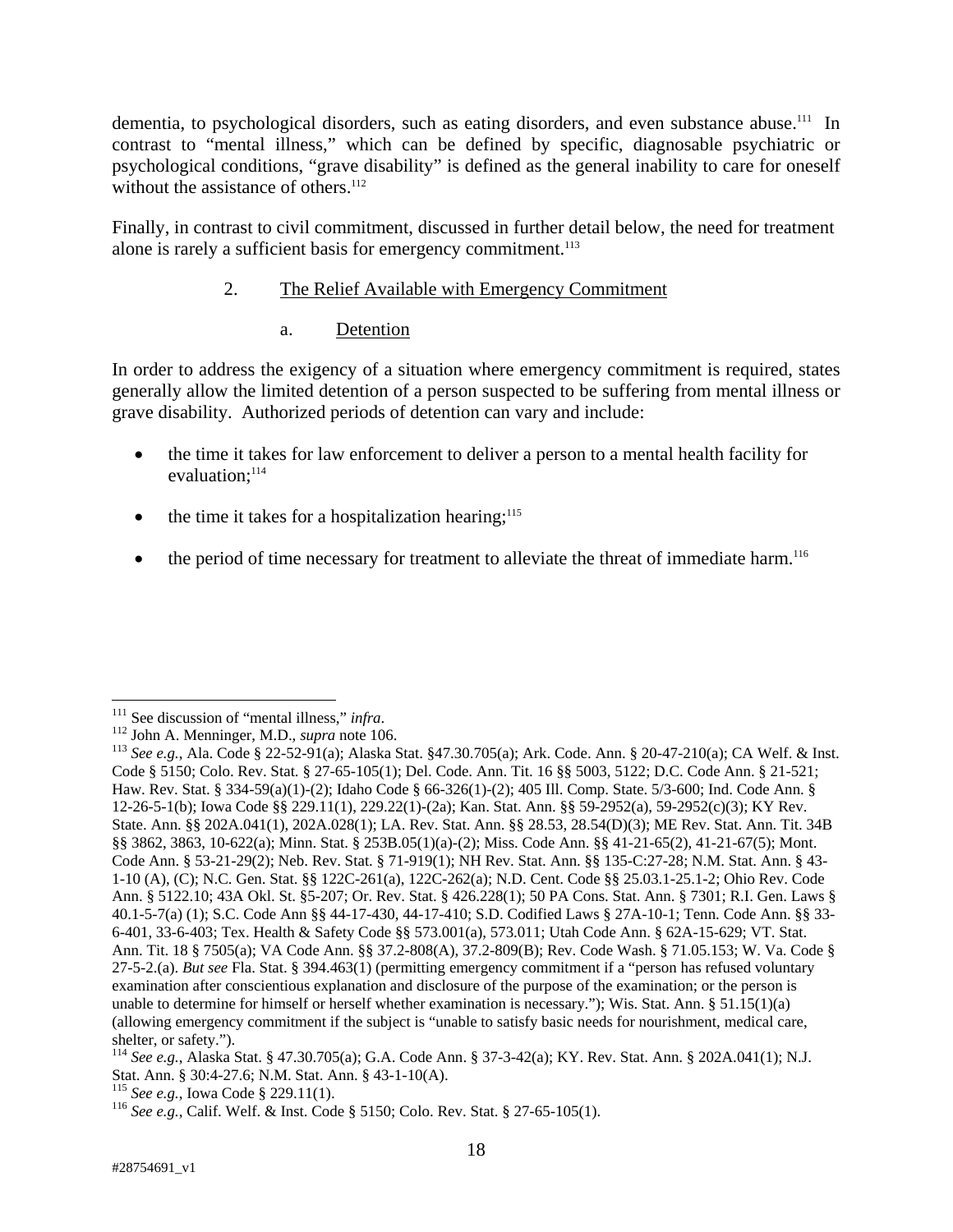#### b. Observation/Diagnosis

In most states, the purpose of detention is to allow a medical institution to evaluate or diagnose the seriousness of the suspected mental illness.<sup>117</sup> In some states, the period of observation and diagnosis is limited to 72 hours. $118$ 

#### c. Treatment

In certain jurisdictions, treatment of the suspected mental illness is also authorized.<sup>119</sup> Treatment may include the forced medication of anti-psychotic drugs or therapy.

#### 3. Those Who Can Seek Emergency Commitment

Due to the exigent nature of the circumstances giving rise to the need for emergency commitment, there are often very few limitations on who may seek emergency commitment, and in many jurisdictions, there may be little to no court involvement before a person is detained for emergency commitment.<sup>120</sup>

#### a. Law Enforcement

Almost all jurisdictions authorize law enforcement to initiate emergency commitment.<sup>121</sup> This may take the form of taking the person suspected to be suffering from mental illness into protective custody,<sup>122</sup> or transporting the person to a mental health facility or hospital for screening or treatment.<sup>123</sup> In most of these jurisdictions, officers may initiate emergency commitment without a warrant as long as there is either probable cause or a reasonable belief that a person is mentally ill and poses an imminent danger to himself/herself or others.124 In a few jurisdictions, law enforcement officials must submit a petition or application to a court or mental health agency before they are authorized to detain a person for emergency commitment.<sup>125</sup> Other jurisdictions require that the person to be detained have committed a penal offense,<sup>126</sup> or

<sup>117</sup> *See e.g.*, Calif. Welf. & Inst. Code § 5150; Colo. Rev. Stat. § 27-65-105(1); Miss. Code Ann. § 41-21-65(2); Fla. Stat. § 394.463(1).

<sup>118</sup> *See e.g.*, Calif. Welf. & Inst. Code § 5150; Colo. Rev. Stat. § 27-65-105(1); KY. Rev. Stat. Ann. § 202A.028(1); Miss. Code Ann. § 41-21-65(2).

<sup>119</sup> *See e.g.*, Calif. Welf. & Inst. Code § 5150; Colo. Rev. Stat. § 27-65-105(1); Mo. Ann. Stat. § 632.305(2); Nev. Rev. Stat. § 433A.160; N.Y. Mental Hyg. Law § 9.39(a).<br><sup>120</sup> See e.g., N.Y. Mental Hyg. Law § 9.39 (a).

<sup>121</sup> *See* note 107, *supra*.<br><sup>122</sup> La. Rev. Stat. Ann. § 28.53; Me. Rev. Stat. Ann. Tit. 34B § 3862; Mich. Comp. Laws §§ 330.1427(1), 330.1438; Neb. Rev. Stat. § 71-919(1); N.H. Rev. Stat. Ann. § 135-C:28; 43A Okl. St. § 5-207; Utah Code Ann. § 62A-15- 629.

<sup>123</sup> Ky. Rev. Stat. Ann. § 202A.041(1); Mich. Comp. Laws §§ 330.1427(1), 330.1438; Minn. Stat. § 253B.05; N.M. Stat. Ann. § 43-1-10.

<sup>124</sup> Del. Code Ann. Tit. 16 § 5122; D.C. Code Ann. § 21-521; Iowa Code § 229.22(1)-(2a); Kan. Stat. Ann. § 59- 2953(a); KY. Rev. Stat. Ann. § 202A.041(1); ME. Rev. Stat. Ann. Tit. 34B § 3862, § 3863; Miss. Code Ann. § 41- 21-65(2); Nev. Rev. Stat. § 433A.160; N.H. Rev. Stat. Ann. § 135-C28; Tex. Health & Safety Code § 573.001(a); VT. Stat. Ann. Tit. 18 § 7505(a).

<sup>125</sup> Ariz. Rev. Stat. § 36-524; Ark. Code Ann. § 20-47-102. 126 *See e.g.*, GA. Code Ann. § 37-3-42(a).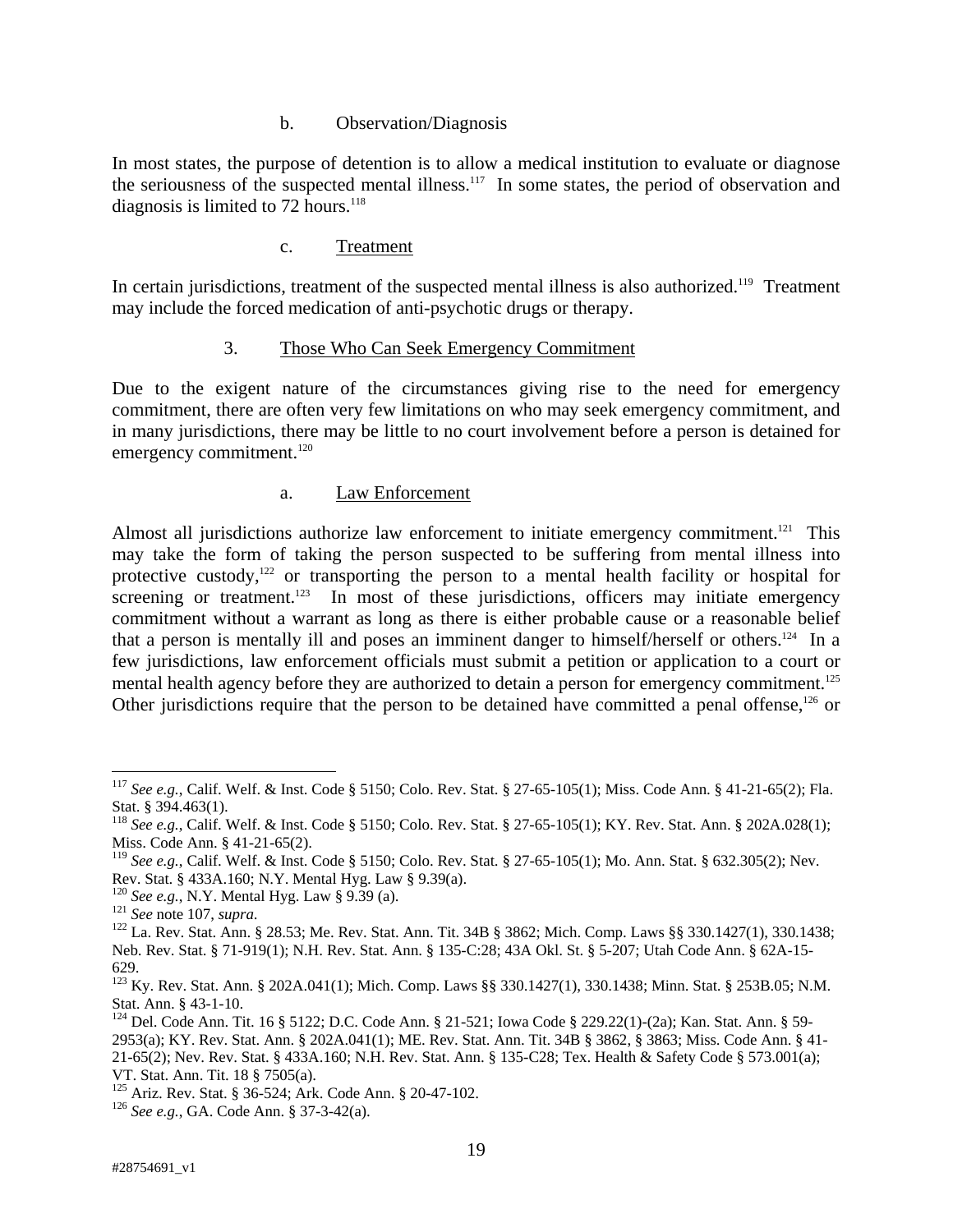that circumstances prevent the procurement of a court order<sup>127</sup> in order for law enforcement to initiate emergency commitment.

## b. Health Care Providers

Some states authorize mental health professionals, such as psychologists, $128$  psychiatrists, $129$ physicians,<sup>130</sup> registered nurses,<sup>131</sup> or county or clinical social workers,<sup>132</sup> or family or marital therapists to seek emergency commitment. Some jurisdictions require such health care providers to issue an affidavit or certificate attesting to their belief that a person requires emergency commitment.<sup>133</sup> Others require such health care providers to submit written or oral application to the court in order for an ex parte order to issue.<sup>134</sup>

## c. Court Order

Some states have more restrictive requirements for who can seek emergency commitment, and only permit emergency commitment by court order.<sup>135</sup>

#### d. Any Person/Interested Persons

Some jurisdictions place very few limitations on who can seek emergency commitment,<sup>136</sup> and will generally allow any person 18 years or older to do so.<sup>137</sup> However, in such cases, many of these states require some additional assurance that emergency commitment is necessary and appropriate. This may take the form of an application to a mental health facility, $138$  a petition to a probate court or other court of competent jurisdiction,<sup>139</sup> which contain affidavits by persons with

 $\overline{a}$ 

<sup>&</sup>lt;sup>127</sup> Alaska Stat. § 47.30.705(a); Iowa Code § 229.22(1)-(2a); Vt. Stat. Ann. Tit. 18 § 7505(a).<br><sup>128</sup> Conn. Gen. Stat. Ann. § 17a-503(a); D.C. Code Ann. § 21-521; Haw. Rev. Stat. § 334-59(a)(2); Nev. Rev. Stat. § 433A.170; N.M. Stat. Ann. § 43-1-10(C).<br><sup>129</sup> Nev. Rev. Stat. § 433A.170.

<sup>130</sup> D.C. Code Ann. § 21-521; Haw. Rev. Stat. § 334-59(a)(2).<br>
<sup>131</sup> Conn. Gen. Stat. Ann. § 17a-503(a).<br>
<sup>132</sup> Conn. Gen. Stat. Ann. § 17a-503(a); Del. Code Ann. Tit. 16 § 5122; D.C. Code Ann. § 21-521; Haw. Rev. Stat. § 334-59(a)(2).

<sup>133</sup> Conn. Gen. Stat. Ann. § 17a-503(a); La. Rev. Stat. Ann. § 28:54(D)(3); Minn. Stat. § 53B.05(1)(a); Nev. Rev. Stat. § 433A.170.<br><sup>134</sup> Haw. Rev. Stat. § 334-59(a)(2).

<sup>&</sup>lt;sup>135</sup> Ark. Code Ann. §§ 20-47-102, 20-47-103; Mass. Gen. Laws Ann. Ch. 123, § 12.<br><sup>136</sup> Del. Code Ann. Tit. 16 § 5122; Ga. Code Ann. § 37-3-61(1); Mass. Gen. Laws Ann. Ch. 123, § 12; S.D. Codified Laws § 27A-10-1. *But see* Miss. Code Ann. § 41-21-65(2) (limiting standing to seek emergency commitment to relatives and "interested persons," which may include public officials, legal guardians, spouses, parents, legal counsel, adult, child, next of kin, or person designated by the patient).<br><sup>137</sup> Miss. Code Ann. § 41-21-65(2); S.D. Codified Laws § 27A-10-1; W. Va. Code § 27-5-2.(a).

<sup>&</sup>lt;sup>138</sup> Ariz. Rev. Stat. § 36-524; Ga. Code Ann. § 37-3-61(1); Kan. Stat. Ann. § 59-2954(c)(3); R.I. Gen. Laws § 40.1-5-7(a)(1); VT. Stat. Ann. Tit. 18 § 7504(a); W. Va. Code § 27-5-2.(a).

<sup>&</sup>lt;sup>139</sup> Ark. Code Ann. §§ 20-47-102, 20-47-103; Colo. Rev. Stat. § 27-65-105(1); Conn. Gen. Stat. Ann. § 17a-503(a); Ga. Code Ann. § 37-3-61(1); Mass. Gen. Laws Ann. Ch. 123, § 12; Miss. Code Ann. § 41-21-65(2); S.D. Codified Laws § 27A-10-1; S.C. Code Ann. § 44-17-430.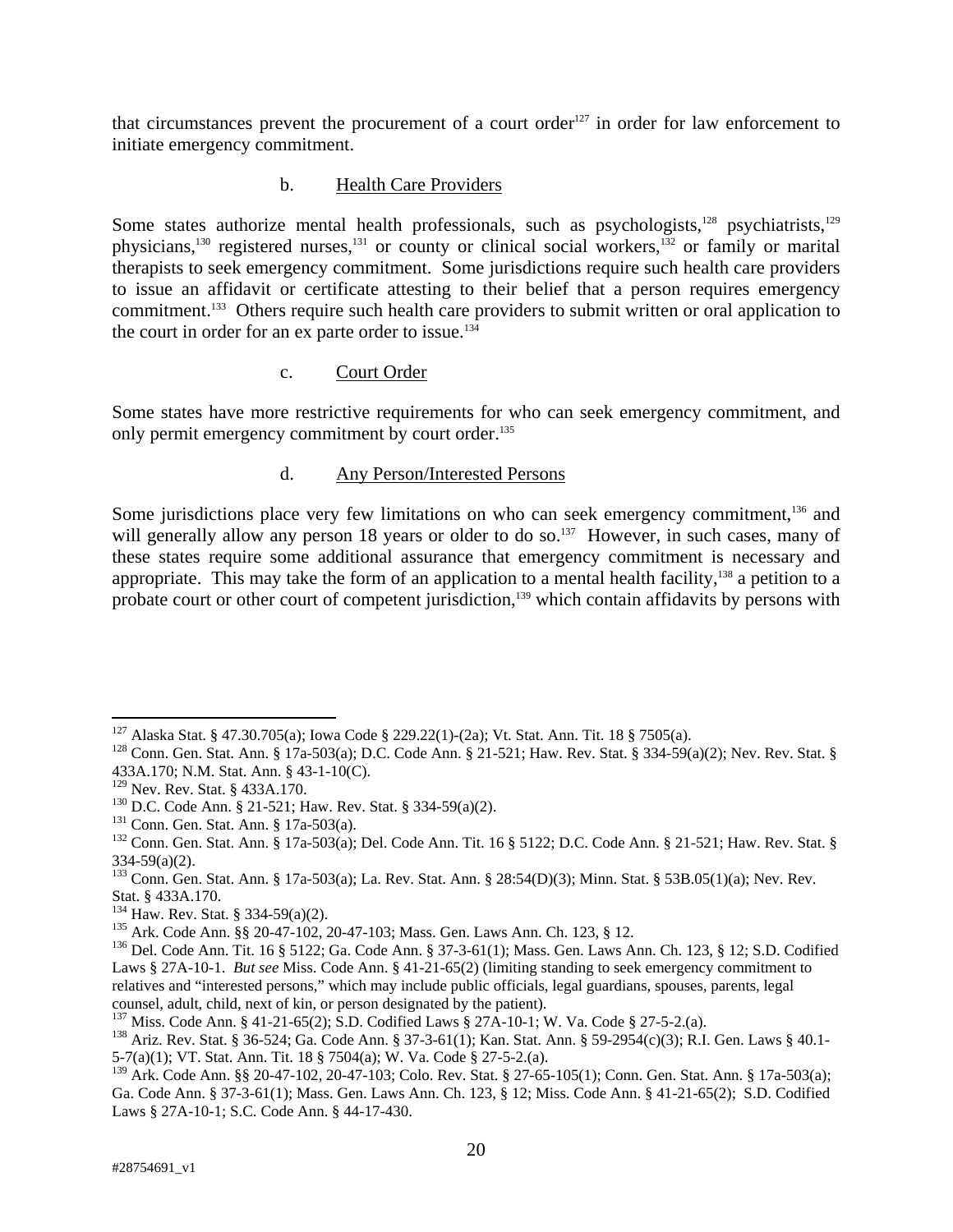knowledge of facts giving rise to the need for emergency commitment, $140$  or certificates from physicians and/or psychiatrists attesting to the need for emergency commitment.<sup>141</sup>

# 4. The Procedures for Seeking Emergency Commitment

The procedures for seeking emergency commitment vary, and usually depend on whom the state authorizes to initiate emergency commitment. For instance, the circumstances may be such that court involvement is not feasible before detention or treatment occurs. In such instances, some states authorize detention without court-involvement, and a person may be authorized to initiate emergency commitment if he or she has probable cause or a reasonable belief that a person is mentally ill and/or gravely disabled and that imminent harm is likely to occur absent emergency commitment.142 However, in states where court-involvement is required, a person seeking emergency commitment often must file a petition with the court with accompanying affidavits in order for emergency commitment to occur.<sup>143</sup> Some states have a mixed approach to emergency commitment procedures, requiring no court approval for law enforcement officers seeking emergency commitment, and requiring formal court approval for non-law enforcement seeking emergency commitment.<sup>144</sup>

# **B. Civil Commitment**

# 1. The Purposes of Civil Commitment

The purposes of civil commitment vary depending on whether inpatient commitment or outpatient commitment is sought. Both are longer-term solutions to mental illness or grave disability than emergency commitment.<sup>145</sup> However, like emergency commitment, the However, like emergency commitment, the circumstances necessitating inpatient commitment, or institutionalization, are generally characterized by the risk of imminent harm to the individual in question or others. Furthermore, lack of adequate available alternatives to address the imminent threat of harm tends to be the basis for inpatient commitment.

<sup>140</sup> Colo. Rev. Stat. § 27-65-105(1); La. Rev. Stat. Ann. § 28.54(D)(3); Miss. Code Ann. § 41-21-65(2); S.C. Code Ann. § 44-17-430.<br><sup>141</sup> Nev. Rev. Stat. § 433A.170; VT. Stat. Ann. Tit. 18 § 7504(a).

<sup>&</sup>lt;sup>142</sup> Ala. Code § 22-52-91(a); Alaska Stat. § 47.30.705(a); Calif. Welf. & Inst. Code § 5150; Colo. Rev. Stat. § 27-65-105(1); Conn. Gen. Stat. Ann. § 17a-503(a); Del. Code Ann. Tit. 16 § 5003; D.C. Code Ann. § 21-521; Fla. Stat. § 394.463(1); Haw. Rev. Stat. § 334.59(a); Idaho Code § 66-326(1); Iowa Code § 229.22(1)-(2a); Ky. Rev. Stat. Ann. § 202A.041(1); La. Rev. Stat. Ann. § 28.53; Me. Rev. Stat. Ann. Tit. 34B § 3862; Mich. Comp. Laws §

<sup>330.1427(1);</sup> Minn. Stat. § 253B.05(1)(a); Miss. Code Ann. § 41-21-65(2); Mo. Ann. Stat. § 632.305(3); Neb. Rev. Stat. § 71-919(1); Nev. Rev. Stat. § 433A.160; N.H. Rev. Stat. Ann. § 135-C:28; N.J. Stat. Ann. § 30:4-27.6; N.M. Stat. Ann. § 43-1-10(A); N.Y. Mental Hyg. Law § 9.39(a); N.D. Cent. Code § 25-03.1-25.1; Okl. St. § 5-207; Or. Rev. Stat. § 426.228(1); R.I. Gen. Laws § 40.1-5-7(a)(1); Tex. Health & Safety Code § 573.001(a); Utah Code Ann. § 62A-15-629(2)l; Vt. Stat. Ann. Tit. 18 § 7505(a); Wyo. Stat. Ann. § 25-10-109(a).

<sup>&</sup>lt;sup>144</sup> *See e.g.*, Colo. Rev. Stat. § 27-65-105(1).<br><sup>145</sup> However, like emergency commitment, a showing of mental illness or grave disability is a prerequisite for civil commitment. In fact, in many jurisdictions where a showing of grave disability would be insufficient for emergency commitment, a showing of grave disability is sufficient for civil commitment.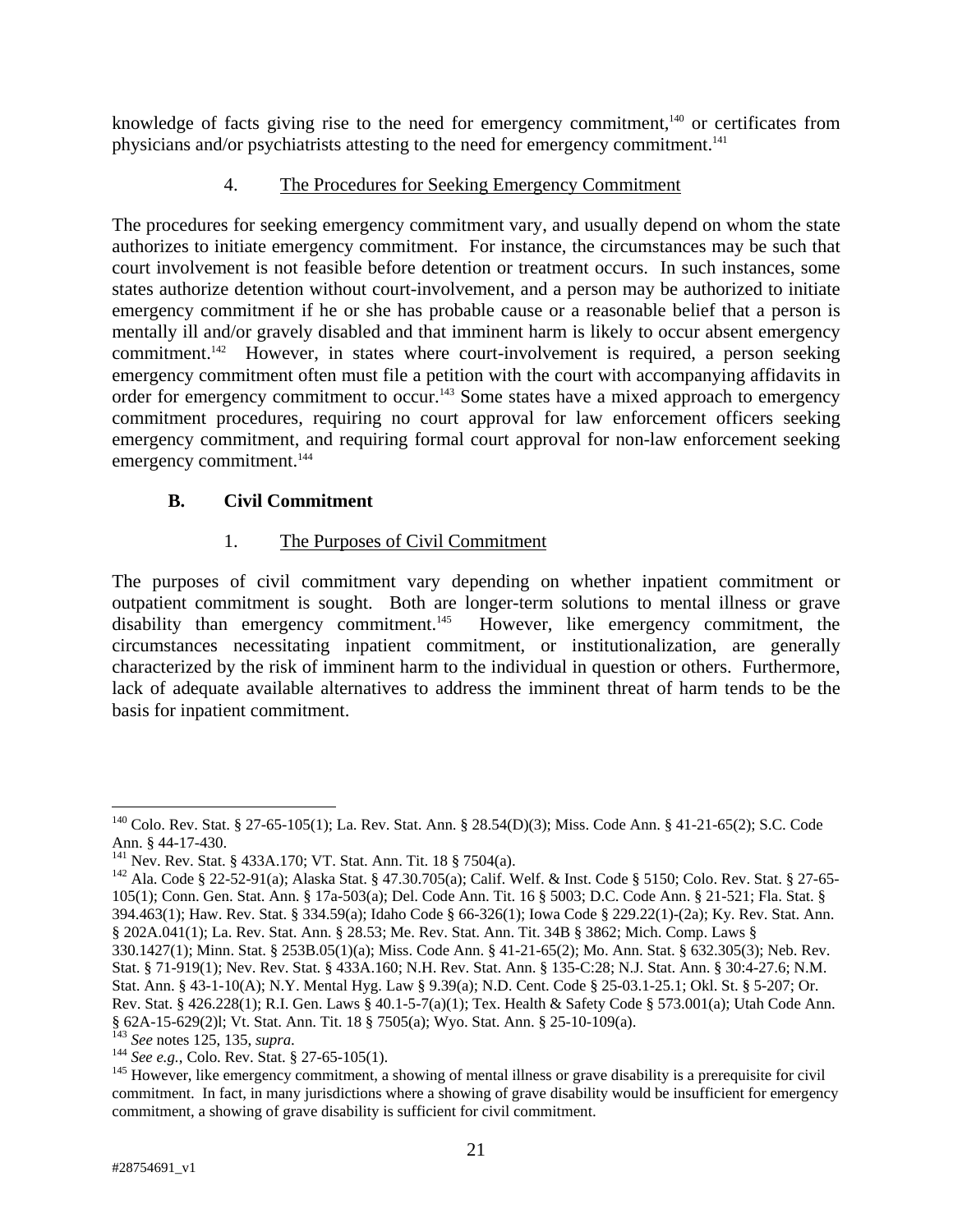In contrast, while outpatient commitment also seeks to address the threat of harm, either the imminence of the threat is less prevalent, or treatment options that are less restrictive than institutionalization are available, such that inpatient commitment is rendered unnecessary.

However, whether inpatient or outpatient commitment is sought, these remedies generally seek to address:

- The Threat of Substantial Harm to Self, Others, Property<sup>146</sup>
- The Refusal of Treatment/Inability to Make a Rational Informed Decision Regarding  $Treatment<sup>147</sup>$
- The Likelihood of Continued Suffering, Relapse, or Deterioration of Physical and/or Mental Health $148$

# 2. The Relief Available with Civil Commitment

With the exception of Connecticut, Maryland, Massachusetts, Nevada, New Mexico, and Tennessee,<sup>149</sup> all jurisdictions provide procedures for both inpatient and outpatient commitment.<sup>150</sup> Unlike emergency commitment, where the relief available state to state could vary from temporary custody to involuntary treatment, the relief available through civil commitment is generally uniform among states–if inpatient treatment is ordered, the mentally ill or gravely disabled person is institutionalized for treatment for his/her illness; if outpatient treatment is ordered, the person is ordered to undergo outpatient treatment as appropriate for his/her illness.

# 3. Those Who Can Seek Civil Commitment

Unlike the case in some states where emergency commitment could occur absent a court order, almost all states require a hearing or some type of judicial review before civil commitment can occur.151 Thus, civil commitment proceedings are typically initiated by submitting a petition to a court of competent jurisdiction. However, like emergency commitment, who can initiate civil commitment proceedings varies from state to state, and can include:

1

<sup>146</sup> *See e.g.*, Ala. Code § 22-52-10.4; Alaska Stat. §§ 47.30.735(c), 47.30.915(10); Ariz. Rev. Stat. § 36-540(A); Ark. Code Ann. § 20-47-207(c);

<sup>147</sup> *See e.g.*, Ala. Code § 22-52-10.4; Ariz. Rev. Stat. § 36-540(A); Ark. Code Ann. § 20-47-207(c); Calif. Welf & Inst. Code § 5250;

<sup>148</sup> *See e.g.*, Ala. Code § 22-52-10.4; Alaska Stat. § 47.30.735(d); Ariz. Rev. Stat. § 36-501(32); Ark. Code Ann. § 20-47-207(c); Calif. Welf. & Inst. Code § 5346; Colo. Rev. Stat. § 27-65-102(9); Haw. Rev. Stat. § 334-121;

<sup>149</sup> *State Standards for Assisted Treatment: Civil Commitment Criteria of Inpatient or Outpatient Psychiatric Treatment*, Treatment Advocacy Center, p. 2, available at:

http://treatmentadvocacycenter.org/storage/documents/Standards - The Text- June 2011.pdf (last updated January  $^{2013)}$ .<br><sup>150</sup> *Id.* 

<sup>151</sup> *But see* N.Y. Mental Hyg. Law § 9.37(a) (inpatient commitment may occur without a court order if a director of a hospital determines, based on the certificates of two examining physicians accompanying the application for admission, inpatient treatment is appropriate).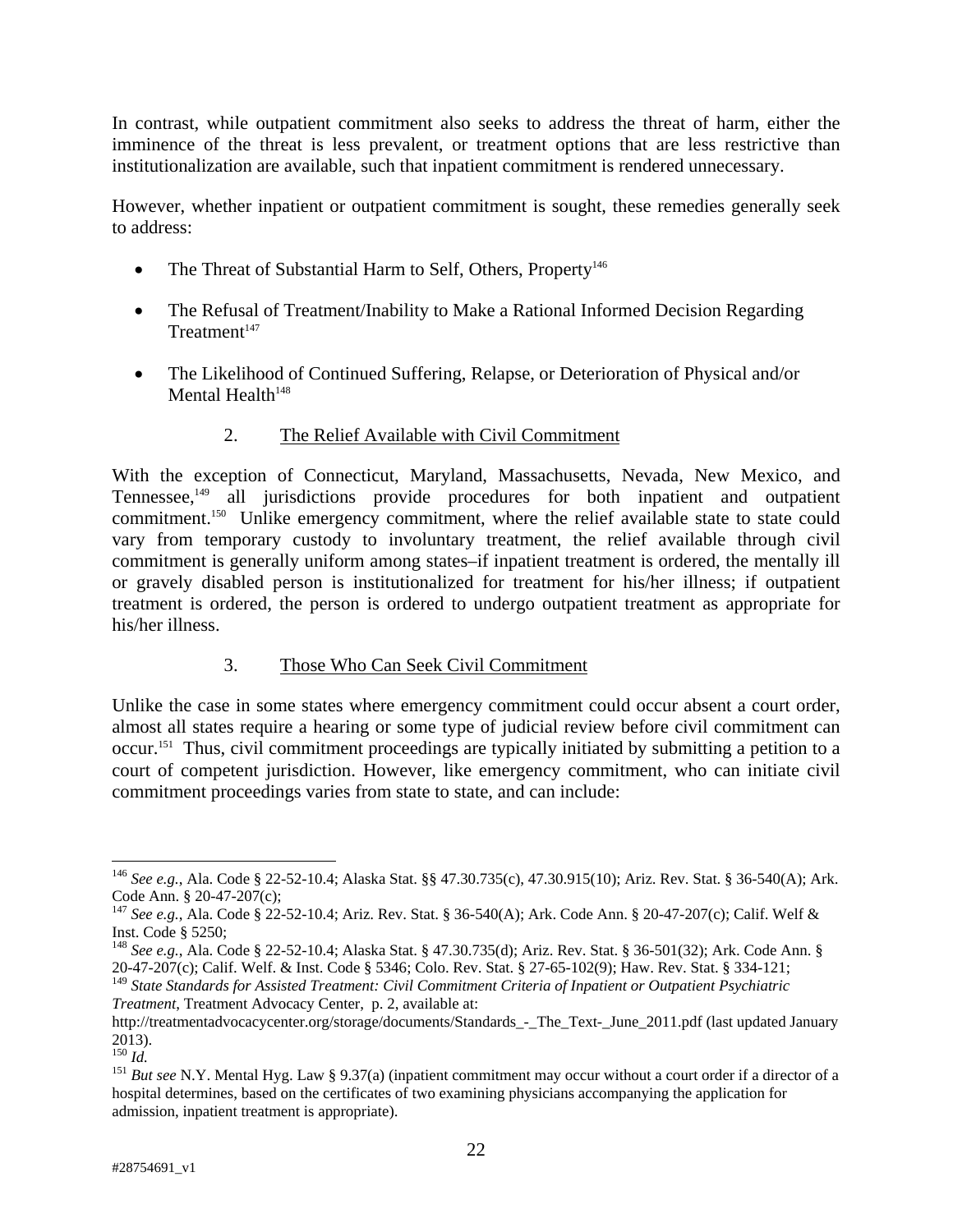- Any Person,<sup>152</sup>
- Mental Health Department/Officials,<sup>153</sup>
- Mental Health Care Providers.<sup>154</sup>
- Immediate Family, Guardians,<sup>155</sup>
- Law Enforcement.<sup>156</sup>

# 4. The Procedures for Seeking Civil Commitment

In accordance with *Addington v. Texas*,<sup>157</sup> the need for civil commitment must be proved by at least "clear and convincing evidence" in order to satisfy due process.<sup>158</sup> Accordingly, almost all jurisdictions abide by this standard of proof in determining whether civil commitment is appropriate. However, aside from the standard of proof and the general requirement that a petition be filed, the procedures vary widely between states.

Alaska for instance, has an in-depth statutory framework in place for petitions for 30-, 90-, and 180-Day Involuntary Commitments.159 The hearing for involuntary commitment must then take place within 72 hours of either admission of the respondent into a treatment facility, or the time the patient files notice that his treatment is no longer voluntary.160 Similar requirements exist for petitions for 90- and 180-day commitment, with elevated showings required for the prolonged period of confinement or treatment.161 Once commitment is ordered, a respondent may appeal or file a writ of habeas corpus. $162$ 

In contrast to Alaska, there is an additional step required in California before a petition can be filed with the court for outpatient commitment, if filed by a person other than a county mental health director. When a petition for outpatient commitment is filed by a person other than a county mental health director, the petition is filed with the county health department.<sup>163</sup> At that point, a county mental health director investigates the appropriateness of filing the petition with the court, and will only do so if he or she determines that there is a reasonable likelihood that all the necessary elements to sustain the petition can be proven in a court of law by clear and convincing evidence.164 If the director finds that filing the petition is appropriate, and files it, the

1

<sup>152</sup> *E.g.*, Ala. Code § 22-52-1.2(a); Ark. Code Ann. § 20-47-210(a); Conn. Gen. Stat. Ann. § 17a-497(a); GA. Code Ann. § 37-3-61(2); Haw. Rev. Stat. §§ 334-60.3(a), 334-123(a)<br><sup>153</sup> E.g., Ariz. Rev. Stat. § 36-531(B); Calif. Welf. & Inst. Code § 5346.

<sup>154</sup> *E.g.*, Colo. Rev. Stat. §§ 27-65-107, 27-65-108, 27-65-109; D.C. Code Ann. § 21-541(a); Fla. Stat. §§

<sup>394.467(3), 394.4655(3).&</sup>lt;br><sup>155</sup> E.g., D.C. Code Ann. § 21-541(a); Idaho Code § 66-326.

<sup>&</sup>lt;sup>156</sup> *E.g.*, D.C. Code Ann. § 21-541(a); GA. Code Ann. § 37-3-42(a).<br><sup>157</sup> *Addington v. Texas*, 441 U.S. 418 (1979).<br><sup>158</sup> *Id.* at 433.<br><sup>159</sup> AS §§ 47.30.725-.735.

<sup>&</sup>lt;sup>160</sup> AS § 47.30.805(e).<br><sup>161</sup> AS §§ 47.30.740, 47.30.770.<br><sup>162</sup> AS §§ 47.30.765, 47.30.810.<br><sup>163</sup> Calif. Welf. & Inst. Code § 5346(b)(2).<br><sup>164</sup> Calif. Welf. & Inst. Code § 5346(b)(3).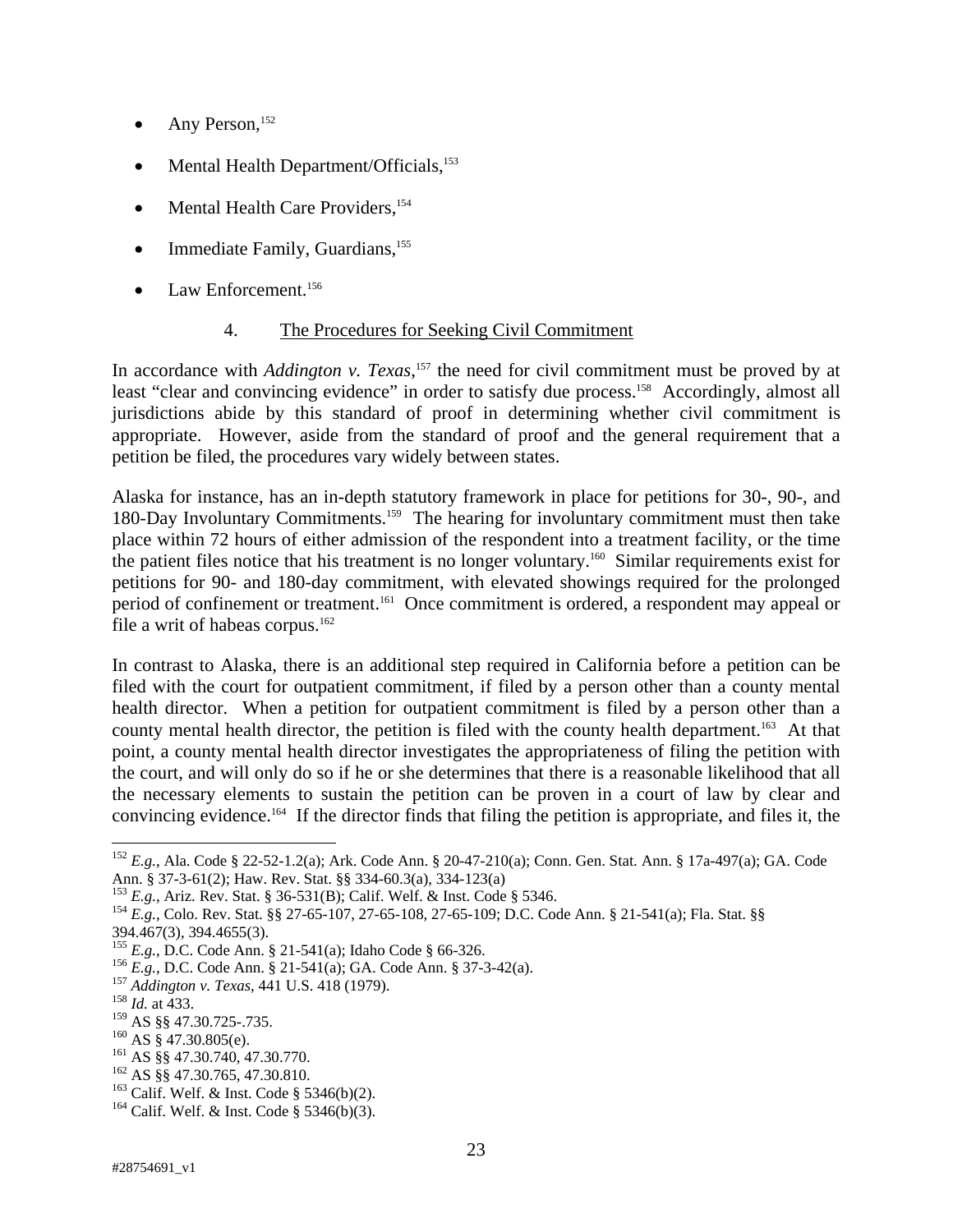court must set the matter for hearing within five days of its receipt of the petition.<sup>165</sup> At the hearing, the court may not order outpatient treatment unless an examining licensed mental health treatment provider, who has personally examined, and has reviewed the available treatment history of the respondent within ten days before the filing of the petition, testifies in person at the hearing.<sup>166</sup> If the court finds that the respondent meets the criteria for assisted outpatient treatment, and no appropriate and feasible less restrictive alternative exists, the court may order outpatient treatment for an initial period not to exceed six months.<sup>167</sup>

New York represents a departure from most states, at least in the context of inpatient commitment, in that the court is not involved in the initial determination of whether inpatient commitment is appropriate.<sup>168</sup> Instead, New York Mental Hygiene Law section  $9.27(a)$ authorizes a director of a hospital to admit, retain, and treat a person alleged to be mentally ill upon the certificates of two examining physicians, accompanied by an application for the admission of such a person.<sup>169</sup> However, such inpatient commitment is limited to sixty days.<sup>170</sup> The court's role comes into play if, at any time prior to the expiration of the sixty day commitment period, the patient, a relative, friend, or mental hygiene legal services gives notice to the hospital director of a request for a hearing on the need for involuntary care and treatment.<sup>171</sup> As in California, once the court receives notice of the request for hearing, it must set the hearing within five days.<sup>172</sup> At that point, the court must determine whether retention is appropriate.173

Ultimately, while civil commitment addresses the clinical need for treatment, it frequently comes into conflict with the individual's right to self-autonomy. Accordingly, it may be appropriate to consider less contentious alternatives that have the potential to strike a balance between the clinical need for treatment and the individual's right to consent to or refuse treatment, which in turn may lead to less relapses and a more cooperative process between the community at large and the mentally ill.

# **C. Adult Guardianships/Conservatorships**

# 1. The Purposes of Adult Guardianship/Conservatorship

Under an adult guardianship or conservatorship, a person or agency (the guardian) is appointed by a court to make decisions and act on behalf of an incapacitated adult with respect to the incapacitated adult's personal and/or financial affairs.

The general purpose of a guardianship is to replace, in whole or in part, the incapacitated adult's authority to make personal decisions with the guardian's authority to make decisions on the incapacitated adult's behalf when the incapacitated adult lacks sufficient mental capacity to make

<sup>&</sup>lt;sup>165</sup> Calif. Welf. & Inst. Code § 5346(d).

<sup>&</sup>lt;sup>166</sup> Calif. Welf. & Inst. Code § 5346(d)(2).<br><sup>167</sup> Calif. Welf. & Inst. Code § 5346(d)(5)(B).<br><sup>168</sup> *See* N.Y. Mental Hyg. Law § 9.27(a).<br><sup>169</sup> *Id* 

<sup>&</sup>lt;sup>170</sup> N.Y. Mental Hyg. Law § 9.31.<br><sup>171</sup> *Id.* <sup>172</sup> *Id.* <sup>173</sup> *Id.*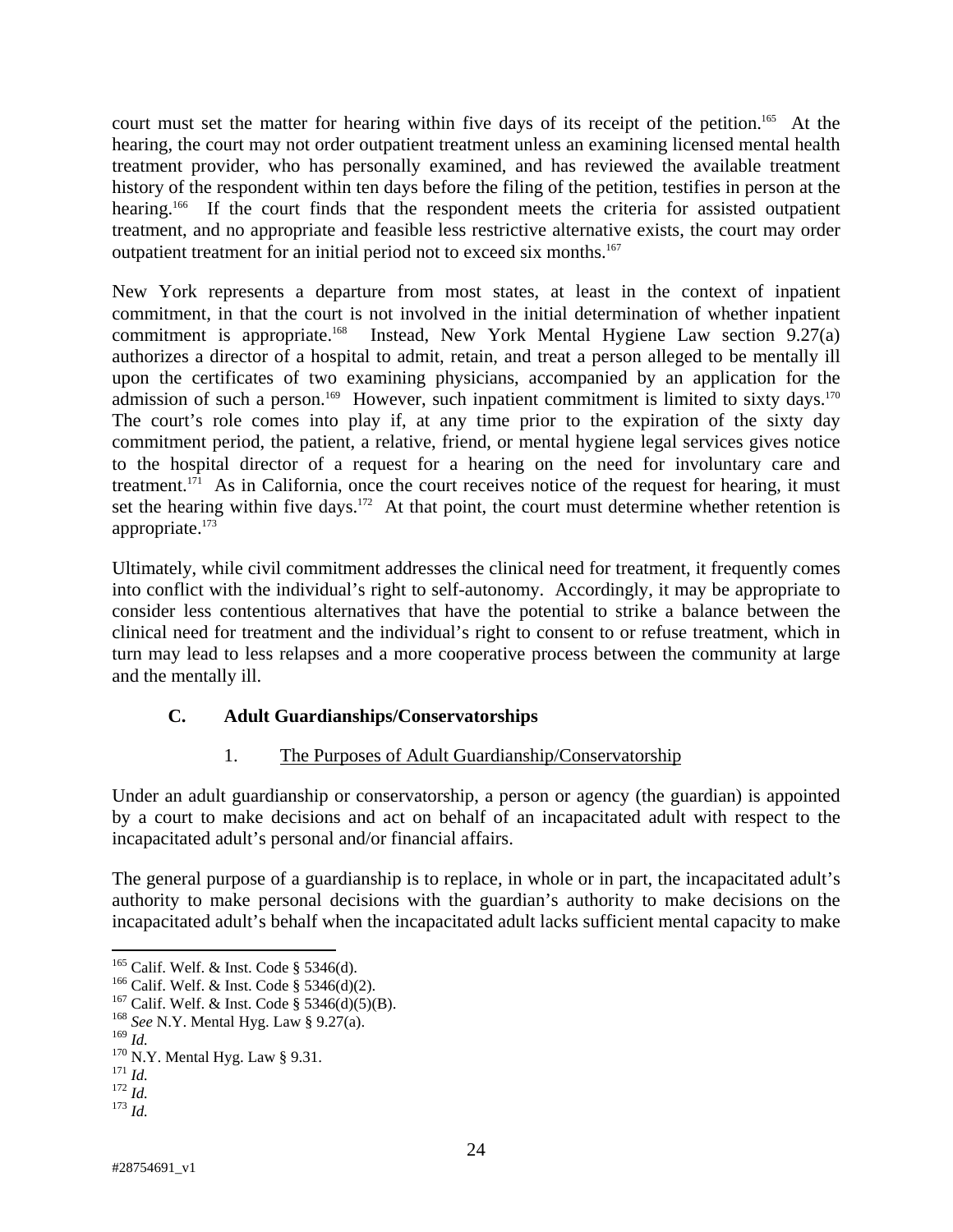those decisions. While under a guardianship, a person suspected of suffering from mental illness may still be subjected to involuntary treatment for his/her mental illness, but a guardian can still seek to preserve for an incapacitated adult the opportunity to make those decisions and exercise those rights that are within the incapacitated adult's comprehension and judgment. Furthermore, even when a guardian has been appointed, the incapacitated adult can still be allowed to participate, as permitted by their capabilities, in all decisions that will affect him or her.

While a guardianship necessarily limits the personal autonomy and legal rights of an incapacitated ward, the guardian has the opportunity to strike a balance between preserving the rights, freedom, and personal autonomy of adults and the state's duty to protect incapacitated adults from harm resulting from their inability to act in their own best interest.

Recognizing the need for that balance, the Uniform Law Commission enacted the Uniform Guardianship and Protected Proceedings Act (UGPPA), which attempts to strengthen due process protections for persons who are subject to guardianship proceedings.<sup>174</sup> First, the UGPPA emphasizes the use of guardianships and conservatorships as a last resort in the event that less restrictive alternatives are unavailable.175 Second, the UGPPA has procedural requirements similar to some civil commitment statutes in that it requires a petition containing specific information to be presented to the court and entitling the person subject to guardianship proceedings to notice of the proceedings and a hearing.<sup>176</sup> Third, it highlights the use of limited guardianships and conservatorships where circumstances permit.<sup>177</sup> Most importantly for the purposes of this discussion, the UGPPA requires that the guardian or conservator take the views of the ward or protected person into account when making decisions, by requiring the guardian or conservator to:

 "[E]ncourage the ward or protected person to participate in decisions, to act on his or her own behalf, and to develop or regain capacity to manage person or financial affairs;"<sup>178</sup>

and

1

"[C]onsider the ward's expressed desires and personal values when making decisions."179

While the UGPPA has only been adopted by seven jurisdictions as of January 1, 2014,<sup>180</sup> several elements common to many states' guardianship proceedings serve to safeguard the personal autonomy and rights of individuals subject to those proceedings.<sup>181</sup>

<sup>&</sup>lt;sup>174</sup> See Uniform Guardianship and Protective Proceedings Act (1997), Uniform Law Commission, available at http://www.uniformlaws.org/shared/docs/guardianship%20and%20protective%20proceedings/ugppa\_final\_97.pdf; Guardianship State Laws, Center for Elders and the Courts (National Center for State Courts), available at http://www.eldersandcourts.org/Guardianship/Guardianship-Basics/State-Laws.aspx, last accessed Jan. 27, 2014.<br><sup>175</sup> See "Prefatory Note" and § 311(a)(1)(B) of the Uniform Guardianship and Protective Proceedings Act (1997),

Uniform Law Commission, available at

http://www.uniformlaws.org/shared/docs/guardianship%20and%20protective%20proceedings/ugppa\_final\_97.pdf. <sup>176</sup> *Id.* §§ 304, 403, 113, 309, 404. 177 *Id.* §§ 311(b), 409(b). 178 *Id.* §§ 207(b)(1), 314(b)(1),

<sup>179</sup> *Id.* § 314(a).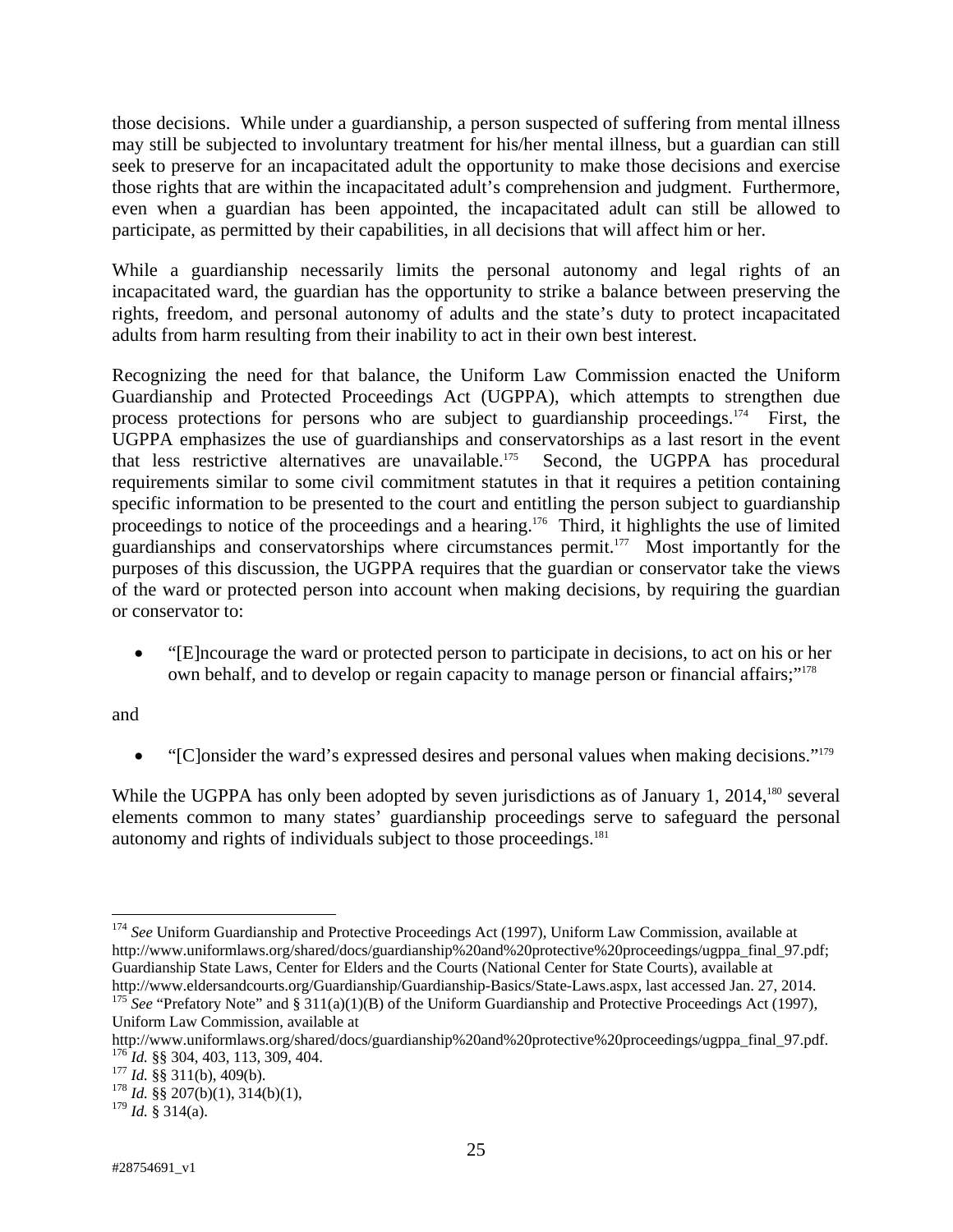For instance, many jurisdictions:

- Require guardians to file regular reports of their ward's general condition, health status, and continued need for a guardianship;<sup>182</sup>
- Authorize the court to appoint a third party to monitor and report on the condition of the person over which a guardianship is ordered;<sup>183</sup>
- Allow the court to order limited guardianships and limited conservatorships where appropriate to fit the needs of the incapacitated person;<sup>184</sup>
- Authorize the court to remove a guardian that is not performing his or her duties to protect the best interests of the person over which a guardianship is ordered.<sup>185</sup>

Furthermore, from the standpoint of a person objecting to involuntary treatment, the "best interests" standard used by most jurisdictions to determine the appropriateness of actions undertaken by the guardian, and even the existence of the guardianship itself, is arguably preferable to the clinical "clear and convincing" standard used to impose civil commitment. Because a guardian is typically charged with the care of a limited number of incapacitated persons, the guardian may have in-depth knowledge of a particular ward's needs and wishes, and can therefore take those wishes into account when determining how to act in that person's best interests. In contrast, mental health professionals, clinical or county social workers, law enforcement, and the courts may encounter numerous individuals suffering mental illness on a daily basis, and thus may not be able to devote the time or resources to conduct an in-depth assessment of what is truly in the "best interests" of a particular person. Instead, they need only show by clear and convincing evidence that the person poses a substantial threat of harm to himself/herself, or others, without further inquiry as to whether involuntary treatment is truly in that person's best interests.

While the need to protect the public and the incapacitated person from harm arising from mental illness will ultimately outweigh the desires of the incapacitated person upon the requisite showing, the contentiousness of forced treatment may be rendered unnecessary by the use of a guardianship in certain instances. Because a guardian may have more time to interact with his or her ward, the guardian may be able work with his or her ward to initiate treatment without resort to civil commitment. If such a strategy fails, the guardian can then fall back on his or her authority as a guardian to initiate involuntary treatment.

<sup>&</sup>lt;sup>180</sup> Guardianship and Protective Proceedings Act, Uniform Law Commission, available at

http://www.uniformlaws.org/Act.aspx?title=Guardianship%20and%20Protective%20Proceedings%20Act, last accessed Jan. 27, 2014.

<sup>&</sup>lt;sup>181</sup> Guardianship State Laws, Center for Elders and the Courts (National Center for State Courts), available at http://www.eldersandcourts.org/Guardianship/Guardianship-Basics/State-Laws.aspx, last accessed Jan. 27, 2014. 182 *Id*. 183 *Id.* <sup>184</sup> *Id.* <sup>185</sup> *Id.*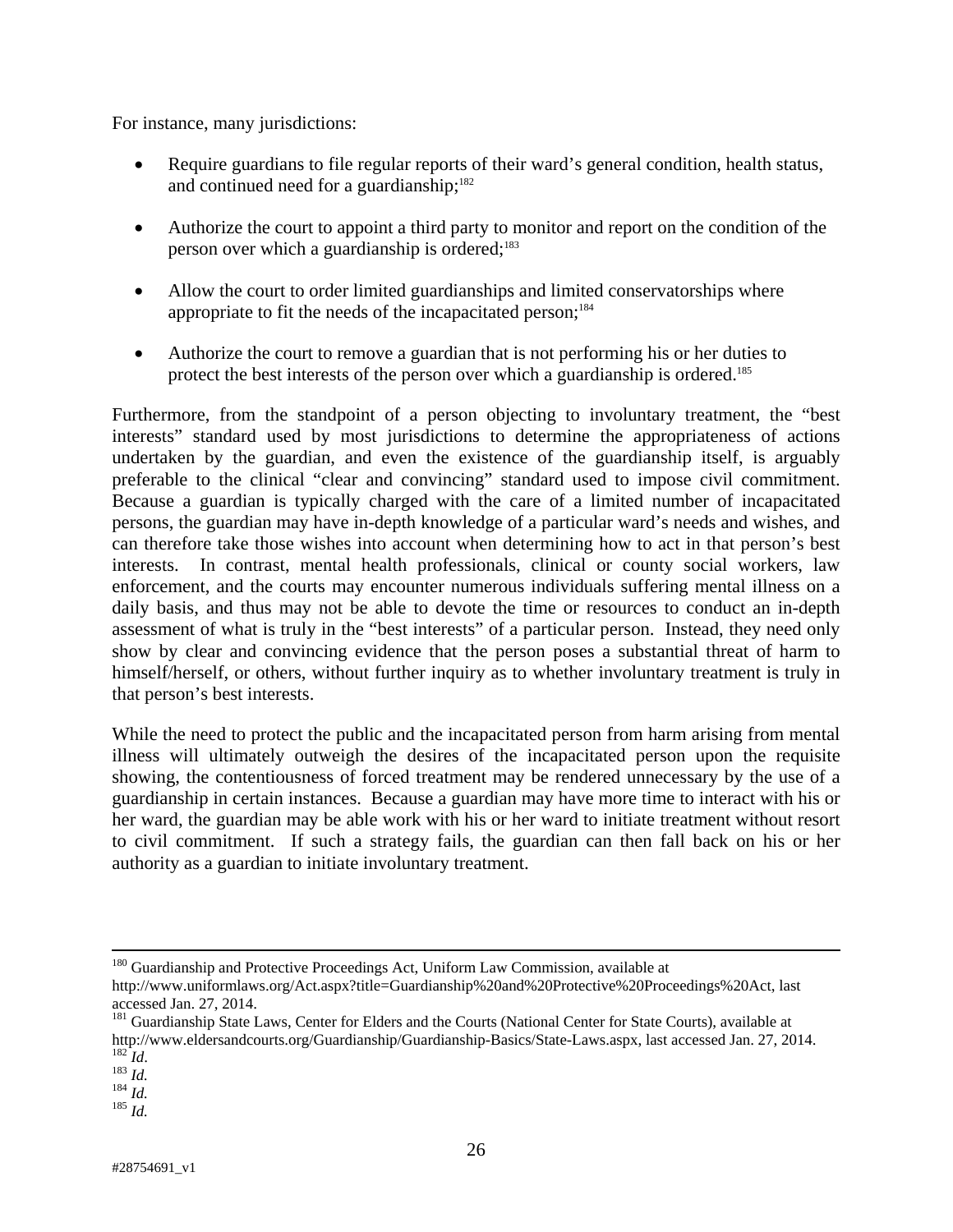# 2. The Relief Available with Adult Guardianships and Conservatorships

As stated previously, guardianships and conservatorships seek to address issues arising from an individual's inability to make sound decisions on his or her own behalf resulting from his or her lack of capacity. To that end, guardianships and conservatorships allow guardians and conservators to exercise "substituted judgment" or act in the "best interests" of their wards. The extent to which a guardian or conservator may act on behalf on his or her ward is dictated by the type of guardianship or conservatorship that is ordered by the court.

Many jurisdictions allow, if not direct, courts to narrowly tailor the authority granted to a guardian or conservator based on the extent a person is incapacitated.186 To that end, many states differentiate between the types of guardianships or conservatorships that may be sought.

# a. General/Plenary Guardianships/Conservatorships

A general or plenary guardianship/conservatorship is typically appropriate where the person subject to guardianship/conservatorship proceedings lacks the capacity to perform all the necessary tasks to properly provide for his or her personal needs or manage his or financial affairs. Generally, most jurisdictions distinguish between the inability to care for oneself and the inability manage one's financial affairs. This stems from the fact that a person may have the capacity to care for one's basic needs, but may also at the same time be susceptible to undue influence as to his or her financial affairs as a result of a mental impairment. Because of this and most states' general desire to narrowly tailor guardianships and conservatorships to fit the exact needs of the person over whom a guardianship/conservatorship is sought, courts can elect to order either or both of the following depending on the extent of incapacitation:

# (i) Guardianship/Conservatorship of the Person

A guardianship/conservatorship of the person removes from the incapacitated person all decision-making authority and responsibility for personal decisions including such decisions as choosing a residence, consenting to medical treatment, and making end-of-life decisions.187

# (ii) Guardianship/Conservatorship of the Estate

A guardianship/conservatorship of the estate removes from the incapacitated person all control over that person's assets and financial affairs.<sup>188</sup>

187 *See* "General Information Regarding Guardianships and Conservatorships," available at

http://www.courts.ca.gov/selfhelp-conservatorship.htm, last accessed Jan. 28, 2014; "What Is Guardianship," National Guardianship Association, Inc., available at http://www.guardianship.org/what\_is\_guardianship.htm, last accessed Jan. 28, 2014.

<sup>&</sup>lt;sup>186</sup> See e.g., N.Y. Mental Hyg. Law § 81.01; Pa. Con. Stat. § 5502.

http://www.mass.gov/courts/courtsandjudges/courts/probateandfamilycourt/info-sheet-060909.pdf, last accessed Jan. 28, 2014; "Conservatorships," California Courts: The Judicial Branch of California, available at

<sup>188</sup> *See id.*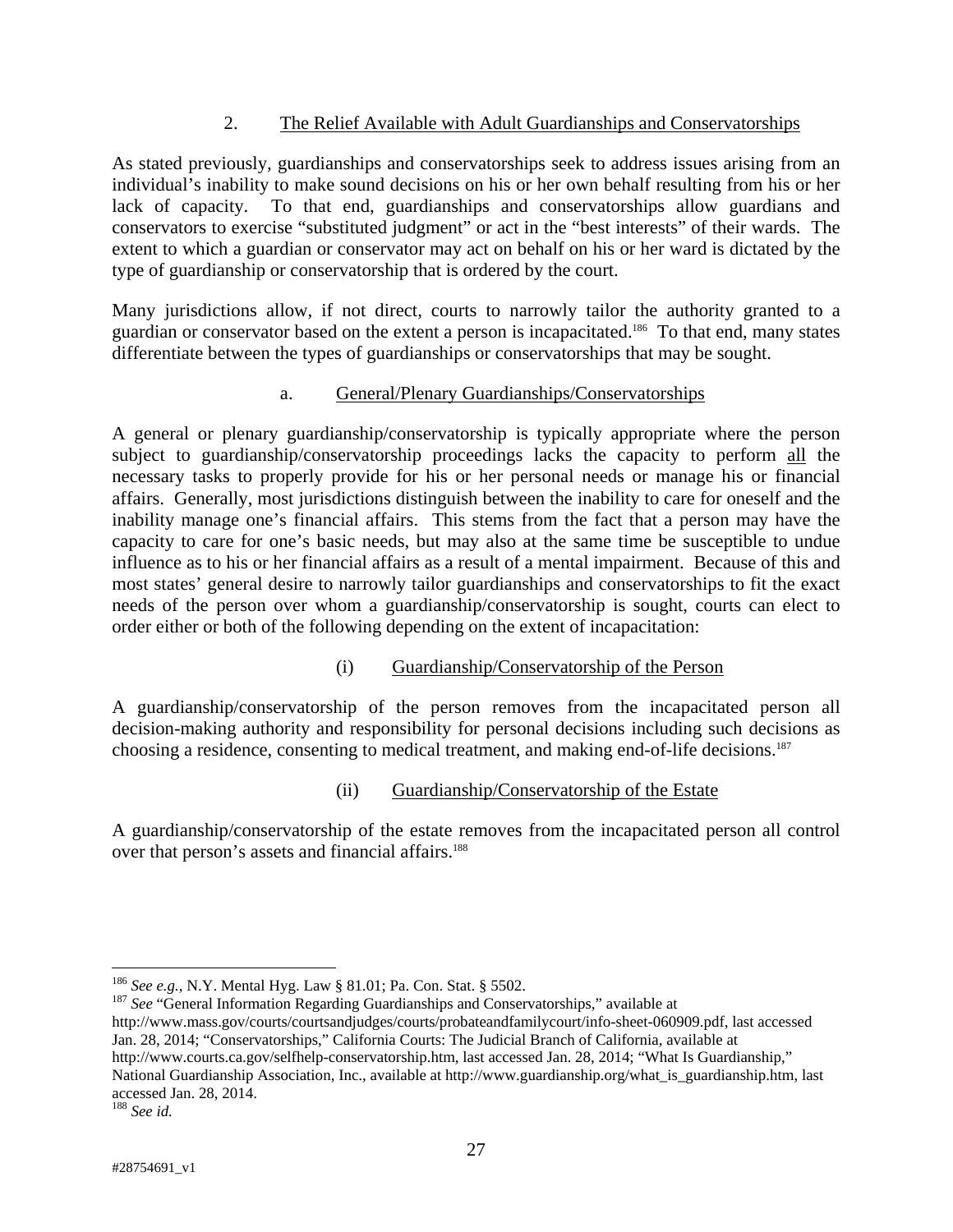## b. Limited Guardianships/Conservatorships

A guardian/conservator's authority under a limited guardianship/conservatorship is narrower in scope than the authority granted under a general guardianship/conservatorship. In most states, this type of guardianship/conservatorship is generally appropriate when the ward's incapacities are limited in scope and whose ability to function is only partially diminished.189 Because of the importance of self-autonomy and the fact that limited self-autonomy can be attained in these instances, often the goal of a limited guardianship/conservatorship is to assist the incapacitated person to develop and attain maximum self-reliance and independence.190

Some states only require a showing of less than total incapacity (i.e., that certain decisions are within the ward's comprehension and judgment),<sup>191</sup> while some states reserve limited guardianships for developmentally disabled persons.<sup>192</sup> Accordingly, the powers and duties of a limited guardian/conservator can vary from state to state.

For instance, New York gives the court full discretion to determine the rights and duties of a limited guardian.<sup>193</sup> In comparison, a limited conservator in California, unless expressly authorized, does not have the power to:

- Decide the residence of the conservatee;
- Gain access to the confidential records and papers of the conservatee;
- Control the conservatee's social and sexual relationships;
- Control the conservatee's financial resources;
- Make decisions concerning the conservatee's education.<sup>194</sup>

Furthermore, some state statutes require the court and the guardian/conservator to encourage the incapacitated person to participate as fully as possible in decisions of which he or she is capable.<sup>195</sup>

# c. Temporary/Emergency Guardianships/Conservatorships

A temporary or emergency guardianship/conservatorship seeks to address the immediate needs of an allegedly incapacitated person, and is typically appropriate where there is an imminent

http://www.ncids.org/other%20manuals/guardianship%20manual/Chapter%201.pdf.

1

<sup>&</sup>lt;sup>189</sup> See "General Information Regarding Guardianships and Conservatorships," available at http://www.mass.gov/courts/courtsandjudges/courts/probateandfamilycourt/info-sheet-060909.pdf, last accessed

Jan. 28, 2014; http://www.courts.ca.gov/documents/conservatorship\_handbook.pdf

<sup>190</sup> *See e.g.*, Ariz. Rev. Stat. § 14-5312(A)(7); Ark. Code Ann. § 28-65-105(2); Ca. Prob. Code § 1801(c); Fl. Stat. § 744.1012; Ga. Code Ann. § 29-4-1; *see also*

http://www.americanbar.org/content/dam/aba/migrated/aging/legislativeupdates/pdfs/chart\_limited.authcheckdam.p df.

<sup>191</sup> *See e.g.*, N.C. G.S. 35A-1215(b); North Carolina Guardianship Manual, available at

<sup>192</sup> *See e.g.*, Cal. Prob. Code § 1801.

<sup>193</sup> N.Y. Mental Health Law §§ 81.01, 81.20(7), 81.29(a); *see also* Mont. Code Ann. § 72-5-321(1); Md. Code Ann.  $§ 13-708(a)(1).$ 

<sup>194</sup> Handbook for Conservators, Judicial Council of California, *available at* 

http://www.courts.ca.gov/documents/conservatorship\_handbook.pdf (last accessed March 4, 2014); Cal. Prob. Code § 2351.5.

<sup>195</sup> *See e.g.*, Idaho Code. Ann. § 15-5-303(a).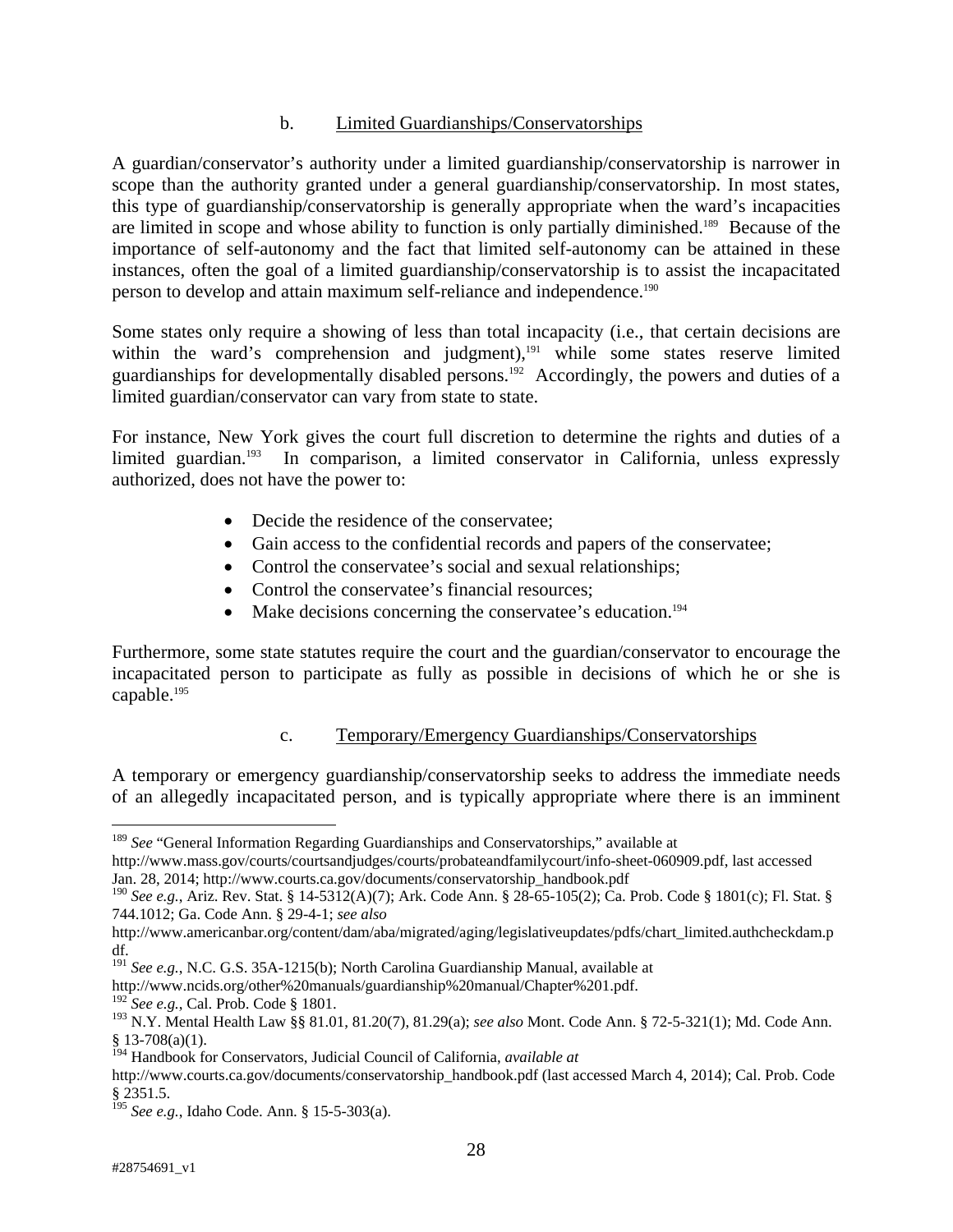threat of immediate or substantial harm to the health, safety or welfare of the alleged incapacitated person.<sup>196</sup> In Massachusetts, for instance, such a temporary guardianship is appropriate where a petition for the appointment of a guardian or conservator is pending, the incapacitated person presently has no guardian or conservator, and where an emergency exists that will likely result in immediate or substantial harm to the health, safety or welfare of the alleged incapacitated person.<sup>197</sup>

Guardianships/conservatorships of this nature are typically very limited in duration, ranging from ten days to ninety days depending on the state, with extensions to be granted in the court's discretion.<sup>198</sup> However, some states allow such guardianships/conservatorships to last up to six months.<sup>199</sup> In most jurisdictions that authorize emergency guardianship/conservatorship, the scope of the guardian/conservator's authority is limited to that which is necessary to address the threat of imminent harm.<sup>200</sup>

# d. Mental Health Guardianships/Conservatorships

In California, a special type of guardianship/conservatorship exists to directly address the issues that arise from and are specific to incapacity resulting from mental illness.<sup>201</sup> California's Lanterman-Petris-Short Act ("LPS Act") authorizes a special limited conservatorship in the narrow context of dealing with those suffering from a mental disorder or chronic alcoholism.<sup>202</sup> The legislative purpose in authorizing LPS conservatorships was to provide an alternative to ordinary guardianships and civil commitment that would better address the needs of the gravely disabled suffering from mental disorders or chronic alcoholism.203 To that end, LPS conservatorships specifically address the issue of medical treatment when the incapacitated person refuses to consent.204 In such cases where emergency treatment is not required, the LPS conservator must obtain a court order to impose treatment.<sup>205</sup> If the conservatee chooses to contest the request for a court order, he or she may do so by petitioning the court for a hearing on the matter. $206$ 

<sup>196</sup> *See* UGPAA 2007 § 312; Alabama Code § 26-2A-107; AS § 13.26.140; Ariz. Rev. Stat. § 14-5310; Ark. Code Ann. § 28-65-218; Cal. Probate Code § 2250; Colo Rev. St. Ann. § 15-14-312; Conn. Gen. Stat. Ann. § 45a-654; Del. Code Ann. 12 § 3901(d); D.C. Stat. § 21-2046; Flor. Stat. Ann. § 744.3031.

<sup>&</sup>lt;sup>197</sup> See Mass. Ann. Laws § 14; "General Information Regarding Guardianships and Conservatorships," available at http://www.mass.gov/courts/courtsandjudges/courts/probateandfamilycourt/info-sheet-060909.pdf, last accessed Jan. 28, 2014.

<sup>&</sup>lt;sup>198</sup> See ABA chart emergency guardianship statutes, available at

http://www.americanbar.org/content/dam/aba/migrated/aging/legislativeupdates/pdfs/angela\_emerg\_gd\_chart\_final\_ 2\_09.authcheckdam.pdf

<sup>199</sup> *See e.g.*, Ariz. Rev. Stat. § 14-5310; Colo Rev. St. Ann. § 15-14-312. 200 *See* ABA chart emergency guardianship statutes, available at

http://www.americanbar.org/content/dam/aba/migrated/aging/legislativeupdates/pdfs/angela\_emerg\_gd\_chart\_final\_ 2\_09.authcheckdam.pdf

<sup>&</sup>lt;sup>201</sup> See Lanterman-Petris-Short Act, Calif. Welf. & Inst. Code §§ 5000-5120.<br><sup>202</sup> See Calif. Welf. & Inst. Code §§ 5000-5120, 5350 et seq.<br><sup>203</sup> Calif. Welf. & Inst. Code § 5001.<br><sup>204</sup> Calif. Welf. & Inst. Code § 5358.<br>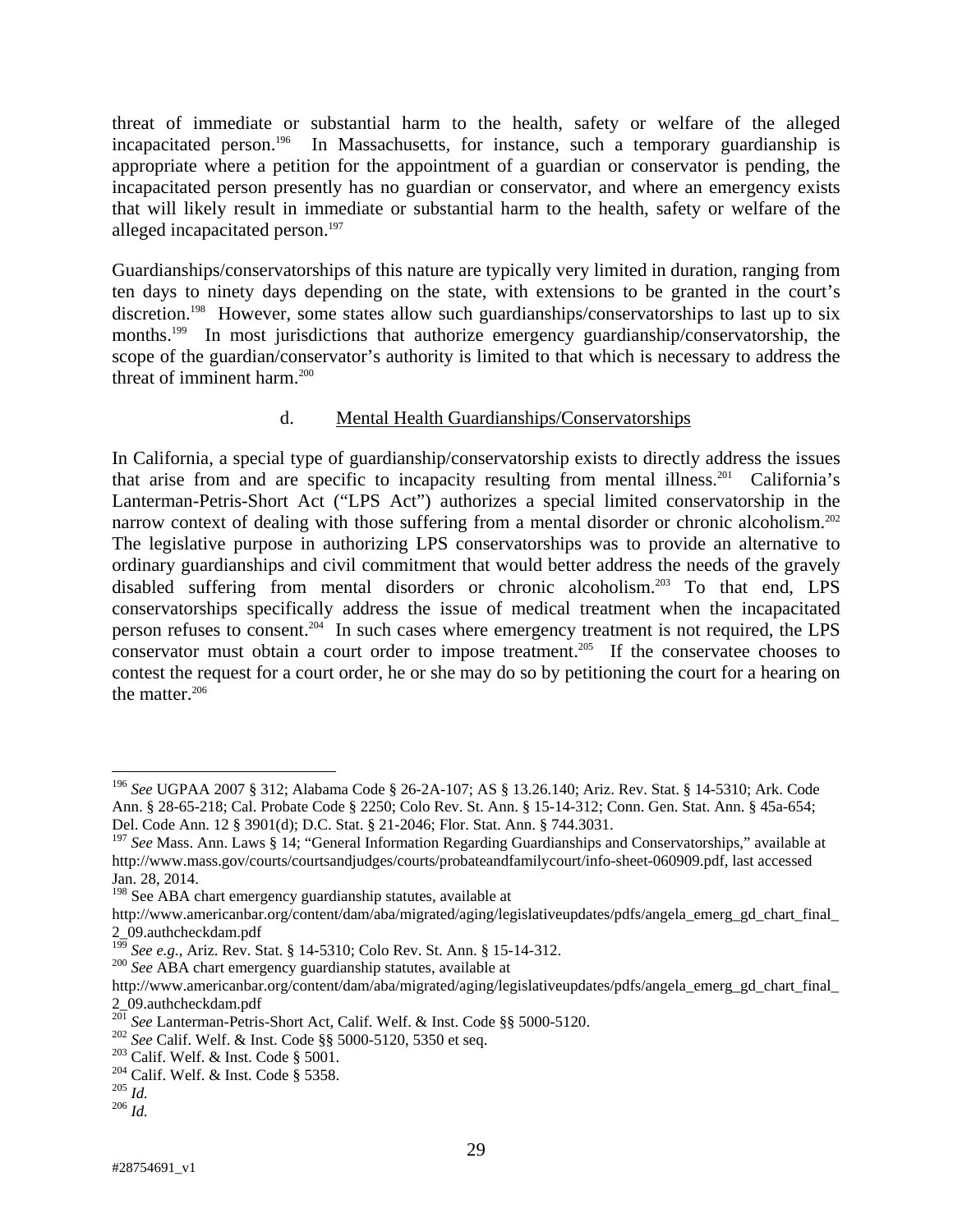LPS conservatorships automatically terminate one year after appointment of the conservator. $207$ 

Finally, while some states do not make express statutory distinctions between the types of guardianships/conservatorships that are available, the discretion granted to the court in tailoring a guardian's authority may result in what is essentially either a temporary, limited, or mental health guardianship or conservatorship.

# 3. Those Who Can Initiate Adult Guardianship/Conservatorships

Those who can initiate guardianship/conservatorship proceedings vary from state to state, and can also vary according to the type of guardianship/conservatorship sought. For instance, while in most cases any person can initiate guardianship/conservatorship proceedings by filing a petition with the court, in California, only a Public Guardian may petition the court for an LPS conservatorship.208

# 4. The Procedures for Seeking an Adult Guardianship/ Conservatorship

Almost all jurisdictions require the following general procedures to be followed in order for a guardian or conservator to be appointed:

- Petition to the Court for Appointment of Guardian/Conservator
- Notice to Proposed Ward
- Hearing within the Statutory Timeframe

In addition, some jurisdictions also require an investigation be made into the propriety and necessity of conservatorship prior to hearing.<sup>209</sup>

# **D. Advance Health Care Directives**

An advance health care directive is a legally binding document that allows a person to direct his or her own health care in the event the person becomes mentally incapacitated.<sup>210</sup> Typically, an advance health care directive is comprised of two components:<sup>211</sup>

- The Appointment of a Designated Agent for Health Care Decisions; and
- Individual Health Care Instructions

The designated agent is responsible for making health care decisions for the person executing the directive in the event that person loses the ability to make those decisions. Like a power of attorney, advance health care directives can be drafted to limit the agent's authority to make certain decisions on behalf of the person executing the directive. Furthermore, in some jurisdictions, an advance directive can be used to nominate a person to act as a conservator or guardian in the event a conservatorship or guardianship should become necessary.

 $207$  Calif. Welf. & Inst. Code § 5361.

<sup>&</sup>lt;sup>208</sup> Calif. Welf. & Inst. Code § 5352.5.<br><sup>209</sup> See e.g., Calif. Welf. & Inst. Code §§ 5350(f), 5354.

<sup>&</sup>lt;sup>210</sup> Advanced Health Care Directives for Mental Health–A Trainer's Manual, *available at* 

http://www.disabilityrightsca.org/pubs/540701.htm#\_Toc122837730 (last accessed March 4, 2014).<br><sup>211</sup> See e.g., Cal. Probate Code § 4600 et seq.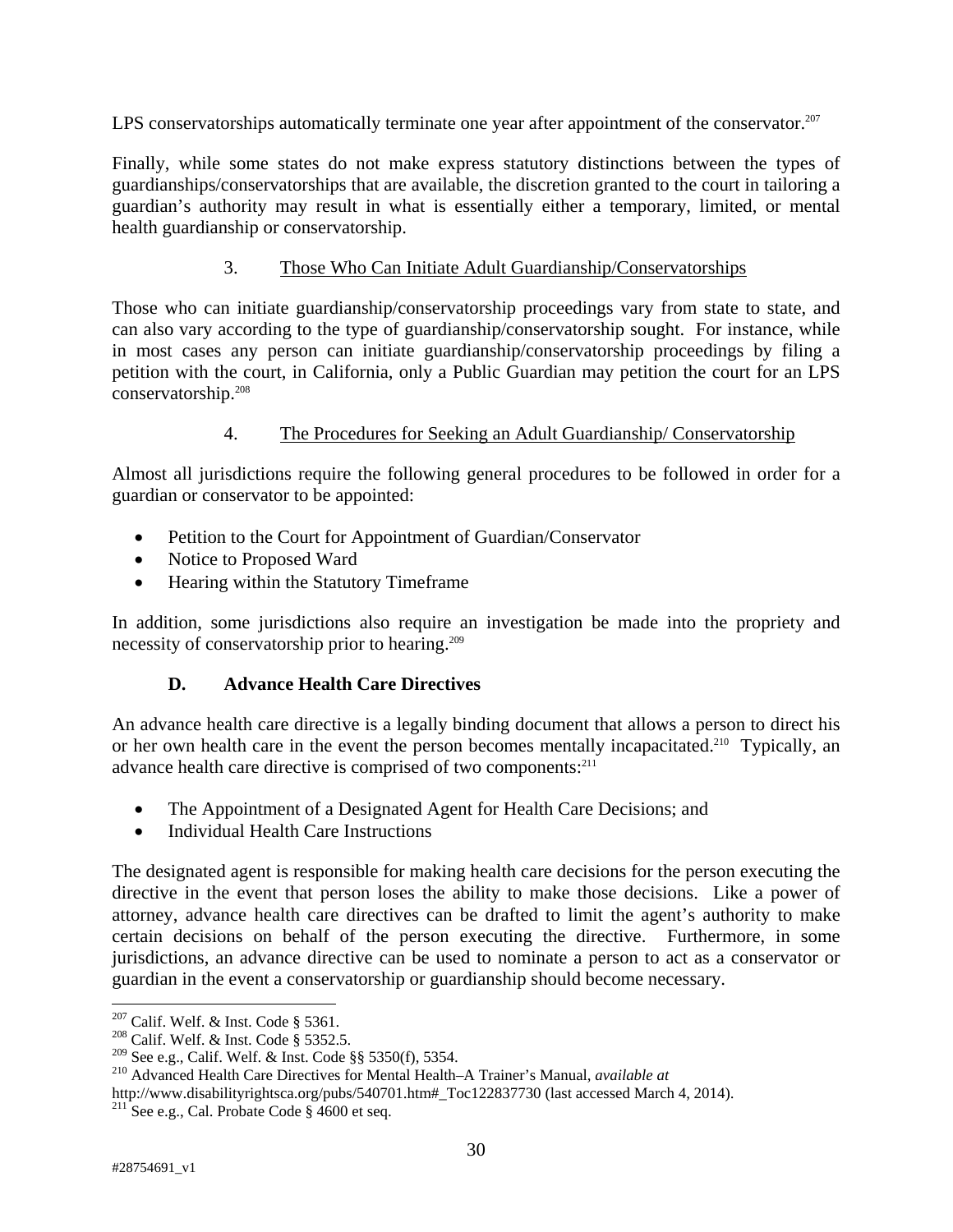In the context of treating mental illness, an advance directive can serve as an important tool in honoring an individual's wishes not to be treated. For instance, as noted above, an advance directive can limit an agent's ability to "consent or refuse to consent to any care treatment, service, or procedure to maintain, diagnose, or otherwise affect a physical or mental health condition."212 It can also limit an agent's ability to approve diagnostic tests, or medicine regimens.213 Furthermore, an agent is required to make health care decisions in the way the person would have made them.<sup>214</sup> Additionally, there are some statutory restrictions on what an agent can authorize, regardless of the powers granted in the advance directive, such as:

- Treatment over the person's objection;
- Placement in a mental health facility, Electro Convulsive Therapy, psychosurgery, sterilization, or abortion.<sup>215</sup>

It is important to note that capacity is a prerequisite for a legally enforceable advance directive. As such, advance directives may not be a viable substitute in many cases due to the fact that the need for an advance directive regarding psychiatric treatment may not be apparent until after symptoms of severe mental illness present themselves. However, in some jurisdictions, such as California, neither the existence of a mental disability nor hospitalization alone is sufficient for a finding of incapacity for the purposes of executing an advance directive.<sup>216</sup> Therefore, where an individual has begun to exhibit signs of mental illness or disability, but has not yet lost complete capacity, an advance directive prohibiting the use of psychiatric medications may be an appropriate avenue to explore.

However, like guardianships and conservatorships, advance directives may be overridden in emergency situations,<sup>217</sup> or where emergency or civil commitment is necessary to prevent substantial harm to the person or others.<sup>218</sup>

Finally, twelve states have established psychiatric specific directives.<sup>219</sup> "All of these laws establish the right of persons with mental illnesses to write directives, when competent,

http://www.nami.org/Content/ContentGroups/Legal/Advance\_Directives.htm (last accessed March 4, 2014).

<sup>&</sup>lt;sup>212</sup> Advanced Health Care Directives, *supra*, note 210.

Advanced Fically Cate Directives, supplying time 21.5.<br>
213 Id.<br>
<sup>214</sup> Id.<br>
<sup>215</sup> Id.; see e.g., Cal. Probate Code §§ 4652, 4689.<br>
<sup>216</sup> Cal. Probate Code § 4657.<br>
<sup>217</sup> See e.g., Cal. Code of Regulations, Title 9 § 853 ( the patient's condition so that action is immediately necessary for the preservation of life or the prevention of serious bodily harm to the patient or others, and it is impracticable to first gain consent."); Cal. Welf. & Inst. Code § 5008(m) ("'Emergency' means a situation in which action to impose treatment over the person's objection is immediately necessary for the preservation of life or the prevention of serious bodily harm to the patient or others, and it is impracticable to first gain consent. It is not necessary for harm to take place or become unavoidable prior to treatment.").

<sup>&</sup>lt;sup>218</sup> *See e.g.*, Cal. Code of Regulations, Title 9, § 853 (A physician may take 'appropriate action in an emergency ... If antipsychotic medication is administered during an emergency, such medication shall be only that which is required to treat the emergency condition and shall be provided in ways least restrictive of the personal liberty of the patient.").

<sup>&</sup>lt;sup>219</sup> States that have established psychiatric-specific directives include Minnesota, Alaska, Hawaii, Idaho, Illinois, Maine, North Carolina, Oklahoma, Oregon, South Dakota, Texas and Utah. See Ron S. Honberg, *Advance Directives*, National Alliance on Mental Illness,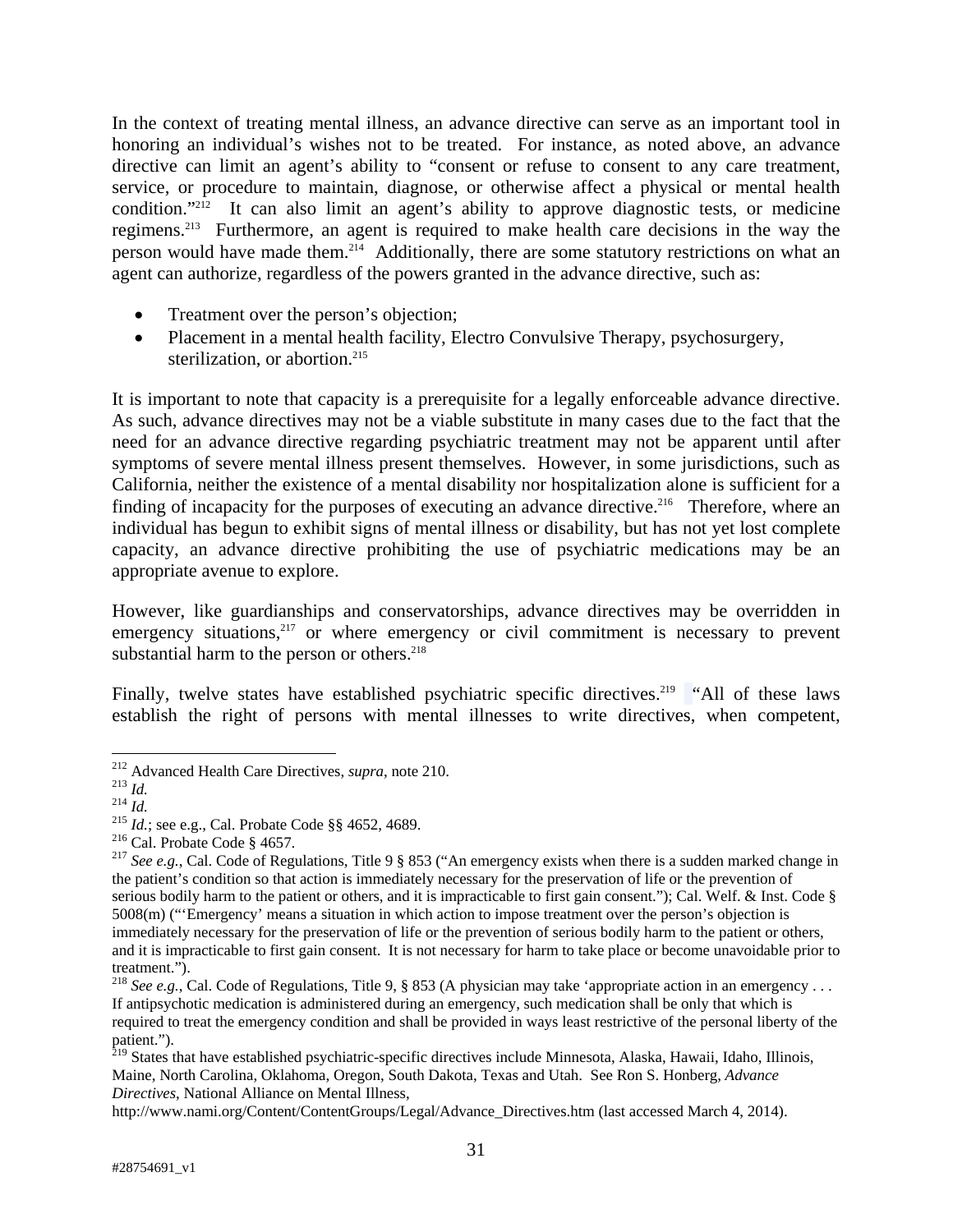indicating their wishes concerning acceptance or refusal of psychiatric treatment. Some of these laws (e.g. Alaska and Oregon) apply only to written declarations concerning inpatient psychiatric treatment, psychotropic medications, and ECT. Others apply more generally to all forms of psychiatric treatment."220 Of course, one obvious limitation of such directives is that it would be the rare teenager or college student who gave such forethought to their estate plan that they would have a directive prior to a diagnosis of difficult to manage psychiatric conditions like schizophrenia.

# **E. Supported Decision Making**

Many scholars have suggested alternatives or supplements to the existing guardianship system.<sup>221</sup> Supported decision-making models are one such alternative and are being used in other countries. A person participating in supported decision-making "receives support from a trusted individual, network of individuals, or entity to make personal, financial, and legal decisions."<sup>222</sup> After these decisions are made, a court will formally recognize these decisions.<sup>223</sup>

These supported decision-making processes allows people to rely on their family and close friends to make decisions for them if necessary, instead of courts or other public agencies who do not know the individuals on a personal level.<sup>224</sup> These alternatives are usually designed to be nonadversarial, as opposed to a guardianship which is designed and implemented as an adversarial process.225

Two types of supported decision making models:

1. Legal "mentor" or "friend model" - employed by Sweden<sup>226</sup>

Sweden abolished its formal guardianship system for adults with disabilities in 1989. It replaced the system with a two-tired system, assisting disabled adults with their decision-making process. The decision making process can be made through a legal "mentor," or by an administrator who acts like a guardian. $227$ 

In the "mentor" model, the court first makes an adjudication of an individual as being incapable of managing his or her own affairs.228 The court then appoints a support person to assist the individual in making decisions. The support person acts as an intermediary, and balances

 $220$  *Id.* 

<sup>&</sup>lt;sup>221</sup> Meta S. David, *Legal Guardianship of Individuals Incapacitated by Mental Illness: Where do We Draw the Line?*, 45 Suffolk U. L. Rev. 465 (2013); Leslie Salzman, *Rethinking Guardianship (Again): Substituted Decision Making as a Violation of the Integration Mandate of Title II of the Americans with Disabilities Act*, 81 U. Colo. L. Rev. 157 (2010) (stating guardianship presents challenges affecting important individual freedoms).<br><sup>222</sup> Salzman, *supra*, note 221 at 232.

<sup>&</sup>lt;sup>223</sup> *Id.* at 233-234. <sup>223</sup><br><sup>224</sup> Alternatives to Guardianship, PAAG MD-CLE 15, at 2.<br><sup>225</sup> *Id.* at 235. <sup>227</sup> *Id.* at 236. <sup>228</sup> *Id*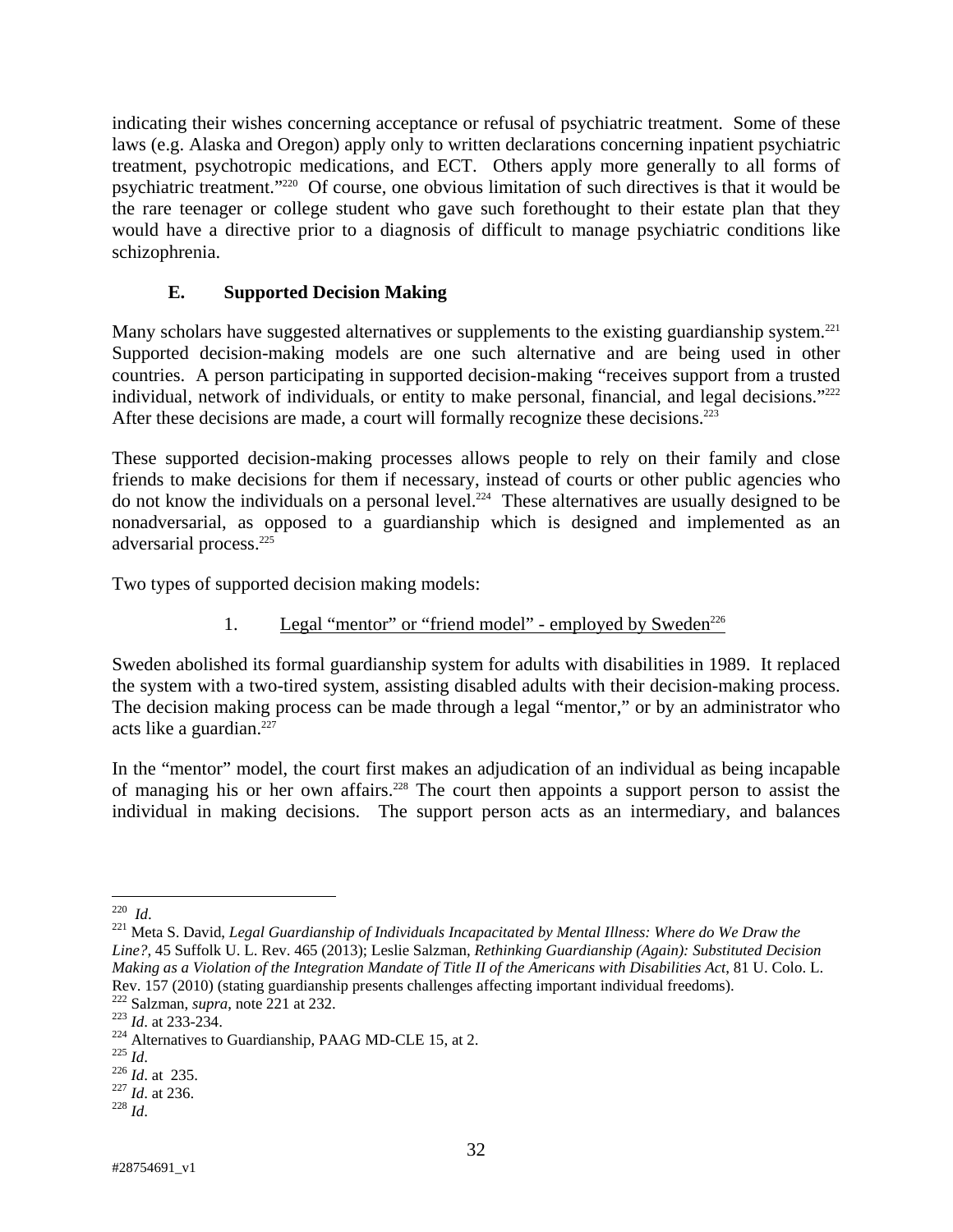between allowing the individual absolute autonomy and requiring the individual to surrender all decision-making authority to a guardian or conservator.<sup>229</sup>

The support person is only appointed to assist with the decision-making process with the consent of the individual.230 The goal of the program is to preserve the individual's rights and abilities to make decisions, and to involve the individual's participation in the decision-making process.<sup>231</sup> However, depending on the court's order regarding the scope of the decision-making assistance, the support person may have significant discretion in making decisions, and can act with or without the individual's consent.<sup>232</sup>

# 2. "Canadian" model

Rather than a judicial instrument imposed by the court, the Canadian model creates a private arrangement between two parties called a "Representation Agreement."233 Representation Agreements are executed between individuals, authorizing another person or persons to assist with the decision making process. <sup>234</sup> The individual does not give up any existing legal capacity by entering into these agreements.<sup>235</sup>

These "Representation Agreements" are similar to a power of attorney. However, the concept of "legal capacity" to enter into such a contract is much more flexible.<sup>236</sup> These "Representation" Agreements" may be entered into even if the person does not have the general legal capacity to enter into contracts. Consenting individuals are not required to demonstrate "capacity to understand, appreciate consequences, act voluntarily, or communicate decisions."237

The contract is flexible and can grant or limit powers of the support person in making decisions for the individual as they wish.<sup>238</sup> These agreements could even include provisions describing the individual's preferences.<sup>239</sup>

# **F. Mental Health Courts**

Mental health courts are courts that combine judicial supervision with community mental health treatment and other support services in order to reduce criminal activity and improve the quality of life of participants.240 Mental health courts connect individuals to treatment and other social

 $^{229}$  *Id.* 

<sup>&</sup>lt;sup>230</sup> *Id.*; David, *supra*, note 221 at 481.<br><sup>231</sup> Michael Bach, *Supported Decision Making Under Article 12 of the U.N. Convention on the Rights of Persons* with Disabilities: Elements of a Model, 21-23 (Nov. 2007), at 7.<br><sup>232</sup> Salzman, *supra*, note 221 at 235.<br><sup>233</sup> See generally British Columbia's Representation Agreement Act (RAA), R.S.B.C. 1996.<br><sup>234</sup> Id. at p. 237; Briti

statute was enacted in 1966, allowing individuals to enter into agreements for assisted decision-making process.<br><sup>235</sup> RAA, at s. 6(36).<br><sup>236</sup> Salzman, *supra*, note 221 at 238-39.<br><sup>237</sup> *Id.*at 237. *Id.*at 237.<br><sup>238</sup> *Id* 

<sup>&</sup>lt;sup>240</sup> Mental Health Courts, California Courts, The Judicial Branch of California, http://www.courts.ca.gov/5982.htm (last accessed March 4, 2014); Kristin M. Kraemer, *Tax-Funded Washington Mental Health Courts Seeing Success*,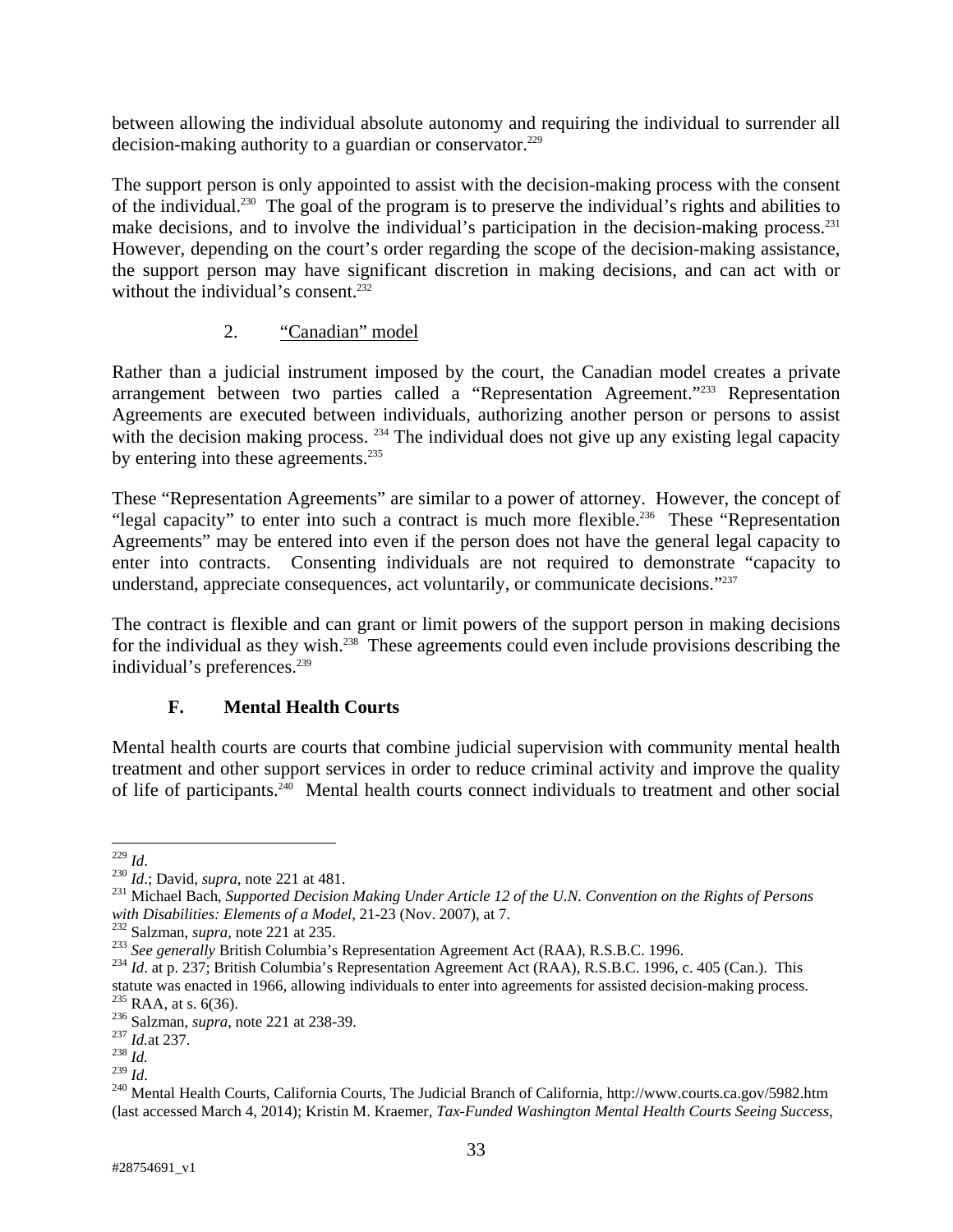services in the community with the intention of improving outcomes for offenders with mental illness in the criminal justice system, to respond to public safety concerns, and to address jail overcrowding and the disproportionate number of people with mental illness in the criminal justice system.<sup>241</sup>

At least one study found that mental health courts reduce recidivism and increase engagement in community treatment.<sup>242</sup>

The GAINS Center has a comprehensive database to identify the existing mental health courts in the United States available at http://gainscenter.samhsa.gov/grant\_programs/adultmhc.asp.

# **G. Representative Payees**

Recipients of supplemental security income or social security disability insurance who are incapable of managing their benefits may be assigned a representative payee. A representative payee is an individual or organization appointed by the Social Security Administration to receive Social Security and/or SSI benefits to "pay for the current and foreseeable needs of the beneficiary and properly save any benefits not needed to meet current needs. A payee must also keep records of expenses. When SSA requests a report, a payee must provide an accounting to SSA of how benefits were used or saved."<sup>243</sup>

Representative payee programs are intended to improve the lives of those with mental illness by ensuring that their basic needs, such as housing, are met.<sup>244</sup> More information is available from the Social Security Administration at http://www.socialsecurity.gov/payee/.

# **H. Special Needs Trusts**

A "Special Needs Trust" is a specific planning technique in which a Trust can be established for someone with disabilities without a loss in need-based government benefits.<sup>245</sup> "Careful drafting" of the [Special Needs Trust] can allow the disabled beneficiary to become and remain eligible for need-based government benefits, such as Medicaid and Supplemental Security Income, which often serve as significant sources of funding for the disabled beneficiary's special needs."246 The proper establishment and administration of Special Needs Trusts requires adherence to strict legal requirements. As a result, consultation with an estate planner with experience in this field is a necessity.

Tri-City Herald, (March 1, 2014), *available at* http://www.tri-cityherald.com/2014/03/01/2854478/tax-fundedwashington-mental-health.html#storylink=cpy  $^{241}$  *Id.* 

<sup>&</sup>lt;sup>242</sup> MacArthur Mental Health Court Studies, SAMHSA,

http://gainscenter.samhsa.gov/grant\_programs/adultmhc.asp (last updated August 2013).

<sup>&</sup>lt;sup>243</sup> FAQs for Representative Payees, Office of Social Security,

http://www.socialsecurity.gov/payee/faqrep.htm#a0=0 (last accessed March 4, 2014). 244 Patricia Hanrahan, et al., *Representative Payee Programs for Persons With Mental Illness in Illinois*,

Psychiatric Services, (2002), http://ps.psychiatryonline.org/article.aspx?articleid=87051 245 Kristen L. Denzinger, *Financial Planning: Special Needs Trusts*, American Bar Association, (February 2005),

http://www.americanbar.org/newsletter/publications/law\_trends\_news\_practice\_area\_e\_newsletter\_home/0501\_esta te\_financialplanning.html (last accessed March 4, 2014).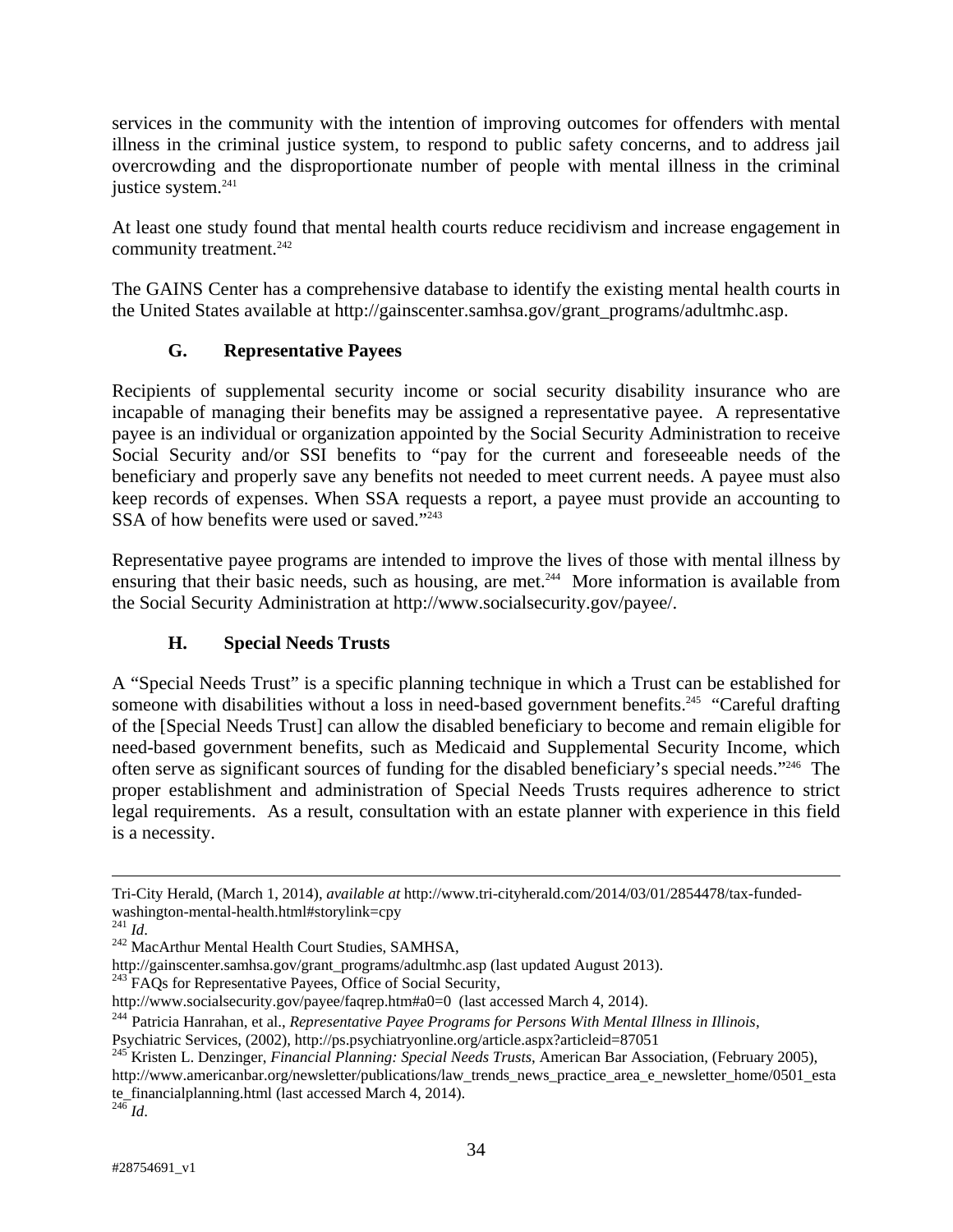# **I. Supportive Housing**

As discussed above, a lack of stable housing can be an impediment to getting treatment to the mentally-ill. One solution is supportive housing which provides subsidized cost-effective housing for people with mental illness or other persistent issues in order to provide them a safe and stable place to live with as much independence as possible.<sup>247</sup> These programs are often run by local community organizations and may take a variety of forms including transitional housing, permanent housing, "safe havens" or supportive services.<sup>248</sup> Some "[a]dvocates believe all but the most severely mentally ill can succeed in such a setting."249

# **J. Improving Care in the Future: Suggested Reforms**

As lawyers there is a tremendous opportunity to effect positive change in the care of the mentally ill through changes to law. This section examines several (non-exhaustive) reforms to the law which could improve how the mentally ill receive treatment.<sup>250</sup>

# 1. Implement Existing Laws

The low-hanging fruit to improve mental health treatment is to encourage the implementation of laws already in place. For instance, in California, "Laura's Law" was passed to allow courtordered treatment of patients with a history of non-compliance with treatment and who are in need in treatment (as well as other factors).<sup>251</sup> Yet, despite passage of the law in 2002, only one county in California implemented the law as of this writing.<sup>252</sup> Other jurisdictions have enacted AOT laws but failed to fully implement them for financial reasons or political resistance.<sup>253</sup>

The efficacy and cost-savings of AOT laws have been well-documented. Therefore, the implementation of these laws should be a no-brainer and would lead to improved outcomes for mental health patients.

 $\overline{a}$  $247$  Supportive Housing Program, U.S. Department of Housing and Urban Development,

http://portal.hud.gov/hudportal/HUD?src=/program\_offices/comm\_planning/homeless/programs/shp (last accessed March 4, 2014).

<sup>248</sup> Understanding SHP, U.S. Department of Housing and Urban Development, (January 2001), *available at*

https://www.onecpd.info/resources/documents/Understanding-SHP.pdf<br><sup>249</sup> Housing First: A Special Report. http://www.npr.org/news/specials/housingfirst/whoneeds/mentallyill.html

<sup>250</sup> Although the variances in the law across jurisdictions make it someone difficult to generalize, the ideas in this section are the authors' view of some of the best existing ideas for reform. These ideas are drawn heavily from the excellent work of others and interested readers are encouraged to check out the following sources for additional discussion: Kissinger, Meg, "How Can Milwaukee County's Broken Mental System Be Fixed," accessible at http://www.jsonline.com/news/milwaukee/chronic-crisis-how-can-milwaukee-countys-broken-mental-healthsystem-be-fixed-229974841.html; Torrey, *supra*, at p. 148. 251 Paloma Esquivel, *Kelly Thomas Case Prompts Counties To Take Fresh Look at Laura's Law*. Los Angeles

Times, March 9, 2014.

<sup>&</sup>lt;sup>252</sup> Nevada County is where the incident that occurred which was the impetus for the passage of the bill. Los Angeles and Orange Counties are making plans for implementation but are expected to face opposition from patient's rights groups. *See id.* <sup>253</sup> *See e.g.*, Jim Balloch, *New Knox County mental health law slow to be implemented*, Knox News,

http://www.knoxnews.com/news/2013/may/26/new-knox-county-mental-health-law-slow-to-be/?partner=RSS (last accessed Apr. 1, 2014); Adrienne Lu, *N.J. Delays Outpatient Commitment Law, Sued Over Forced Meds in Hospital*, Philadelphia Inquirer, Aug. 11, 2010, available at http://www.nyaprs.org/e-newsbulletins/2010/002839.cfm.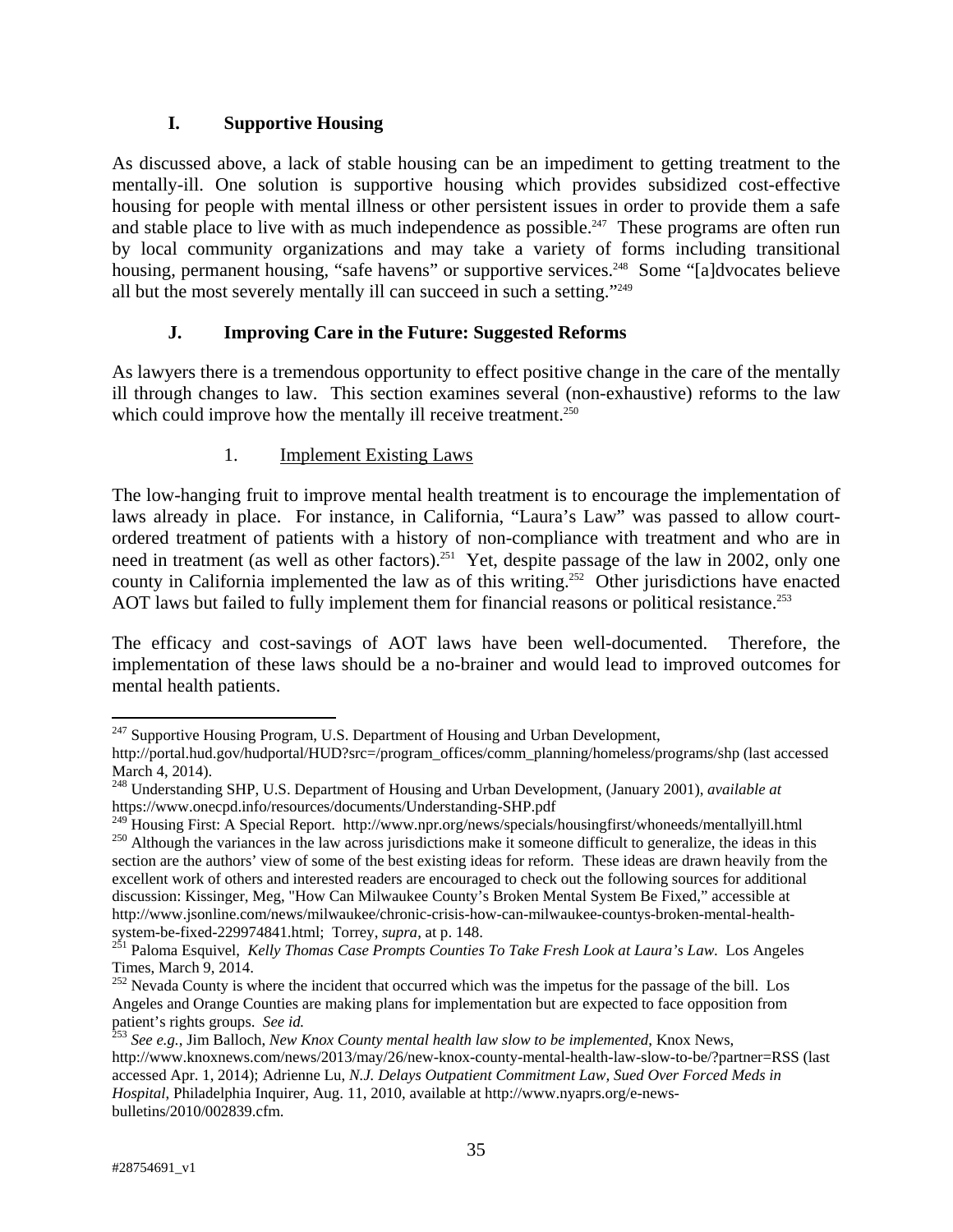# 2. Utilize Court Models Which Facilitate Patient Buy-In

The commitment process is structured to follow the criminal model. In many states, public defenders are appointed to represent the patient and a prosecutor advocates for treatment, even where the patient's only "crime" is being sick. This structure is needlessly adversarial and the result is damaged relationships and emotional turmoil for families and patients alike. Nor does this process invite any sort of buy-in from the patient. For those in the criminal system, many rotate through the system time after time, never getting the treatment they need and burdening the court and prison system.

A more effective model would bring families, patients and care providers together in a collaborative way. Two possible alternatives are the Canadian and Swedish models discussed above, or the implementation/expansion of mental health courts.

Research has found that specialty courts, such as the mental health courts discussed above, lead to better treatment outcomes for those criminal defendant's whose cases are diverted into them, ultimately leading to reduced homelessness, substance abuse and recidivism. As a result, every jurisdiction should study and consider utilizing mental health courts as a tool in reducing the criminal docket and improving the lives of those suffering from mental illness.

# 3. Binding Permission for Psychiatric Care

As mentioned above, advanced directives for psychiatric care are a relatively new development, specifically enacted in twelve states (although the majority of states encompass psychiatric care already in their health care directive statutes). 254

The distinguishing factors between advanced directives for psychiatric case and regular advanced directives is that most states set strict limits on when the directive may be revoked, often requiring a determination by two or more doctors that a person is competent.255 This allows a person to be treated in accordance with advance informed consent obtained when the patient is competent, while avoiding the problem that the directive will be revoked when the patient needs treatment most.256 These directives allow the patient to control all aspects of their psychiatric care, including designating a proxy for decisions, setting treatment limits in advance, and naming a primary physician, while also recognizing there are certain circumstances in which the need for treatment is going to be made the primary focus for the patient.

# 4. Keep Laws Current with Medicine

In many jurisdictions, the law has not kept pace with modern psychiatric medicine. Some states still rely on a standard that refuses to provide care unless the person is a "danger." These states

<sup>&</sup>lt;sup>254</sup> See Section IV, D, infra.

<sup>&</sup>lt;sup>255</sup> More information, including state by state legal analysis and resource material is available at http://www.nrcpad.org/

<sup>256</sup> *Questions About Psychiatric Advance Directives*, accessible at http://www.nrc-

pad.org/images/stories/PDFs/overview%20of%20pads%20in%20the%20us.pdf